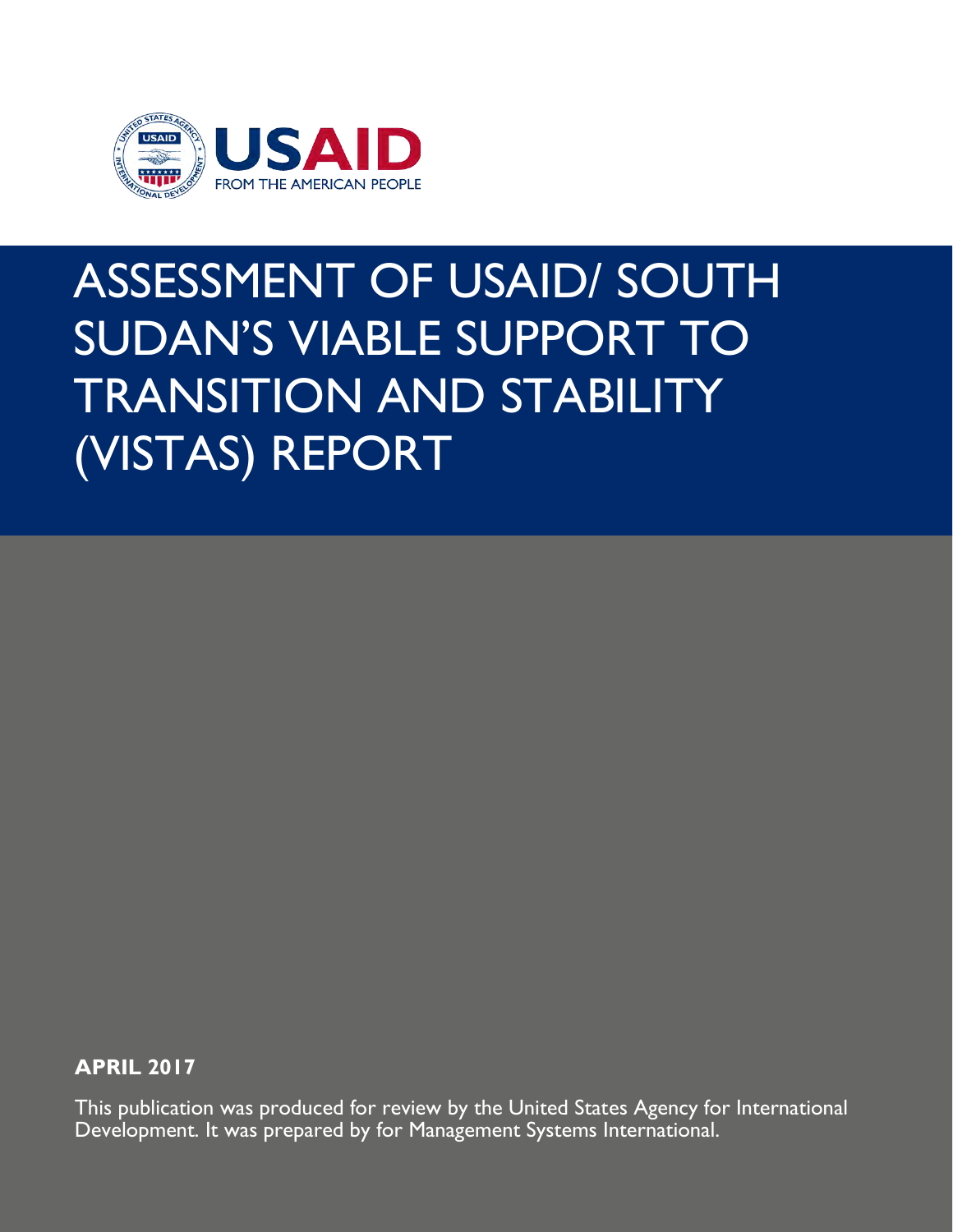# ASSESSMENT OF USAID/ SOUTH SUDAN'S VIABLE SUPPORT TO TRANSITION AND STABILITY (VISTAS)

Contracted under IDIQ No: AID-668-I-13-00001 / Task Order No: AID-TO-13-00001

South Sudan Monitoring and Evaluation Support Project

#### **DISCLAIMER**

This Task Order Plan is made possible by the support of the American people through the United States Agency for International Development (USAID). The contents are the sole responsibility of the MSI and do not necessarily reflect the views of USAID or the United States Government.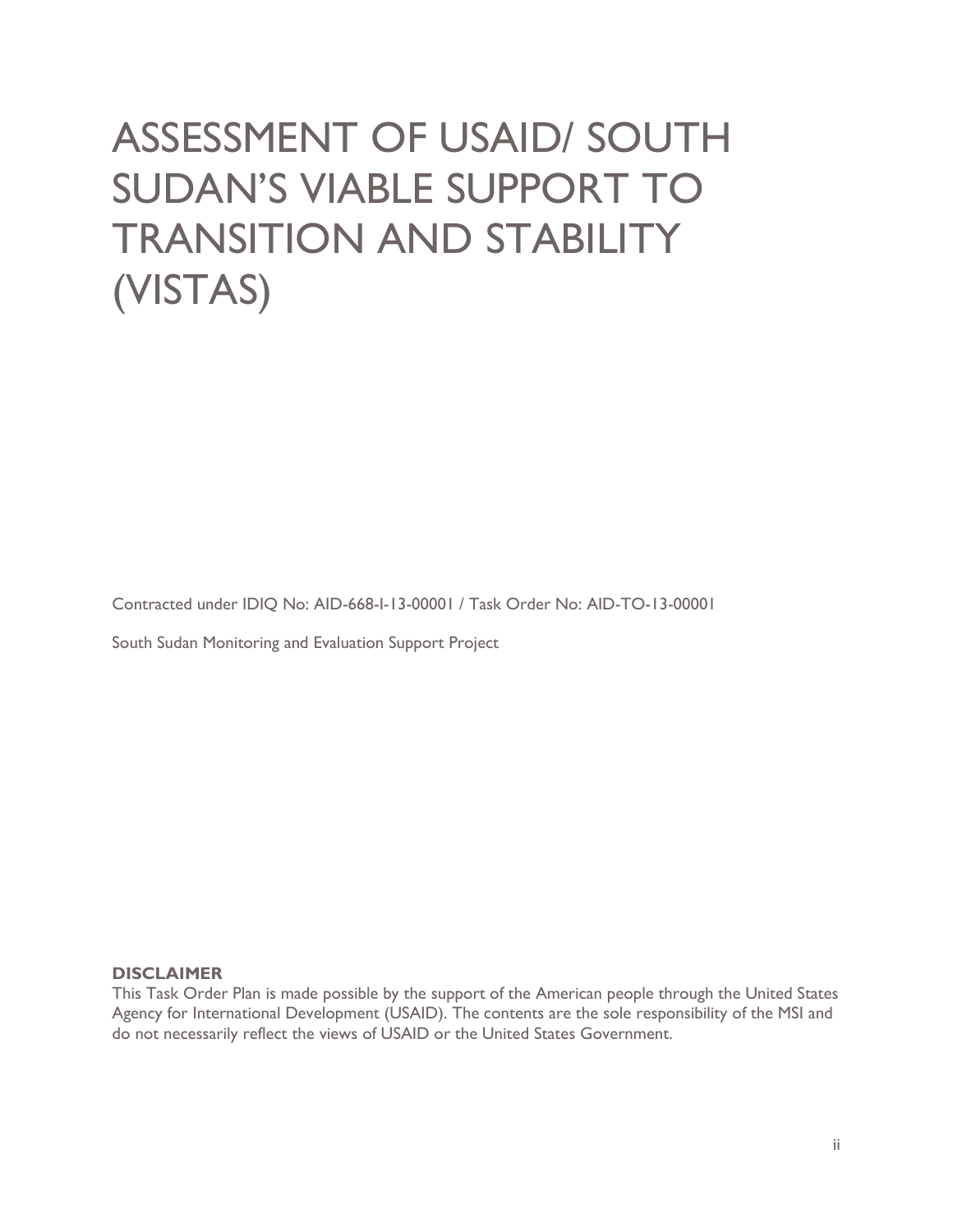# **CONTENTS**

| Question 1: Is the current program strategy relevant and appropriate in the South Sudan context and |    |
|-----------------------------------------------------------------------------------------------------|----|
|                                                                                                     |    |
|                                                                                                     |    |
| LESSONS LEARNED & RECOMMENDATIONS                                                                   | 37 |
|                                                                                                     |    |
|                                                                                                     |    |
|                                                                                                     |    |
|                                                                                                     |    |
|                                                                                                     |    |
|                                                                                                     |    |
|                                                                                                     | 3  |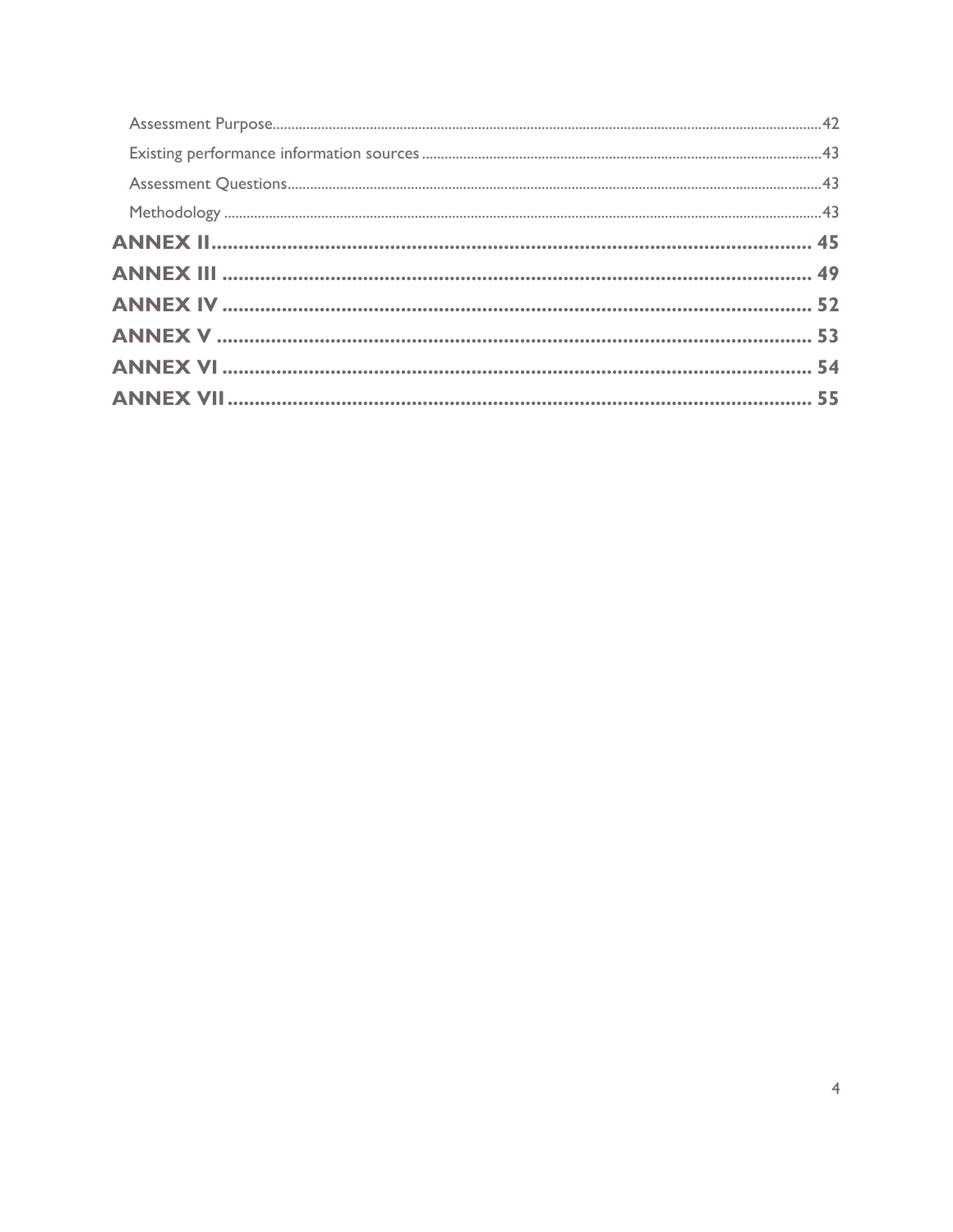# <span id="page-4-0"></span>**ACRONYMS**

| <b>AECOM</b>           | <b>AECOM</b> International Development                                 |
|------------------------|------------------------------------------------------------------------|
| <b>ARCISS</b>          | Agreement on Resolution of the Conflict in the Republic of South Sudan |
| AU                     | African Union                                                          |
| <b>CBOs</b>            | <b>Community-Based Organizations</b>                                   |
| <b>CPA</b>             | Comprehensive Peace Agreement                                          |
| <b>CSO<sub>s</sub></b> | <b>Civil Society Organizations</b>                                     |
| <b>CSV</b>             | Comma-separated Values                                                 |
| DP <sub>S</sub>        | <b>Development Partners</b>                                            |
| FAAs                   | <b>Fixed Amount Awards</b>                                             |
| <b>FAO</b>             | Food and Agriculture Organization of the United Nations                |
| <b>FGDs</b>            | <b>Focus Group Discussions</b>                                         |
| <b>GMs</b>             | <b>Group Meetings</b>                                                  |
| <b>HOM</b>             | <b>Heads of Mission</b>                                                |
| <b>HOC</b>             | Heads of Cooperation                                                   |
| HQ                     | Headquarters                                                           |
| <b>JBPDA</b>           | Joint Border Peace Development Agency                                  |
| <b>JICA</b>            | Japan International Cooperation Agency                                 |
| Klls                   | Key Informant Interviews                                               |
| M&E                    | Monitoring and Evaluation                                              |
| <b>MESP</b>            | Monitoring and Evaluation Support Project                              |
| <b>OF</b>              | <b>Operational Framework</b>                                           |
| <b>OTCM</b>            | Office of Transition and Conflict Mitigation                           |
| <b>OTI</b>             | Office of Transition Initiatives                                       |
| <b>POC</b>             | <b>Protection of Civilians</b>                                         |
| RAs                    | <b>Rolling Assessments</b>                                             |
| <b>RPM</b>             | Regional Program Manager                                               |
| <b>SPLM</b>            | <b>Sudan People's Liberation Movement</b>                              |
| <b>SRS</b>             | <b>Strategic Review Session</b>                                        |
| <b>TO</b>              | <b>Task Order</b>                                                      |
| <b>TOC</b>             | Theory of Change                                                       |
| <b>USAID</b>           | United States Agency for International Development                     |
| <b>USG</b>             | <b>US Government</b>                                                   |
| <b>VISTAS</b>          | Viable Support to Transition and Stability                             |
| <b>WFP</b>             | World Food Program                                                     |
|                        |                                                                        |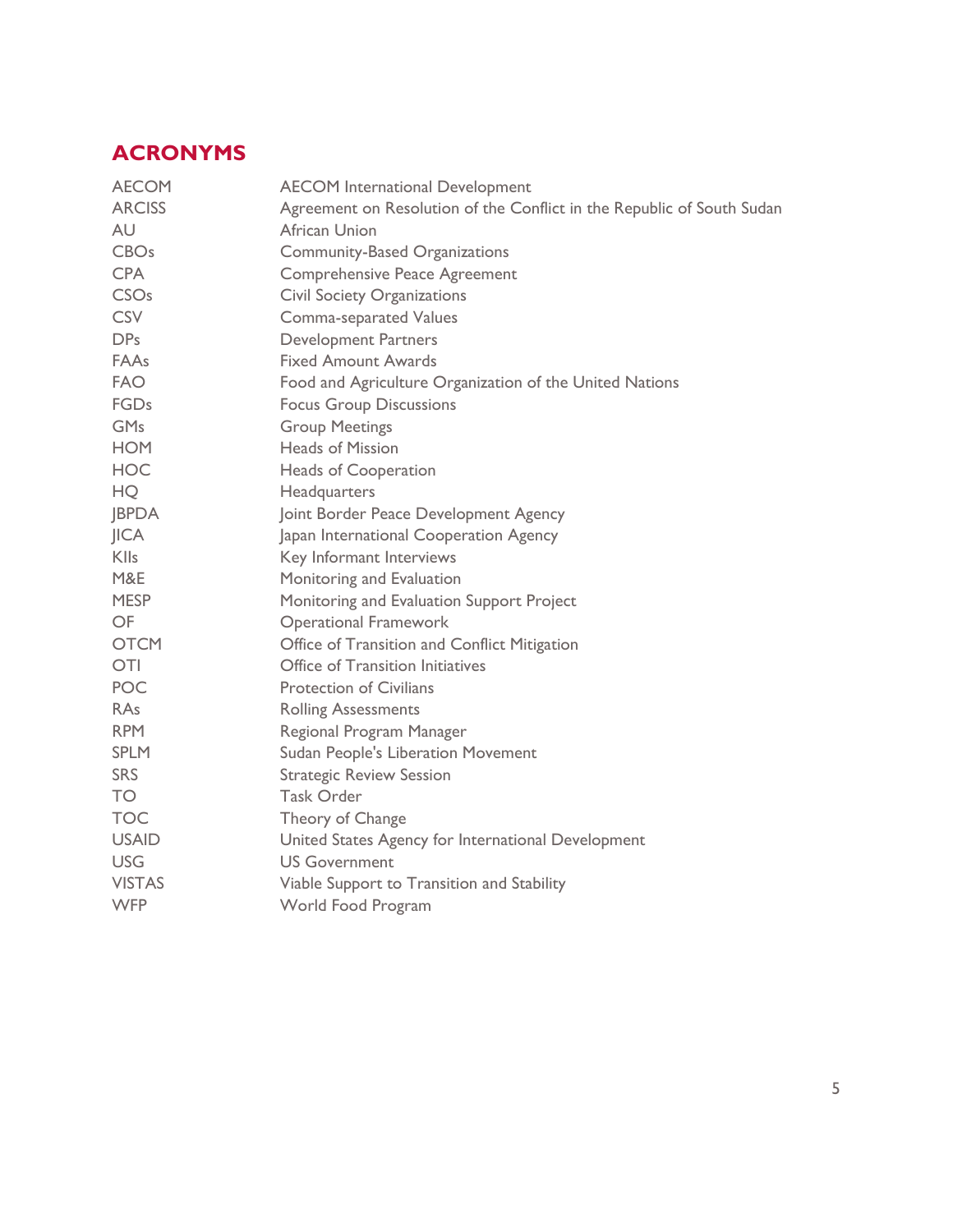# <span id="page-5-0"></span>**EXECUTIVE SUMMARY**

Implemented by AECOM International Development (AECOM) since July 2013, the goal of the Viable Support to Transition and Stability Project (VISTAS) was initially "to strengthen South Sudanese confidence and capacity to address the causes and consequences of political conflict, violence, and instability." In 2013, a power struggle originated at the pinnacle of state power and reverberated across South Sudan — changing the field for VISTAS activities as USAID shifted focus from building capacity of state institutions to community building. The VISTAS goal was changed and became "to prevent the further spread of communal violence and tensions in critical areas where conflict may have national implications." In the states, VISTAS pivoted from supporting local government to mitigating communal violence and rising tensions through non-state actors. Managed by USAID's Office of Transition Initiatives (OTI) as of June 2014, the Project returned to USAID/South Sudan management under its Office of Transition and Conflict Mitigation (OTCM) in January 2016. This assessment documents the Project's s strategic relevance, effectiveness, and lessons learned to make recommendations about VISTAS's direction during the final two years of the Project and beyond.

The study focused on VISTAS at the headquarters (HQ) and field offices. Interviews were also conducted with USAID and AECOM HQ. Primary data collection involved key informant interviews (KIIs), group meetings (GMs), and focus group discussions (FGDs) with staff of USAID, VISTAS, and grantees as well as beneficiaries and community members. Secondary data collection involved review of the activity databases and document review.

The assessment found that VISTAS's strategic relevance and effectiveness depend primarily on: having a smart Theory of Change, careful layering of Project activities, solid partnerships, operational capabilities, purposeful geographic targeting, and a solid approach to including gender. The study found that VISTAS performs well in these areas and—with minor adjustments and support—will continue to improve performance. The recommendations in this study highlight areas where strong performance can be maintained and improved.

Regarding the first assessment question on the strategic relevance of the VISTAS Project to South Sudan and to US Government (USG) policies for humanitarian and development assistance, the study produced concrete findings based in evidence. Although the question was revised to focus more on the USAID Operational Framework (OF) than on USG policy writ large, the Team found no way to look at the OF without also considering USG policy.

#### **RELEVANCE OF VISTAS TO COMMUNITIES**

VISTAS grantees and beneficiaries appreciate the Project for its meaningful impact within their communities and cite tangible benefits that they associate directly with the VISTAS Project. Moreover, community members request that USAID expand and deepen its presence. VISTAS is a strategic resource for the USG in South Sudan that has maintained goodwill and an operational footprint in some of the most remote areas of the country, even at the height of the recent conflict, with national and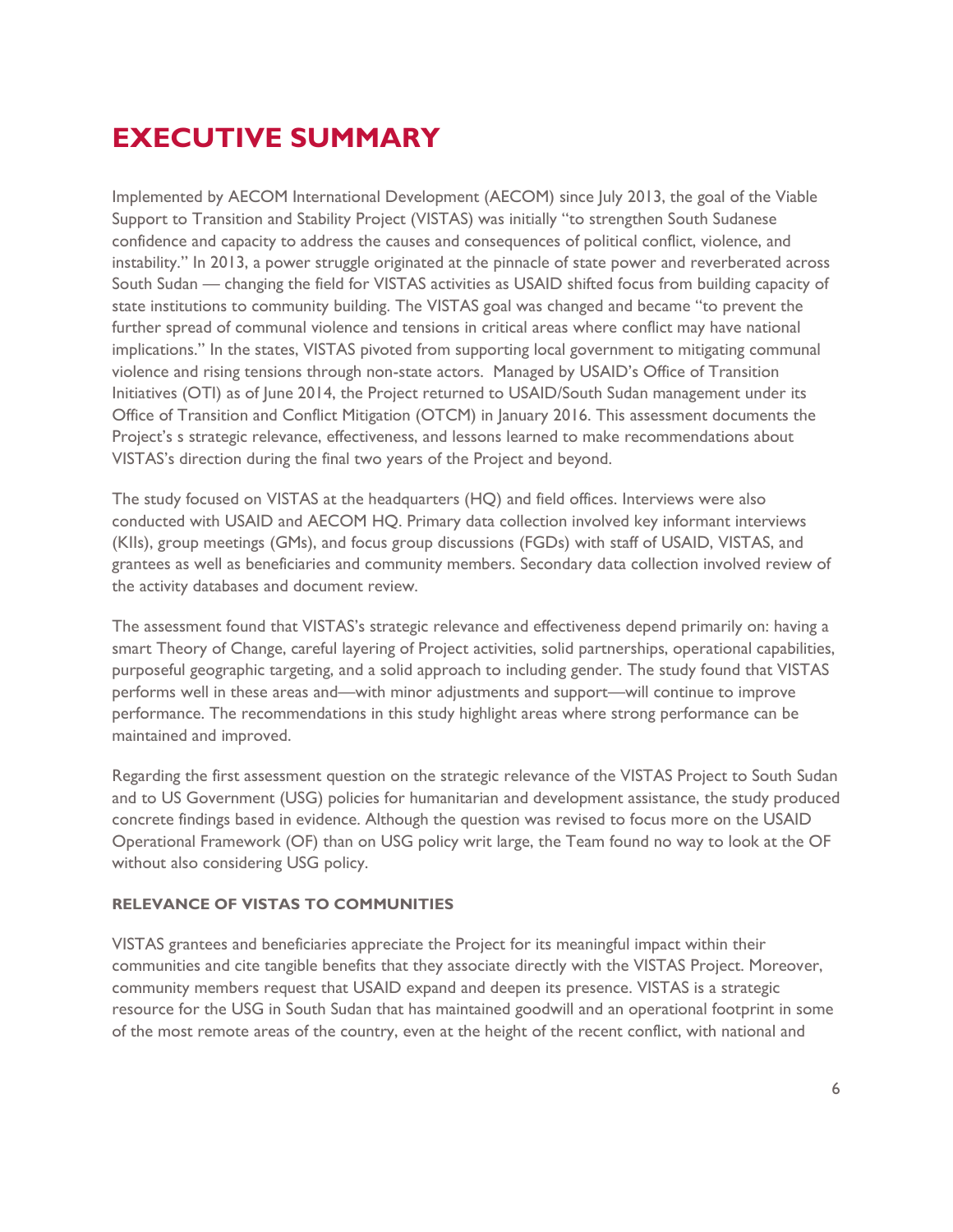international staff working in solidarity. This point concerns both strategic relevance and Project effectiveness.

# **IMPACT OF USG POLICY SHIFT TO VISTAS PROGRAMMING**

The USG 2014 policy shift away from state institutions and towards communities has been interpreted and implemented differently across VISTAS activities, but is generally understood to restrict VISTAS cooperation with the Government of South Sudan (GOSS), even at the local level. If possible VISTAS would opt to continue supporting local governments to accomplish more durable results and believe their managers can follow a nuanced approach in identifying partnerships. To resume support for local governments, VISTAS **PROGRAMMING WOULD BENEFIT FROM USAID'S GUIDANCE REGARDING THE NUANCES OF APPLYING THE OPERATIONAL FRAMEWORK AT THE LOCAL LEVEL.**

# **RELEVANCE OF VISTAS TO USAID THEORY OF CHANGE (TOC)**

The VISTAS Theory of Change (TOC) is aligned to the Operational Framework (OF), particularly TOs 2.2 (Strengthen inter- and intra-communal relations and reconciliation); 2.3 (Increase space for conflict mediation); and 1.1 (Facilitate community-led response), in that order of significance; and, to a lesser extent to 1.3 (Strengthen Livelihoods and Resilience to Shock); with further possible alignment with 2.1 (Support inclusive peace process), clearly establishing the strategic value of VISTAS. However, there is little understanding of the OF within the VISTAS teams.

VISTAS' community work has the potential to serve as an incubator for pilot activities, which other USAID implementing partners could upscale successful activities over time, particularly in the areas of livelihoods and youth work. To increase understanding and collaboration in this regard, USAID could host occasional VISTAS presentations at quarterly meetings of Implementing Partners, Heads of Mission, Heads of Cooperation, Donor Working Groups, and USAID team meetings. The results of such collaboration could benefit both VISTAS and the Projects of other USAID Implementing Partners.

#### **RELEVANCE OF VISTAS TO THE CONTEXT OF CIVIL WAR**

Many VISTAS staff question the continued relevance of VISTAS' strategy since the country descended into civil war in 2013. VISTAS' dynamic innovation platform currently aggregates activities into regional plans, which are then intended to cohere into the overall Project plan. The continued relevance of the VISTAS Project to the context of civil war requires examining the connection between the Project goal (the starting point to strategy) and how it connects to or reflects regional objectives and activity sets. It also requires maintaining technical capacity with strong knowledge of South Sudan's conflict dynamics at the Project level to ensure continued success.

#### **RELEVANCE OF LOCAL GOVERNMENT TO VISTAS STRATEGY**

As mentioned, most respondents reported that cooperation with local government is necessary for Project effectiveness because of the influence of local government officials and due to the military orientation and kinship structures of South Sudan. Even if activities are not directly supporting the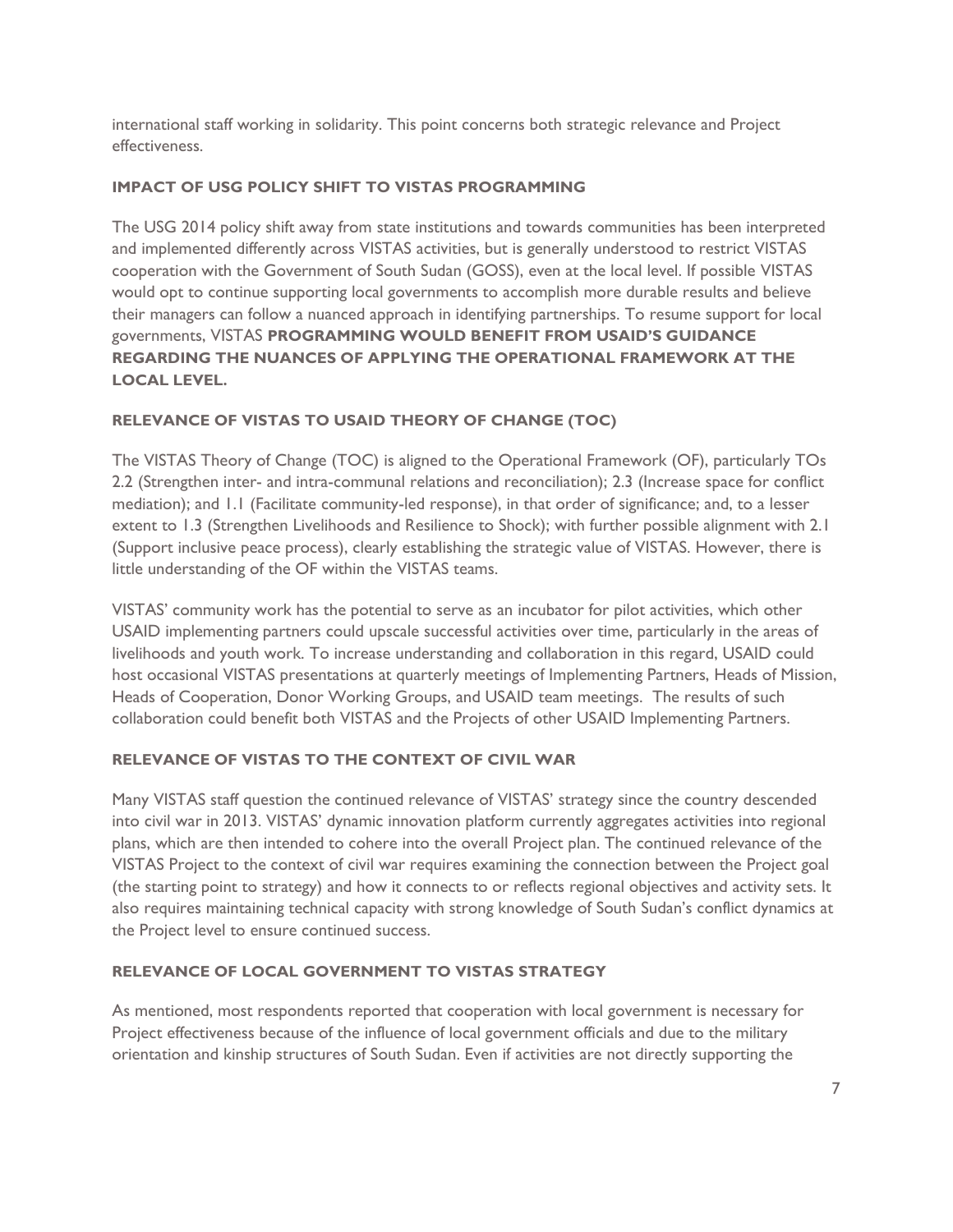strengthening of local government managers cannot ignore the local government and still accomplish project objectives. It is important for USAID to clarify the parameters under which VISTAS should and should not engage with local government institutions and/or officials.

#### **RELEVANCE OF INFORMATION MANAGEMENT TO VISTAS STRATEGY EXECUTION**

There is more of a bottom-up flow of information within VISTAS in lessons, and ideas, but with less emphasis on processing information (analytics) or to support learning and adaptive management.

VISTAS has planning, management, and review mechanisms such as Deep Dives, Strategy Review Sessions (SRSs), and Rolling Assessments (RAs) that are valuable programmatically and operationally for aligning strategy and operations. These provide platforms for learning and adaptive management, which support strategy planning and execution to align strategy and operations. With some adjustments, executive direction, and technical and management support, the Project has the potential to consolidate a more strategic approach to conflict mitigation, with greater coherence across regional, national, and local levels.

"VISTAS should define its information needs at different levels of the program and improve the analytics capacity of the database to meet the identified information needs. Currently, the database is mainly used for activity approvals. This database can be redesigned to improve its analytics capabilities to generate monitoring information that supports organizational learning and spur performance improvements." VISTAS may consider a mapping of stakeholder information needs and designing/improving the reporting capacity of the database to produce reports that respond to those information needs with predefined "push button" reports and "a query" facility to produce reports that respond to the unforeseen information needs.

# **RELEVANCE OF VISTAS GEOGRAPHIC FOCUS**

The overall geographic focus is a remnant of the period of stabilization under the Comprehensive Peace Agreement (CPA); however, now there is an evolving orientation towards Equatoria and an increased national focus. Based on the above findings, the Team concluded that overall the USG is succeeding in building solidarity with communities on behalf of the American people (although USAID branding could be improved) through VISTAS, which is the product of a generally successful geographic focus.

The geographic shifts represent an expansion rather than a strategic re-orientation and include the Protection of Civilian camps (POCs). On occasion, activities targeting the national level conflict have been undertaken directly, but these are comparatively few. VISTAS are considering to what extent VISTAS needs to leave areas where the Project has worked for a long time with some success to address new hotspots.

Respondents had differences of opinion, but it was obvious that it is hard to determine geographic focus without a more comprehensive mapping of how the national conflict intersects with local conflicts, and whether (and where) that nexus is conducive to VISTAS intervention. For example, if VISTAS was to prioritize areas where two tribes intersect over water and grazing, and where these tribes have leaders in Juba who are competing for political advantage, then we could assess a conflict map from that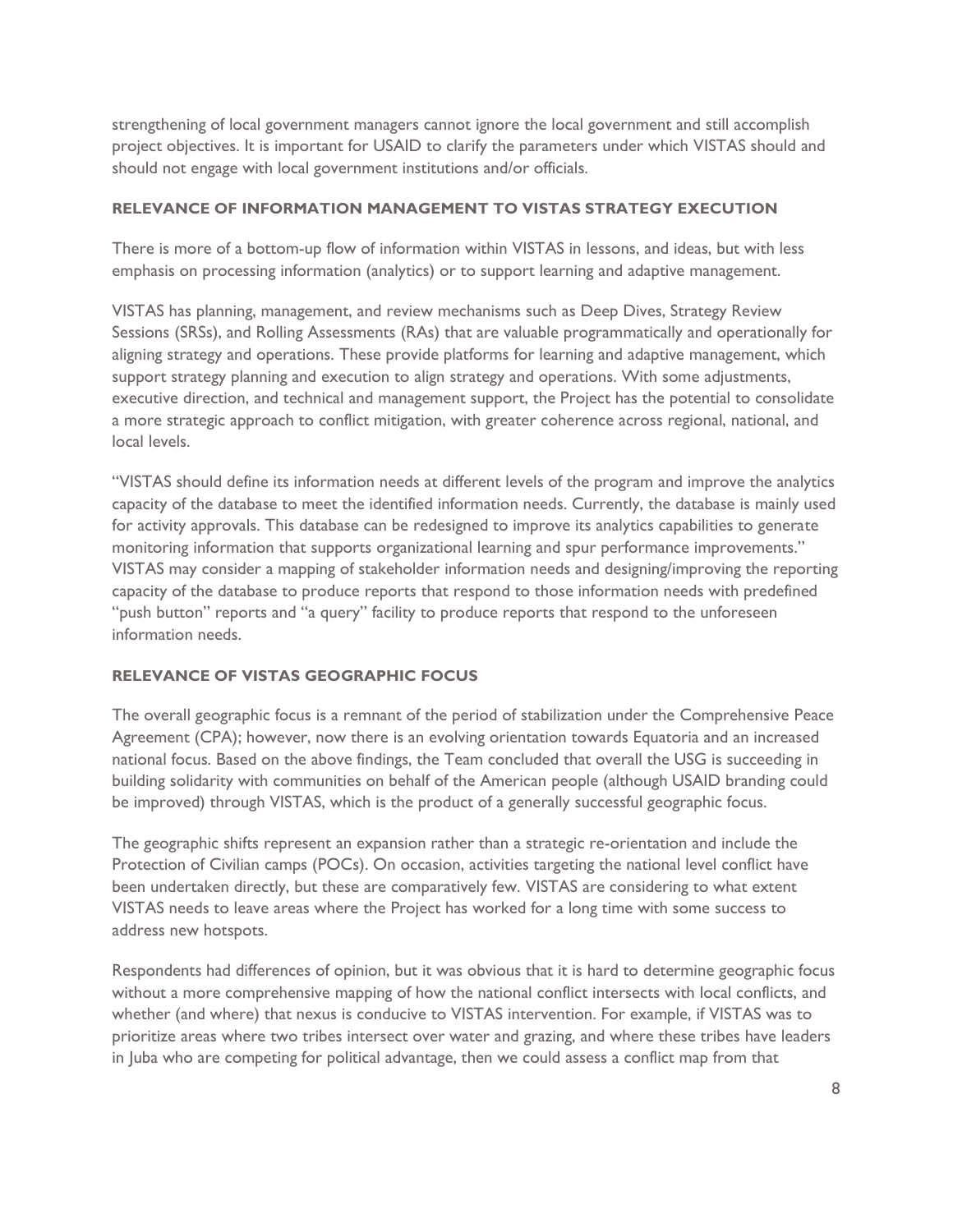standpoint, even identifying how patronage may operate and what the chances are for building peace coalitions through dialogue. These are issues that could be teased out in a strategic planning process, which would include more concerted conflict analysis. USAID guidance is required to assist with these decisions.

#### **EFFECTIVENESS OF DIVISION OF ROLES AND RESPONSIBILITIES**

In line with the OTI division of roles and responsibilities, VISTAS senior managers are generally strong on operations and look to USAID for overall strategic direction and oversight.

The highly decentralized and small grant-making system provides significant space for local decisionmaking by Regional Program Managers (RPMs) and allows VISTAS to be both sensitive to the local context and responsive to emergent issues. The challenge remains for VISTAS to fit more seamlessly into the Mission's Operational Framework (OF) without losing the strength of its bottom-up character. USAID could use VISTAS to fully carry out the OF, but this requires a more systematic approach with deeper engagement of USAID in Juba regarding policy, operational guidance, and coordination.

In response to operational challenges, VISTAS pivots and adapts based on local developments, drawing upon the flexibility of the decentralized, in-kind grant-making mechanism, the determination of field staff, and the trust they have built with local partners. High turnover in key management positions within both VISTAS and USAID as well as the 2013 and 2016 evacuations have made it difficult to operate with a consistent vision and oversight. VISTAS, however, have strived to do their best under these conditions and in the face of short durations of assignment.

#### **EFFECTIVENESS OF ACTIVITY SELECTION AND LAYERING**

 $\overline{a}$ 

VISTAS most commonly cited activities with regards to effectiveness deal with traditional chiefs, women, and/or cattle-related issues (especially migrations) of both moral (compensation under customary law/restorative justice) and market (trade) natures. However, even activities focusing on women and traditional chiefs need the support or at least the acquiescence of local officials. VISTAS is just beginning to layer activities; however, the concept and its application are only partially understood.<sup>1</sup> For example, Northern Bahr el Ghazal is regarded as a flagship program that evidenced "layering." In many areas activities can be related in principle, but are not designed with the intent to build synergies. Hence, layering appears to be both de facto and intentional--VISTAS can always become more intentional in this regard.

Based on these findings, the Team concluded that VISTAS does best when it supports community initiatives aimed at peace, recovery, and stability, supporting collective actions that unite communities. Successful VISTAS activity examples include pre-migration and post-migration peace conferences, dissemination of agreements on grazing rights, cattle vaccinations and dipping pens, livestock markets, and hand-dug well construction. These activities are best evidenced in Northern Bahr el Ghazal where the VISTAS team has used layering to create innovative synergies around migration-centered issues. Part

<sup>1</sup> This study has interpreted "layering" to mean, "when separate activities contribute to common outputs and outcomes and/or build other synergies that multiply or increase impact."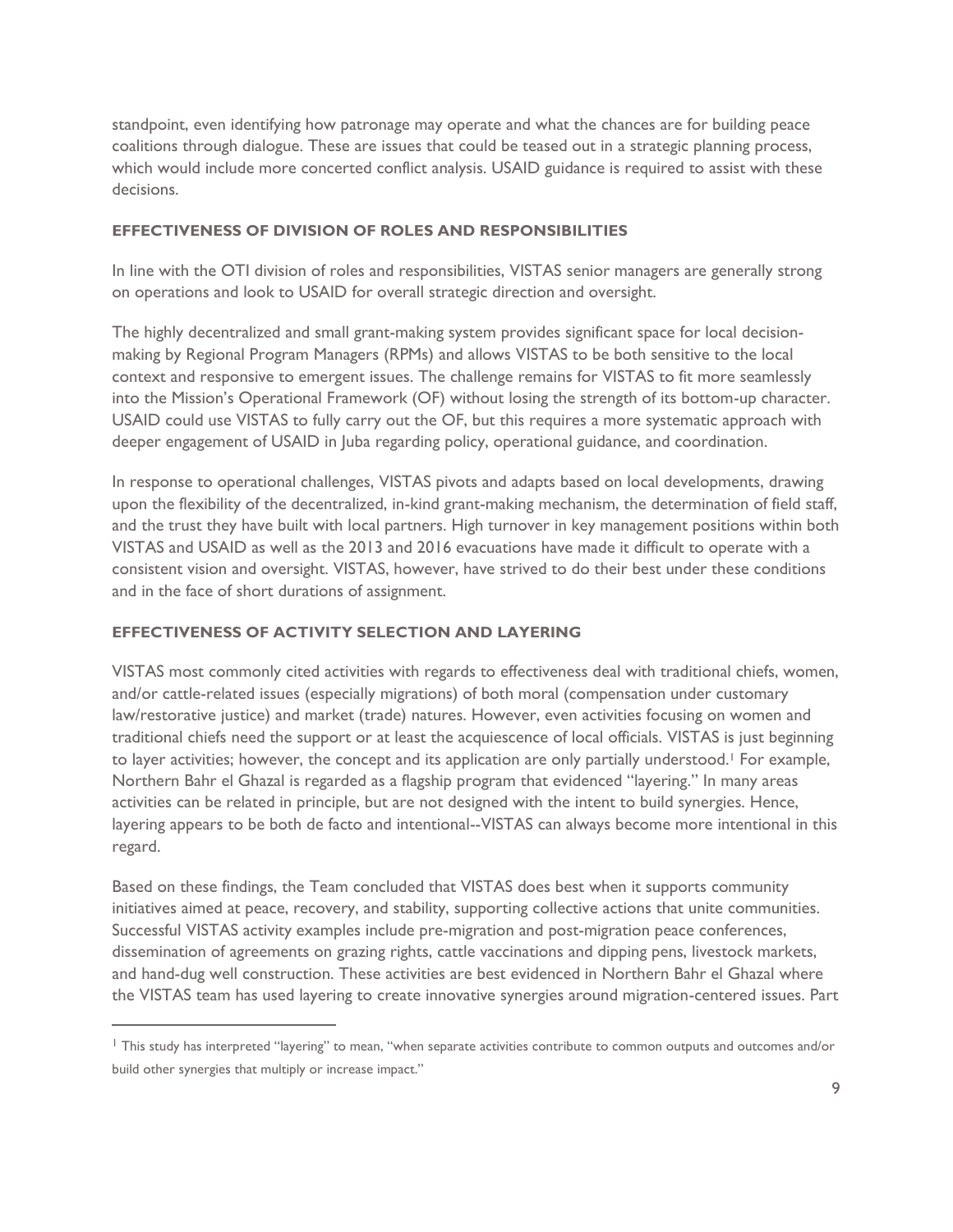of the success seems to be the centrality of cattle to livelihoods and culture, given that key stakeholders in VISTAS activities are agro-pastoral communities.

# **EFFECTIVENESS OF THE VISTAS APPROACH TO PARTNERSHIPS**

Respondents generally indicated that they believe there would be benefits to a robust partnership strategy within VISTAS, particularly with other USAID implementing partners, which would be led and encouraged by the USAID mission.

Northern Bahr el Ghazal is a model to be replicated and improved upon. VISTAS has explained the model in generic terms with a Power Point presentation to the Mission. Even within the NBEG model, VISTAS' main challenge is identifying reliable partners, building trusting relationships with them, and getting resources to them efficiently while preserving accountability.

VISTAS performs best when it builds relationships spanning at least two years, evidenced by VISTAS along the North-South border. Resources, however, are spread thin across loosely connected activities and regions. As of March 31, 2017, VISTAS had cleared 378 grants (completed and closed).These figures indicate that VISTAS has undertaken many small activities, and when triangulated against data from the respondents, seems to indicate that the Project has spread resources thin. However, it is also true that small projects used strategically can have big impact. The assessment Team believes that this calls for more strategic targeting of resources into the activities with the greatest potential to contribute to local conflict mitigation, and with consideration to layering activities to achieve greater coherence.

It is always possible that VISTAS support can be misinterpreted or politicized in South Sudan because dialogue may address political issues and involve actors with known political positions and interests. In an environment of civil war and extreme distrust, security personnel, whether working for government or opposition, are always looking for people and organizations that may be considered politically disagreeable. Therefore, all staff should remain vigilant and engaged as they build partnerships in the local community, maintaining a careful approach that is mindful of political sensitivities.

# **EFFECTIVENESS OF VISTAS GRANT-MAKING MECHANISM**

The small in-kind grant mechanism is fast and effective for work with local and even informal organizations. However, the mechanism should not limit VISTAS from working with other innovative and capable organizations through other grant mechanisms such as simplified grants and Fixed Amount Awards (FAAs) to achieve the desired strategic impacts.

# **EFFECTIVENESS OF MORNING STAR**

Morning Star is a unique initiative within VISTAS that seems to be appreciated at all levels, but, according to respondents, its tangible results are yet to be evidenced. VISTAS is preparing to launch trauma awareness and resilience training and support as a crosscutting element of the Project. This is timely as trauma is a compounding dimension, not only of conflict but of other social issues, such as productivity, motivation, and problem-solving ability. For optimal learning and communication to take place, Morning Star should be mindful that there is a concern, expressed by one respondent that trauma work may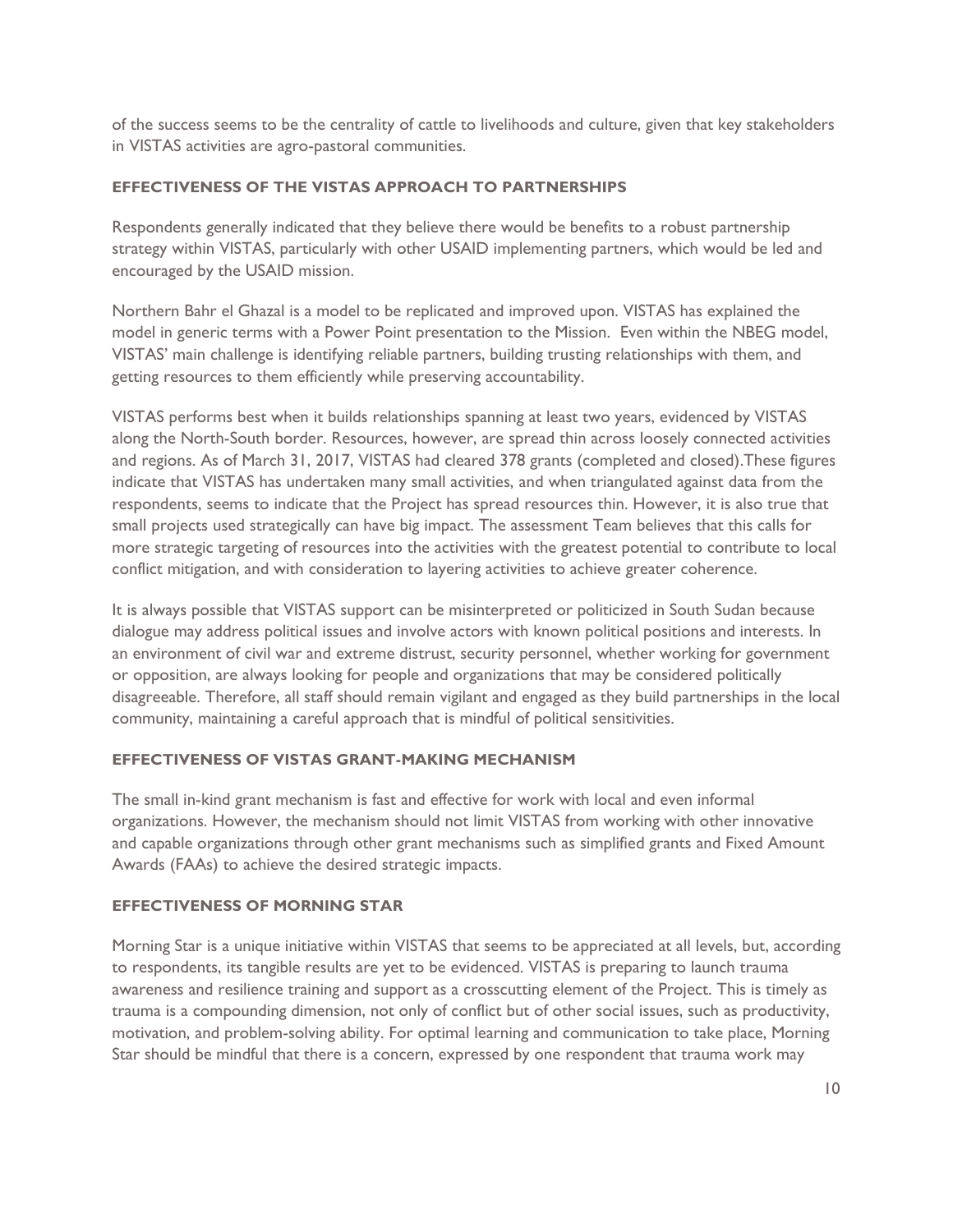bring to the surface psycho-social pain in individuals and communities which would need to be managed professionally by personnel with deep trauma training which exceeds the capacity of Morning Star staff.

# <span id="page-10-0"></span>**RECOMMENDATIONS FOR USAID**

- 1. Communicate the Operational Framework (OF) or the most current Mission strategy document to VISTAS and other implementing partners and train them regarding the substance of the OF for IP staff to better address the OF in implementation of their projects.
- 2. Clarify and disseminate the broader USG policy regarding South Sudan to VISTAS leadership and staff, particularly the USG position on:
	- Support to local governments and local government officials
	- Cooperation with and support to change agents<sup>2</sup>

The aim should be a nuanced do-no-harm approach with due diligence and a long-term view. This should also apply to other USAID implementing partners in South Sudan on an ongoing basis, as policies and operating environments are fluid.

- 3. Use a "less extensive or simplified strategic planning" process that optimizes the Project elements (RA's, SRS's, Deep Dives, etc.) to facilitate a strategic planning process for VISTAS that coordinates staff efforts by:
	- Clarifying the Project's goal and Theory of Change (TOC)
	- Reviewing and harmonizing the Project's execution mechanisms and how they are being used (including RA's, SRS's, Deep Dives, etc.)
	- Creating a common understanding among stakeholders of layering and consistent implementation
	- Codifying principles for activity selection, including due consideration to the role of: sequencing, clustering, scaling-up, and coordination
	- Redefining "critical areas" and "flashpoints" based on an understanding of structural factors that cause conflict across South Sudan and yield cooperation, especially aimed at linking livelihoods with conflict mitigation and recovery
	- Continue reviewing geographic targeting

 $\overline{a}$ 

- Defining the classification and coding system for activities that could render the database more conducive to analytics i.e., to provide feedback and make project adjustments
- 3. Pay close attention to the border areas among communities that have been supported by political actors with influence in Juba. In such cases, competition for vital resources may connect local areas to Juba-based power struggles. VISTAS should be able to identify the approach to layering that best addresses such local conflicts and the concerns of local communities, while also remaining conscious of how these local impacts interact with the actors in Juba who wield extraordinary influences.
- 4. Invite presentations to Heads of Mission (HOM) meetings, Heads of Cooperation meetings (HOCs), donor working groups, quarterly implementing partner meetings, USAID "Our Hour,"

<sup>&</sup>lt;sup>2</sup> Change agents are cited as important for Project effectiveness because of their influence on local communities and local government officials.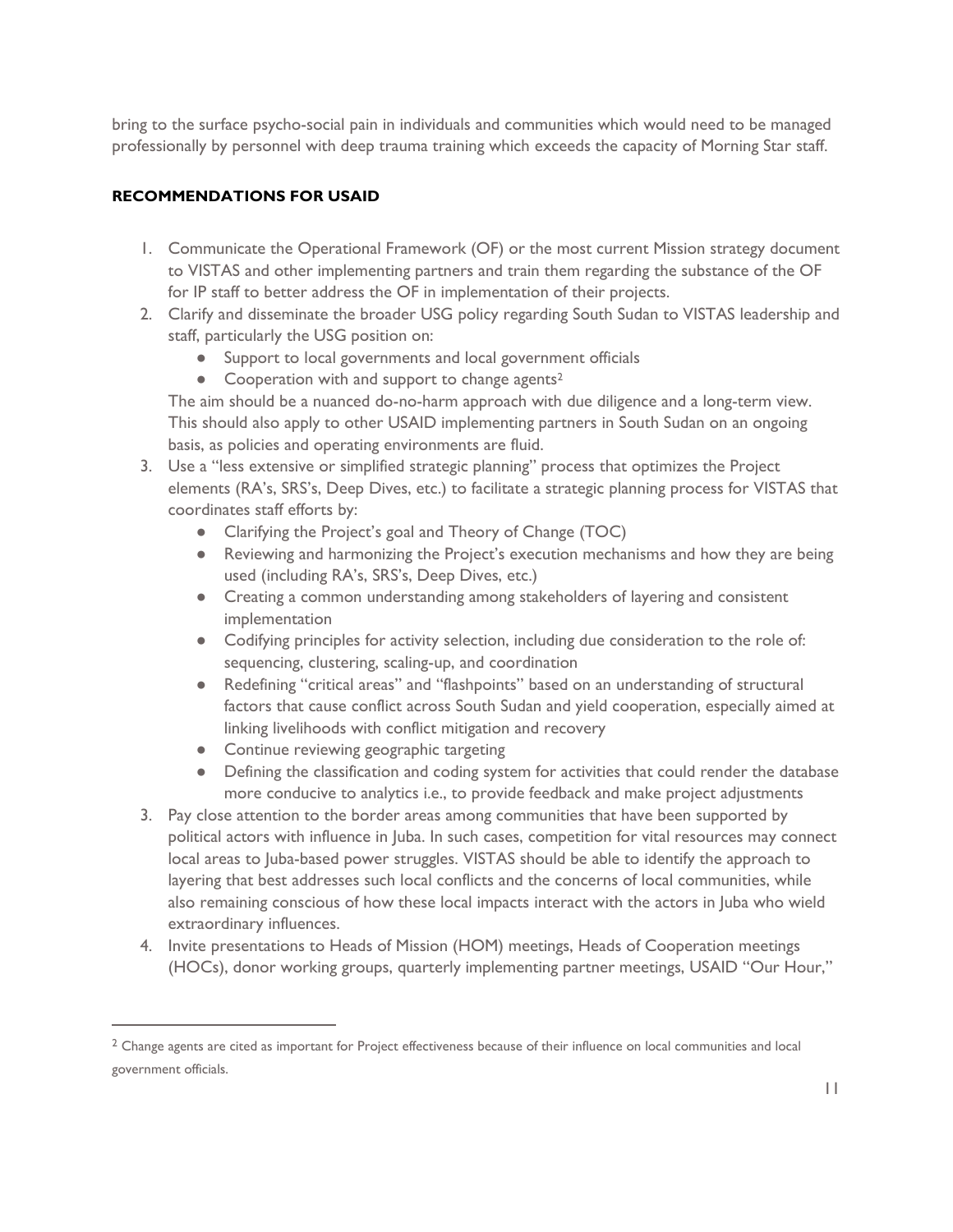and USAID technical teams to build synergies and explore opportunities for VISTAS activities to fully support the OF.

## <span id="page-11-0"></span>**RECOMMENDATIONS FOR VISTAS**

- 1. Use Deep Dives, Rolling Assessments (RAs), and Strategy Review Sessions (SRSs) to execute strategy while harnessing lessons learned from activity flow. VISTAS should further refine these mechanisms with a view toward applying new information and knowledge to current and future activities. Develop a management response to recommendations and monitor actions taken to ensure that these recommendations are utilized.
- 2. Develop guidance for partnerships with grantees with an emphasis on how VISTAS enters a community, the ongoing communication and learning system, and a do-no-harm approach.
- 3. Determine core competencies and comparative advantages around the activities that VISTAS does best and the capacity to implement them as a package approach, with attention to timing and layering dialogue, trade, and small-scale infrastructure with migration-related issues across borders.
- 4. Plan for and invest in long-term partnerships, especially in new flashpoint areas. Include local implementing partners to help develop capacities across regions, codify gains, and increase institutional memory at the national level while setting up partners for eventual handover of activities.
- 5. Consider activities that integrate vertically into conflict mitigation and nation-building programs such as the Olympics and the National Dialogue.
- 6. Continuously seek clarity from USAID on policy matters and ensure both the sharing of information and consistency in implementation of the strategy.
- 7. As appropriate and when applicable, VISTAS should consider other grant-making mechanisms (such as simplified grants and Fixed Amount Awards) to achieve desired strategic impacts and attract innovative and capable organizations that require cash assistance as well. The primary objective is for VISTAS to have as many available tools as possible to exercise its activities and strengthen its partnerships.
- 8. VISTAS should delineate its information needs at different levels of the Project and improve the analytic capacity of the database to meet the information needs. Currently, the database is mainly used for activity approvals. It can be adjusted, however, to improve analytics to generate monitoring information that supports organizational learning and encourage improvements in performance.

# <span id="page-11-1"></span>**INTRODUCTION**

#### <span id="page-11-2"></span>**BACKGROUND**

The U.S. Agency for International Development/South Sudan launched the Viable Support to Transition and Stability (VISTAS) Project in July 2013 as the U.S. Government's flexible response to the needs in the world's newest country. Implemented by AECOM International Development (AECOM), VISTAS is a five-year conflict mitigation program that seeks to prevent the further spread of communal violence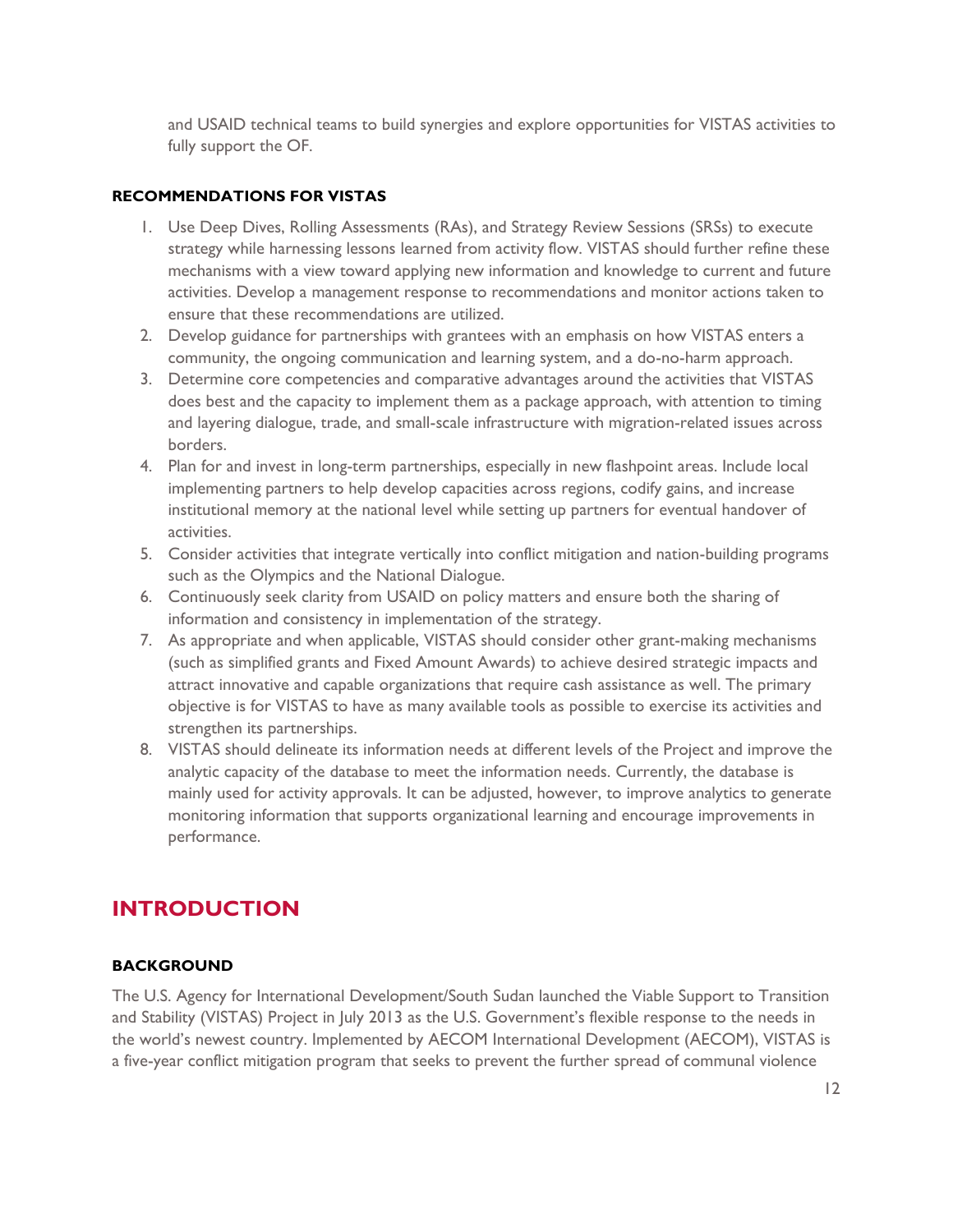and tensions in critical areas where conflict may have national implications. The initial Project objectives were to: 1) build capacity of civilian state authority to prevent, respond to, and mitigate conflict in key flashpoint areas; 2) promote increased access to information and engagement of citizenry in support of political and peace processes at the local level; and 3) engage at-risk youth and other vulnerable groups in productive social and economic activities.

As a result of the conflict in December 2013, USAID/South Sudan personnel were evacuated, and almost all USG programming was suspended. During this time, USAID's Office of Transition Initiatives (OTI) assisted the Mission by providing management support on a temporary basis (from June 2014 to January 2016) and helping shape a strategic shift of the Project in light of the violence and new political realities. The VISTAS team returned to Juba in July 2014 and restarted programming with newly defined objectives under the co-management of OTI, the USAID/South Sudan Mission, and USAID's Africa Bureau. The VISTAS Project shifted from predominantly working with the local government in the states to working through community-based and non-governmental actors to mitigate communal violence and rising tensions in critical areas where conflict could have national implications.

VISTAS currently has four overarching Project objectives: 1) to increase space and tools to manage conflict and tensions; 2) to build cross-line interdependency to promote peaceful coexistence; 3) to promote a more informed community; and 4) to engage communities in trauma awareness so to lay the foundation for healing and reconciliation. Based on these objectives, each geographic region has its own strategy. These are revised annually through a series of in-depth discussions (or Deep Dives).

VISTAS currently operates in six regions (Central Equatoria, Jonglei, Unity, Upper Nile, Northern Bahr el Ghazal, and Lakes) that are considered critical to the political stability and security of the country. The July 2016 Rolling Assessment notes that "previous interventions focused mostly on inter-communal dynamics but this may no longer be sufficient and therefore VISTAS is considering more engagement on national level issues including Track 2/2.5 level peace-building activities."

As of March 31, 2017, VISTAS had cleared 378 grants (includes completed and closed. These figures indicate that VISTAS has undertaken a significant number of small activities, which call for strategic targeting of resources to progress towards the goal of national stabilization through local conflict mitigation.

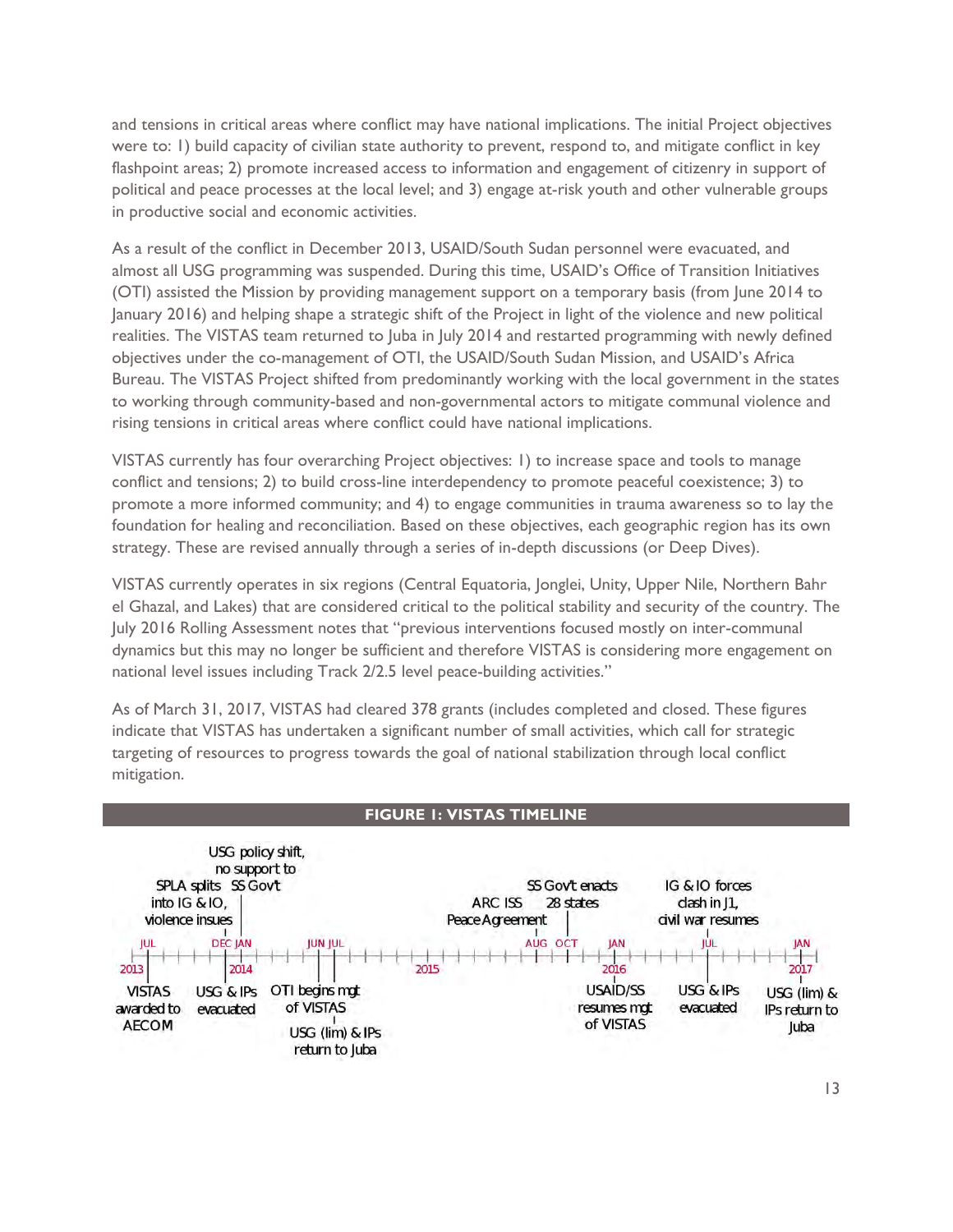#### <span id="page-13-0"></span>**ASSESSMENT PURPOSE AND AUDIENCE**

Due to violence and Project disruptions in the country and in lieu of the planned mid-term evaluation, USAID decided to undertake an assessment the Project's ongoing strategic relevance and effectiveness, as well as its ability to respond to changes in a fluid context, and to document lessons learned. Assessment findings, conclusions, and recommendations will inform VISTAS's direction during the remaining time of Project implementation (the contract is scheduled to end in July 2018) and provide recommendations for future programming.

## **ORGANIZATION OF THE REPORT**

The executive summary presents an overview of key findings and recommendations. In the body of the report, findings are presented first, conclusions are presented second, and recommendations and lessons learned are presented last.

# <span id="page-13-1"></span>**ASSESSMENT QUESTIONS (SEE ANNEX FOR DETAILS)**

- 1. Is the current program strategy relevant and appropriate in the South Sudan context and the context of USAID/South Sudan's strategy?
- 2. What are the most effective elements of the program to date and what challenges has the program faced in meeting the stated objectives? How has the program responded to those challenges?
- 3. What key issues, trends, approaches, and Theories of Change were particularly successful and should be marked for other USAID programs operating in South Sudan? Which were not? What are the lessons learned and recommendations for USAID South Sudan related to VISTAS' methodology and approach to programming?

# <span id="page-13-2"></span>**CONTEXT ANALYSIS**

# <span id="page-13-3"></span>**POLITICAL TRENDS**

South Sudan signed the Comprehensive Peace Agreement (CPA) in 2005 after decades of war. The country then emerged into a period of stabilization supported by humanitarian and development assistance from the United States and other donors. The Government of South Sudan undertook a "big tent" stabilization strategy through which other armed groups (OAGs) that had fought against the SPLM for years joined the army but remained loyal to their tribal commanders. Stabilization proceeded, and Juba went from being Khartoum's southern garrison to a boom town in the lead up to independence of the country in 2011. Rapid, urban-centered growth continued alongside a general neglect of the rural areas. USAID designed the predecessor project to VISTAS in recognition that stabilization required support to institutions of local government that had been marginalized for years. The current VISTAS Project began in 2013 with a concerted focus on supporting local government.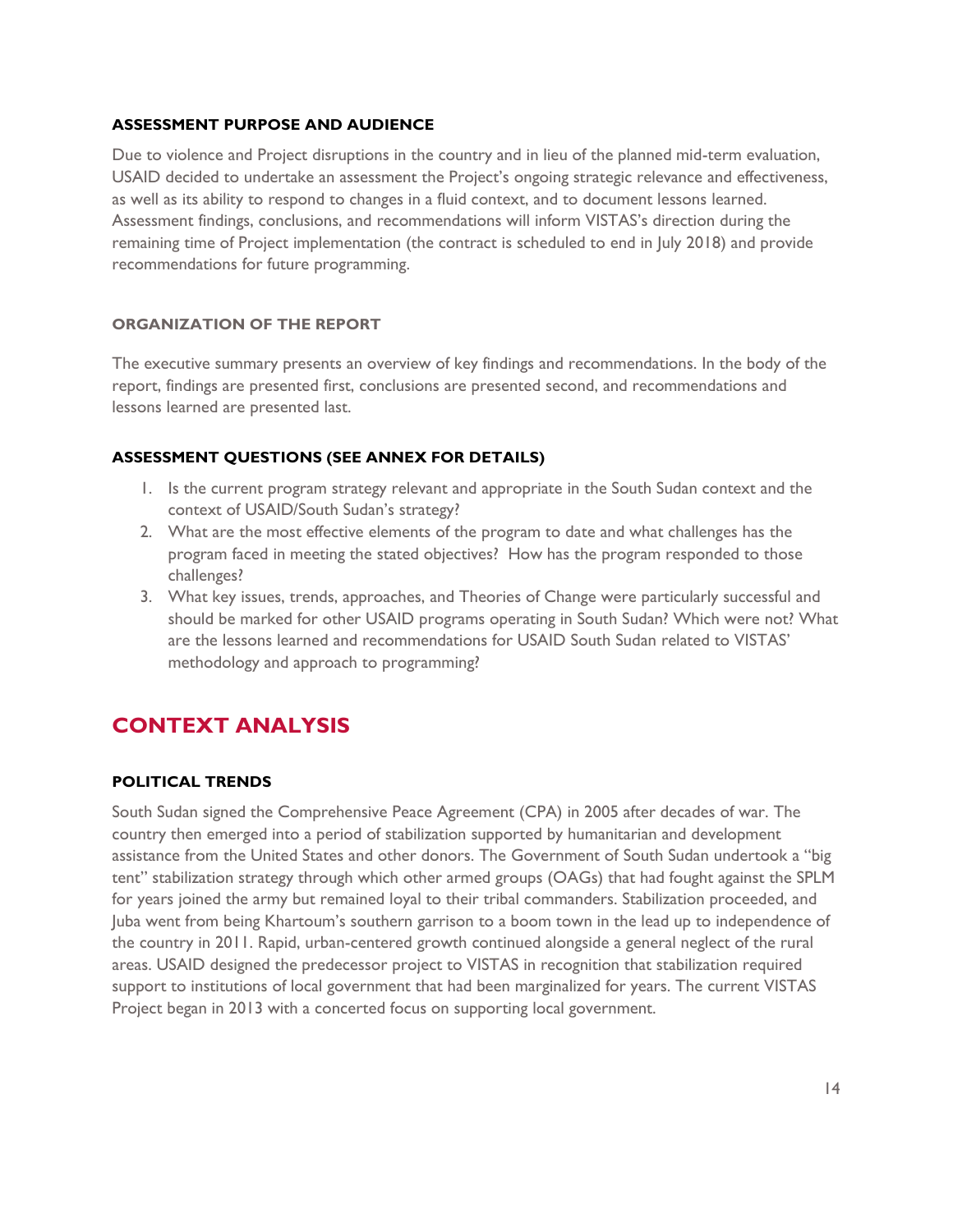Hope for stabilization were shattered in December 2013 when the country relapsed into civil war due to a power struggle in Juba for succession to the presidency. Violence erupted in Juba after months of worsening conditions in the SPLM and spread through regimented pastoral age-sets (traditional age groups that are initiated together through rites of passage) to remote areas on the Ethiopian border from whose cattle camps tens of thousands of Nuer herders—the White Army—launched an insurrection. Fighting spread and threatened Juba, which was defended by Ugandan forces and a state-led counter-insurgency of Dinka cattle herders (Gelweng), mostly from Aweil and Warrap. Poorly trained and largely uneducated, they became part and parcel of the army (Pendle 2014) as other ethnic groups steadily fell in numbers. What had started as an elite conflict devolved into a tribal war.

As military factions divided along political lines, civil war enveloped the country. Millions have since been displaced or become refugees. A massive challenge of national integration faces the nation, no less severe than during the times of the North-South civil war (1983-2005).

The African Union (AU) established that the conflict was triggered by a political dispute in the center (AUCISS 2014). The international community disengaged from direct support to the state and maintained development activities through non-governmental channels, including substantial humanitarian assistance and continued support to the peace process. Despite the Agreement on Resolution of the Conflict in the Republic of South Sudan (ARCISS) signed in August 2015, civil war erupted again in July 2016 starting in Juba and spreading with terrible consequences for the civilian population.

Federalism has been the dominant political trend since at least 1947 (Johnson 2014). Constitutionalism was born with the CPA but now focuses on how power is shared at the center and decentralized down to local government. The creation of the 28 states introduced boundary disputes along ethnic lines. Most of these have national implications. The call for an inclusive constitutionalism leading to federalism continues, but war makes such aspirations far-fetched.

President Kiir announced a National Dialogue to begin in March 2017. His stated concept is that independent, inclusive local dialogues to address community grievances will feed into regional dialogues and then cascade upward into national dialogue to inform the future of the nation. Many see this as the only solution, but wonder whether a truly inclusive and transparent process is possible under current conditions. Others warn it could become tribal monologue. The benefit of feeding into this process would be if VISTAS provides an independent channel through which well-organized local dialogues could inform national processes in a systematic way. The downside would be if the National Dialogue lacks the necessary political will to support it, and therefore does not benefit from the VISTAS initiative.

Government is isolated from many people, civil society is constrained, and institutions linking communities to the government are weak. Hundreds of thousands of war-affected South Sudanese are now bunkered in Protection of Civilians (POCs) sites, scared to return home. Many displaced peoples have sought refuge in neighboring countries. A divided region operates largely on the basis of national self-interest, yet maintains nominal cooperation behind the ARCISS.

A point of political focus is needed. It can only come through dialogue in the common search for peace locally, nationally, and internationally.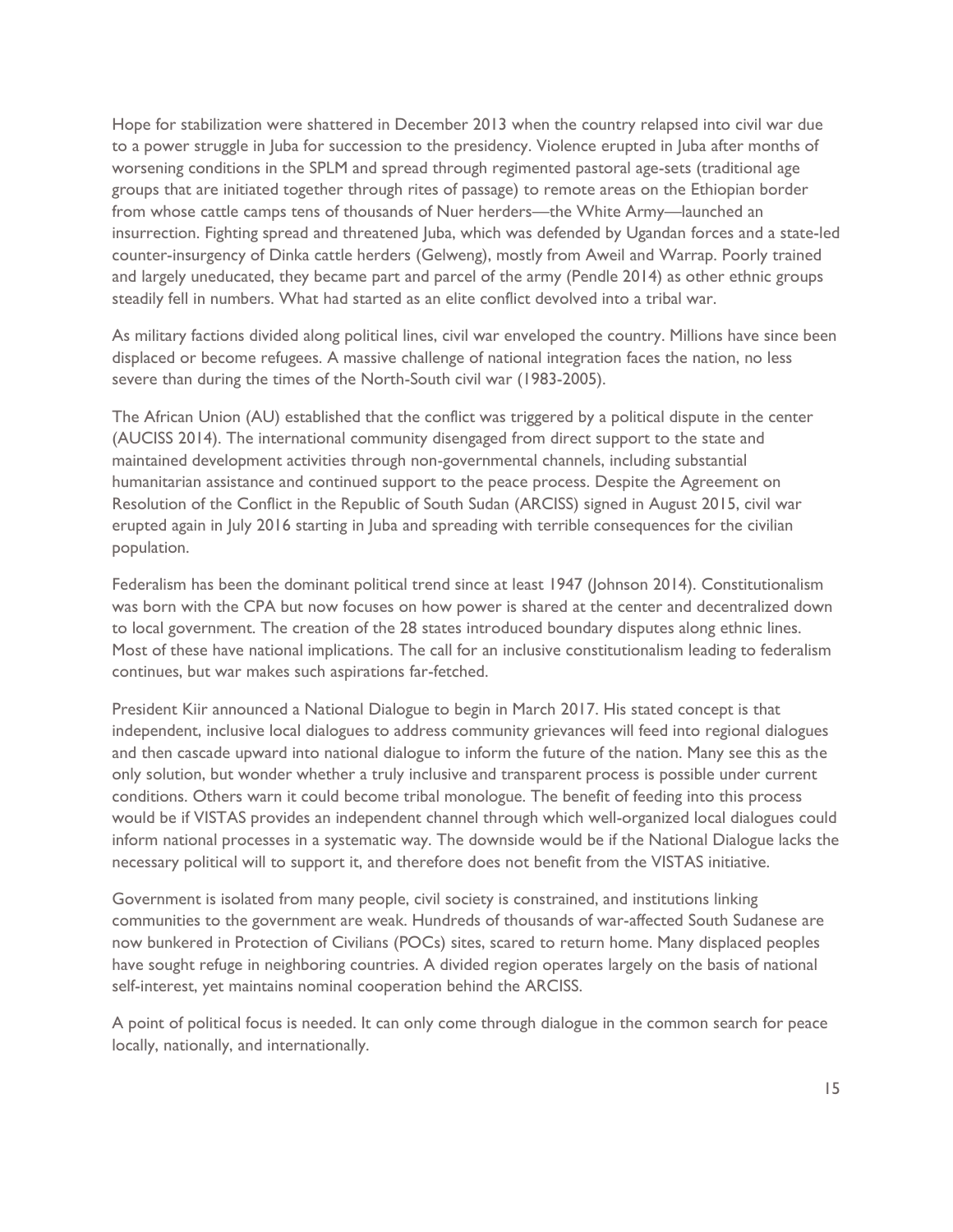#### <span id="page-15-0"></span>**ECONOMIC TRENDS**

As the first quarter of 2017 ended, almost half of South Sudan's population was food insecure with 4.9 million (about 42% of population) estimated to be severely food insecure (IPC Phases 3, 4, and 5) from February to April 2017. This is projected to increase to 5.5 million people (47% of the national population) at the height of the 2017 lean season in July. The magnitude of these food insecure populations is unprecedented across all periods. Hunger walked hand-in-hand with conflict. The primary cause of local conflicts was access to water, grazing, and agriculture lands. However, these conflicts were embroiled in the political and military dynamics of the civil war.

South Sudan's extensive river network is the principal integrating factor across all agro-pastoral groups where VISTAS operates. Its ebbs and flows modulate the seasonal cattle migrations around which patterns of life are organized. Communities contest and share these waters, mostly for their cows, which are considered sacred, used primarily for marriage and compensation, and often raided. Cattle raiding evidences a martial capacity that has long been instrumentalized in war in South Sudan.

Oil and cattle continue to bind the two Sudans in an uneasy alliance, while the same resources create conflicts locally and nationally. Trade connects communities in South Sudan and maintains relationships across identity lines where potential conflicts may threaten communities. Some resist conflict due to the mutual benefit of trade, which preserves a connection between communities, including those across borders.

From 2014, the role of livestock started to receive increasing recognition by the development partners (DPs), with recent studies establishing the role of livestock in resilience (WFP), recovery (FAO), development (USAID), and conflict mitigation (JICA).

South Sudan has the highest per capita livestock in Africa (FAO 2015). Regional cattle trade remains robust, while raiding increases. High dowries in South Sudan has increased social pressures on men to raid in an environment where there are a few other options for acquisition of cattle. Militias increasingly provide avenues towards marriage.

South Sudan's expansive informal economy consists mostly of subsistence farmers, including 950,000 livestock farmers, 350,000 herders (mostly children below 18 years), some 4,500 live animal traders, 1,500-2,000 slaughterers, between 2,000 and 4,000 butchery owners, and some 500 holding ground owners, which are facilities for temporarily housing cattle that are to be sold or slaughtered (FAO 2016: p. 38). Despite promises, oil revenues have not been used to fuel agriculture.

Shifting cattle migrations cause conflict, while negotiating these routes has been the source of cooperation. Urban areas remain poor and without employment opportunities, while the large rural subsistence economy is unable to feed the people, although it is resilient enough that they still survive – except in the most severe conditions of food insecurity – famine, which was evidenced in 2017, and threatens to affect more and more people if the crisis continues. In their hunger, communities are prone to fight in the belief that their benefit is being withheld from them in the capital. The young men comprise the most difficult demographic to track, not least because they stay on the move with their families' cattle. It is in this context that the profound connection between cattle and war on the one hand, and dialogues and trade on the other should be understood.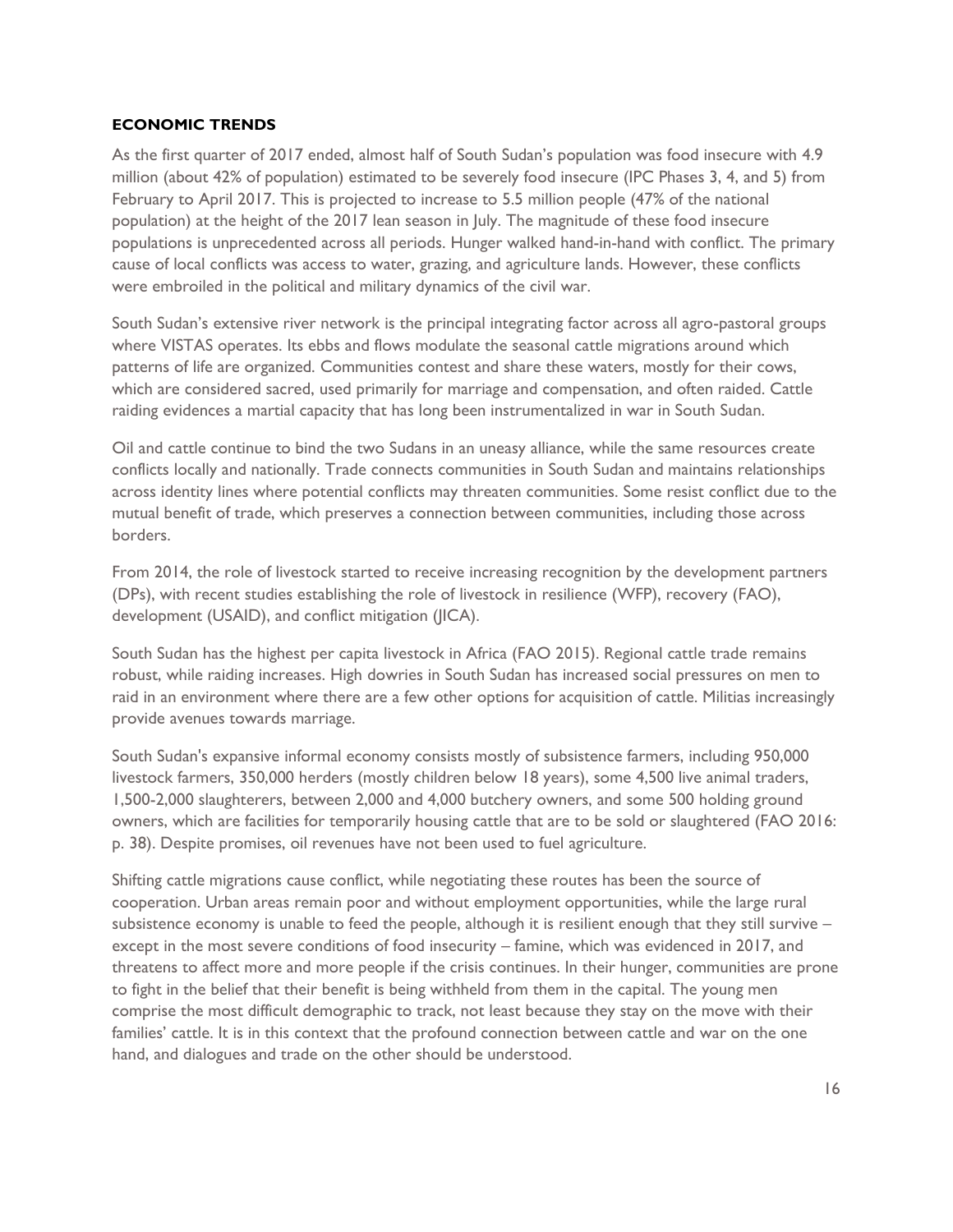# <span id="page-16-0"></span>**THE VISTAS ASSESSMENT**

## <span id="page-16-1"></span>**SCOPE OF THE ASSESSMENT**

Geographically, data collection gathering and learning sessions were held in Nairobi, Kenya; Washington, D.C.; and in the VISTAS field offices of Aweil, Yirol, Bor, Bentiu, and Akobo, providing information on the VISTAS effectiveness to its catchment population. The study also examined the spread VISTAS activities in different geographic areas.

Technically, the assessment covered the current Project strategy's relevance and appropriateness in the South Sudan context and the context of USAID/South Sudan's strategy. It examined the Project's ability to pivot and adapt to changes in the political and security context; the continued overall correctness of the geographic focus; and whether VISTAS is working in areas where communal violence has national implications. It also assessed the Project's focus on key strategic issues in South Sudan from the perspective of U.S. foreign policy and USAID strategy. And it assessed the most effective elements of the Project to date and what challenges the Project faced in meeting the stated objectives. It also documented key issues, trends, lessons learned, approaches, and Theories of Change (TOCs) that were particularly successful and should be marked for other USAID Projects operating in South Sudan.

## <span id="page-16-2"></span>**METHODOLOGY**

MSI assigned a four-person team of experts to carry out this USAID assessment. The study analyzed Project performance with an emphasis on shifts in strategy and operations due to impacts of the 2013 conflict and its aftermath. The MSI Team considered the Congressional Appropriations Act, the USAID South Sudan Operational Framework (OF), and the VISTAS design as key points of reference regarding U.S. foreign policy.

#### <span id="page-16-3"></span>**SAMPLING**

MSI employed multistage-purposive sampling to select activity clusters and geographic priorities in collaboration with VISTAS, OTCM, and respondents (Yin, 1994). Due to being information rich, the field sites of Aweil, Yirol, Bor, Bentiu, and Akobo were purposively selected (Creswell, 2007). The bulk of primary data collection was conducted through interviews with USAID and AECOM staff as well as with key informants familiar with VISTAS's work. A wealth of practical information and strategic wisdom was tapped from USAID and AECOM staff to help understand the past and plan for the future.

Thus, the qualitative study targeted VISTAS headquarters (HQ) staff and field offices. Purposive sampling was also used to select respondents from USAID, VISTAS, and grantees as well as beneficiaries/community members to assess the project's effectiveness and lessons learned.

# <span id="page-16-4"></span>**DATA COLLECTION**

The conduct of this assessment was qualitative in nature and included Key Informant Interviews (KII), Group Meetings (GM), and Focus Group Discussions (FGD). This approach was directly aligned with the evaluation questions as was the assessment team's document review. The desk review findings helped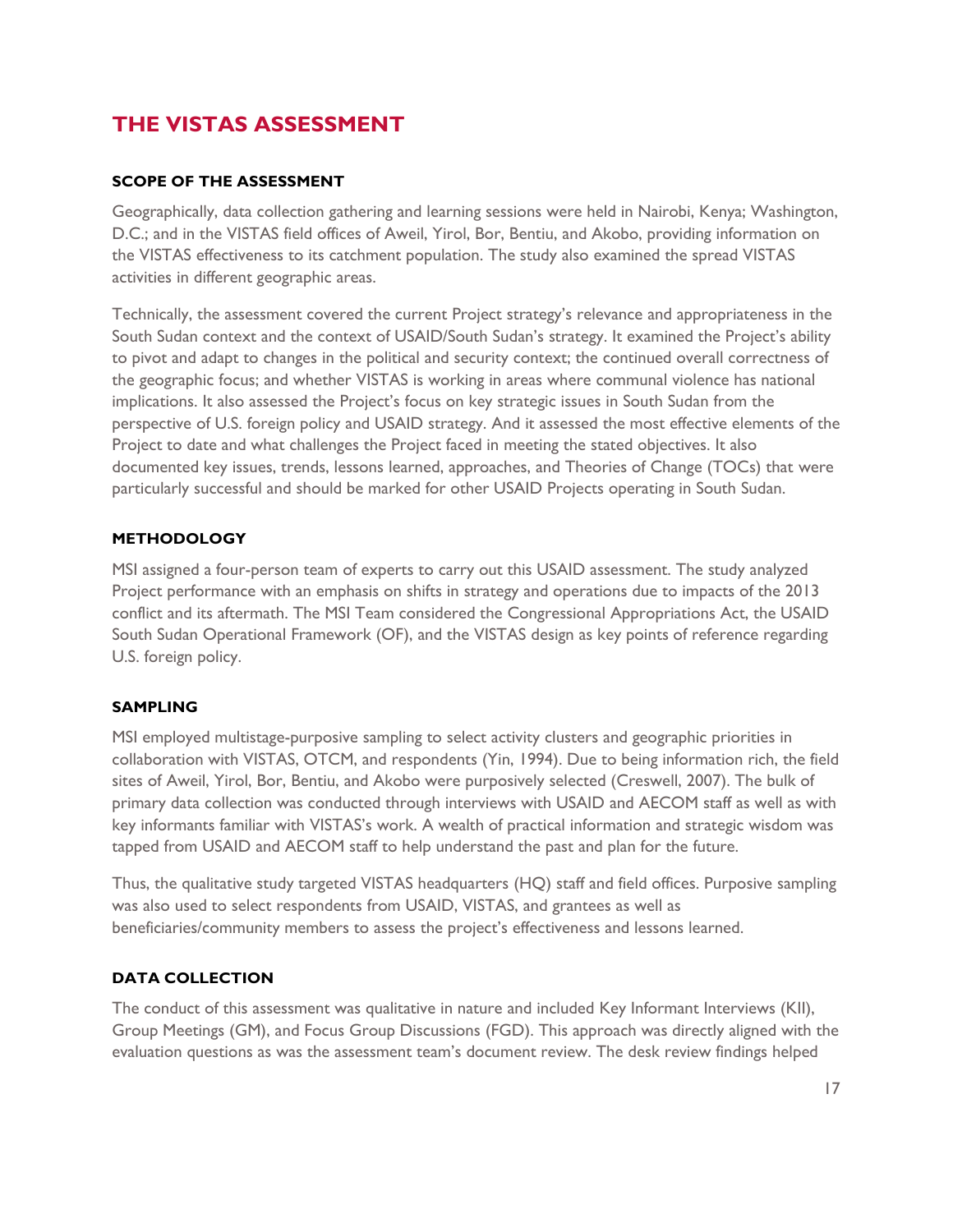shape questionnaires for KIIs and focus groups. The assessment team triangulated data from all sources to generate evidence that addressed the assessment questions.

The assessment utilized a mixed method approach, relying on quantitative and qualitative data from both primary and secondary sources. Data stemmed from Project documents (VISTAS Award Agreement AID-668-LA-12-00001 and relevant modifications, VISTAS Activity Database, VISTAS Work Plans, VISTAS Monitoring Plans, VISTAS Quarterly and Annual Reports, VISTAS internal portfolio and cluster reviews, reports from Deep Dives, Rolling Assessments and SRSs).

The qualitative study targeted VISTAS headquarters (HQ) staff in Juba (at the time of the study were based in Nairobi) and field offices. It utilized the activity database, KIIs, group meetings (GMs), and focus group discussions (FGD). It targeted staff from USAID, VISTAS, and grantees as well as beneficiaries/community members. Secondary data was based on VISTAS performance monitoring and reporting.

# <span id="page-17-0"></span>**DATA ANALYSIS**

The assessment team triangulated data from these sources to generate evidence that addressed the assessment questions. Data analysis methods depended upon the nature of the data to be analyzed and included some of the following:

- Secondary data: Document review and activity database mining
- Key informant interviews and pattern analysis of content produced by focus groups that were compared
- Comparison of case studies
- Analysis of reports to produce a narrative that identifies recurrent themes and activities
- Interviews enriched the narrative and data at hand. Post-interview discussions within the team helped integrate hand-written notes. The processing of information gave rise to themes. .

The interpretation was based on recurrence analysis, triangulation, and pattern identification in transcripts. The analyzed data from all sources was triangulated to provide a thorough answer to each study question.

# <span id="page-17-1"></span>**STRENGTHS AND LIMITATIONS**

The main strength of the assessment's approach was the use of multiple data sources and methods to develop findings for each question. The triangulation strengthened the validity and reliability of the findings. The overall approach is flexible and was tailored to the needs and operating conditions at the time of the assessment.

The assessment was conducted under challenging political, security and economic conditions with data collectors working from South Sudan states and the MESP office in Juba and international evaluators working from Nairobi and Washington, DC. Communication with the data collection team in South Sudan and Juba was primarily by phone and electronic means, including daily Skype calls. Debriefing of data collectors took place in Juba. South Sudan continues to face serious security challenges in several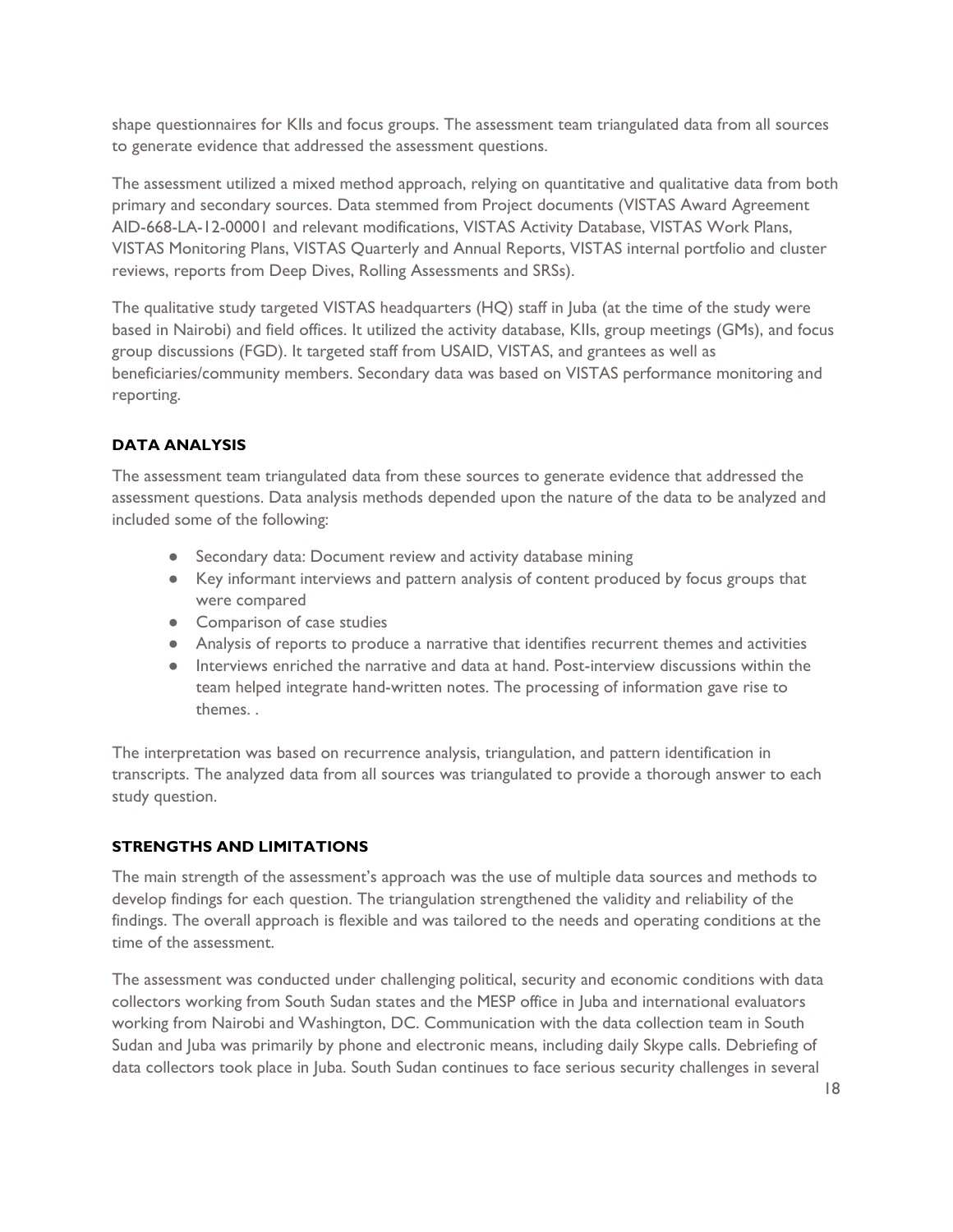regions of the country where data collection took place and at the national level. The security situation affected sampling of communities and data collection areas as well as access to respondents.

The findings may have also been restricted to certain areas. There may have been an incentive for certain informants to disclose limited or false information. Thus, triangulation of data was a central tactic for obtaining valid findings. The local assessment team members have the appropriate language skills and were people who originated from the states where they collected data. The overall approach was flexible and adaptable to the conditions of the operating environment. The assessment team remained flexible and open to last-minute changes whenever security or weather conditions precluded a visit to one or more selected communities.

The assessment was not designed to be statistically significant, and therefore some findings may not be generalizable. It demonstrates how important the presence of VISTAS could be in community life.

# <span id="page-18-0"></span>**FINDINGS AND CONCLUSIONS**

# <span id="page-18-1"></span>**Question 1: IS THE CURRENT PROGRAM STRATEGY RELEVANT AND APPROPRIATE IN THE SOUTH SUDAN CONTEXT AND THE CONTEXT OF USAID/SOUTH SUDAN'S STRATEGY?**

In addressing this question the assessment team conducted analysis of USG priorities identified/reflected in the OF, the South Sudan political, security, social, and economic context, the VISTAS Project Theory of Change (TOC), small and in-kind grants, and Project execution mechanisms. The Assessment Team's overall conclusion is the VISTAS Project has adapted well to the changing political and security context and demonstrates strategic relevance and appropriateness with the context of both South Sudan and USAID/South Sudan's strategy. Its continued relevance could be further strengthened with some adjustments.

#### STRATEGIC RELEVANCE

#### **1. RELEVANCE OF VISTAS TO COMMUNITIES**

Available evidence suggests that VISTAS grantees and beneficiaries appreciate the Project for its meaningful impact within their communities and they can cite tangible benefits that they associate directly with the VISTAS Project. Community members request USAID to expand and deepen its presence through VISTAS.

Generally, national staff, grantees, and beneficiaries share a positive view of VISTAS's impact on the everyday lives of common people. For example, one respondent said, "we are bordering three communities…we are supporting inter-communal markets (Grant # WUN005 Amokpiny Border Market Office Construction and WUN0008 Amokpiny Peace Market Office PV and Furnishing) so that these communities can reinforce what has already been there, like the intermarriages" which have built bridges between communities. Another respondent said, "we have empowered the Chief with reconstructing the traditional laws and put it in a booklet which is helping them work effectively and apply laws that the community respects and have been used to settle several cases that could have resulted in revenge killings; so it has had an impact (Grant #JON057 Customary Law Refresher Training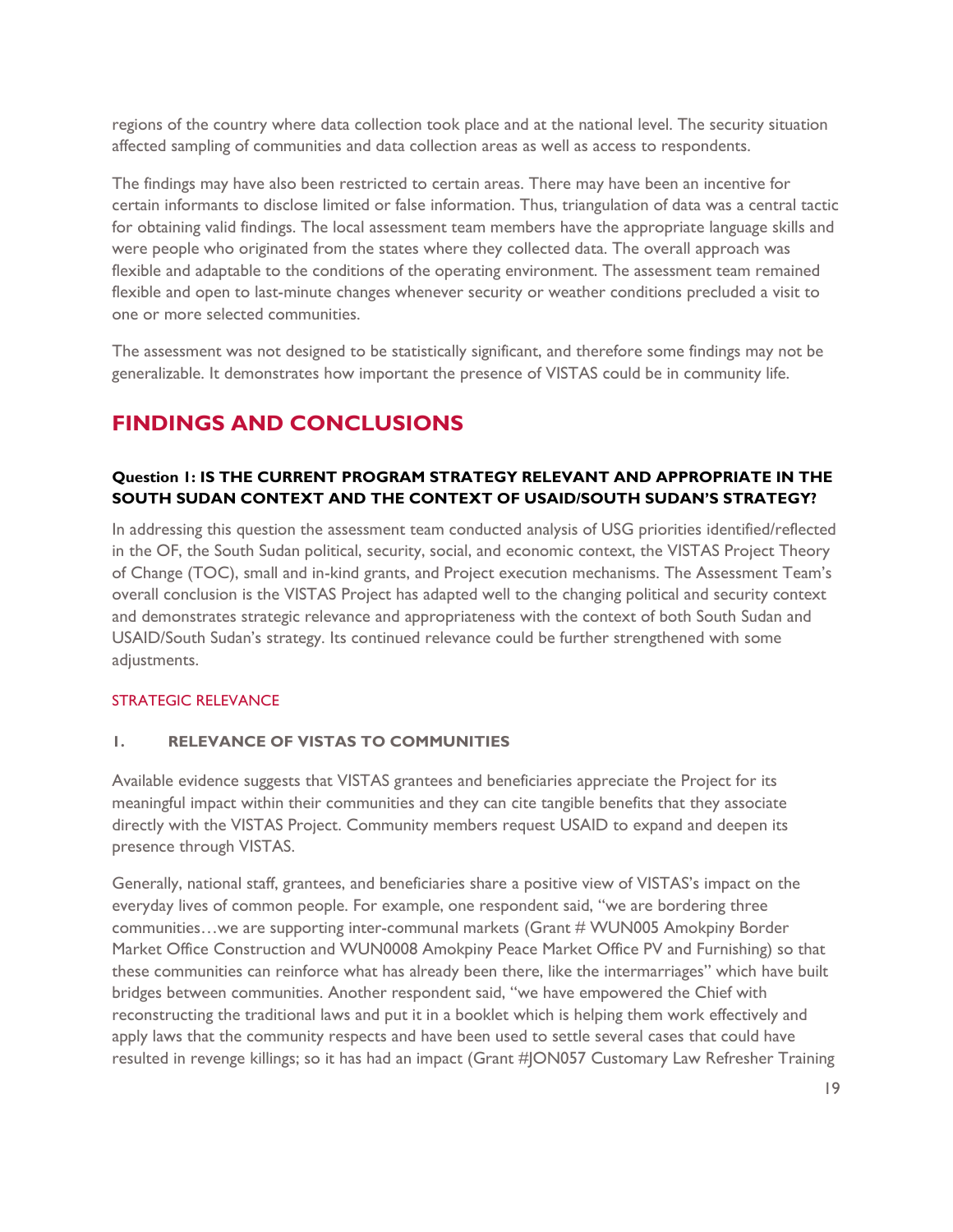for Traditional Chiefs in the Greater Bor Area and JON068 Akobo East Chiefs Training)." Another respondent said "we give training to Akobo women association, which has produced impact and signaled that their voice is stronger than the men's voice in promoting peace." For example, the women could respond to youth involved in revenge killings, who were unwilling to talk to the elder men, but, after the inclusion of women, agreed to the dialogue. In Lakes, revenge killings are reportedly reduced. There are many examples of positive localized impacts such as these from across all regions and areas where VISTAS supports activities.

In one case, a beneficiary said, "VISTAS is more trusted than the local government." This shows how important the presence of VISTAS could be in community life.

# **2. IMPACT OF USG POLICY ON VISTAS**

The 2013 USG policy shift away from state institutions and towards communities has unfolded in two levels of policy dialogue: the general level and the operational level. At the operational level, this dialogue has focused on whether or not VISTAS can work with local governments. The policy has been interpreted and implemented differently across VISTAS activities, but is generally understood to restrict VISTAS cooperation with government at all levels.

This change represented a paradigm shift for VISTAS, which was designed to work with the government, building offices for local administrations during the CPA Interim period, and only more recently diversified into a variety of different activity sets. While respondents were under a strict interpretation of the presumed policy, there is no written USAID South Sudan policy restricting VISTAS engagement with local government.

The policy ensures that no USG funding is used to subsidize war or reward human rights abusers, and out of due caution, the Mission instructed VISTAS to restrict all work with local governments. This decision may not promote the relevance and impact of Project activities and should be revisited. VISTAS would rather support local government through a nuanced approach that engages entire communities in identifying partnership opportunities.

USAID's intention in creating VISTAS was to help extend the reach of local governments at a time when the USG policy prioritized support to CPA implementation by building the capacity of state institutions. It targeted "flashpoints" to mitigate local conflicts that could escalate with national significance. After the 2013 conflict, the USG policy shifted from building the capacity of state institutions towards assisting communities through non-state actors (community-based organizations, traditional authorities, civil society and private sector). This had a major impact on VISTAS, and the types of activities the Project could support; mostly it stopped material support to local government, but it also formed an impetus for other forms of partnership.

VISTAS originally had a "hardware" component, and one respondent noted, "The relationships with local authorities and communities was predicated on VISTAS giving stuff." It also had a software component, "the material provisions were not the point, although created openings…mostly local government officials were the counterpart and convened communities." Before December 2013, 72 percent of the funds went towards activities including infrastructure components. After December 2013, funding decreased to 31 percent, a proxy indicator for decreased support to local government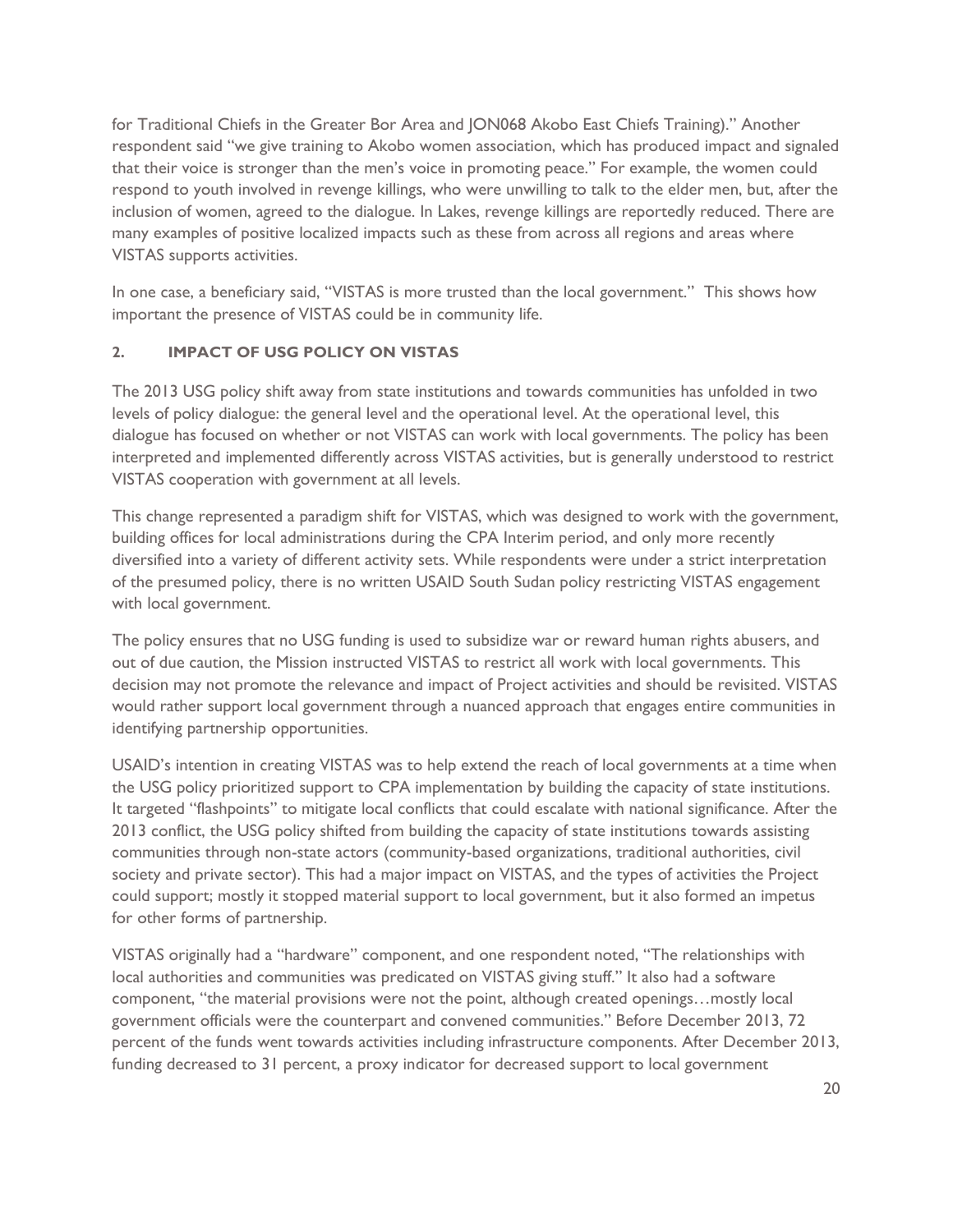considering building and equipping county administrative offices was the nature of the infrastructure support. This shows that VISTAS diversified its activity design because of the shift described.

After the 2013 conflict, the U.S. and other donors determined that "business as usual is no longer possible" and closed key Projects. They adopted a common position articulated in a joint-donor document called "Working in the Current Context: Donor Principles for Engagement, Priorities." According to the outlined donor principles, "present conditions make channeling aid through government systems unfeasible for donors." The donor principles committed to engaging "in dialogue with all parties, including the national and state governments." It further committed to activities that involve South Sudanese people and their communities in the planning, management and implementation of Projects that "freely expressed wishes of local communities" and develop "joint actions to mitigate or react to risks, and optimize effectiveness." Recognizing that "South Sudan's human, financial and natural resources have been diverted from social and economic development to military purposes," the donor principles note that "present conditions make channeling aid through government systems unfeasible for donors," and assert that "We do not accept our assistance being used for any military, political or sectarian purposes." The donor principles are the earliest written evidence of the "policy" of which its interpretation would seriously test the Project by limiting support to local government and forcing a reconsideration of strategy.

Findings from this assessment showed that the USAID interpretation of the policy is more nuanced than it appears to some of the respondents. Many respondents perceived the policy in cut-and-dry terms: as one respondent put it, the policy is "don't work with the government."



This policy discussion within VISTAS regarding support to local government caused a severe cut back in VISTAS activities, with grants falling precipitously. This was also in part due to the evacuation. When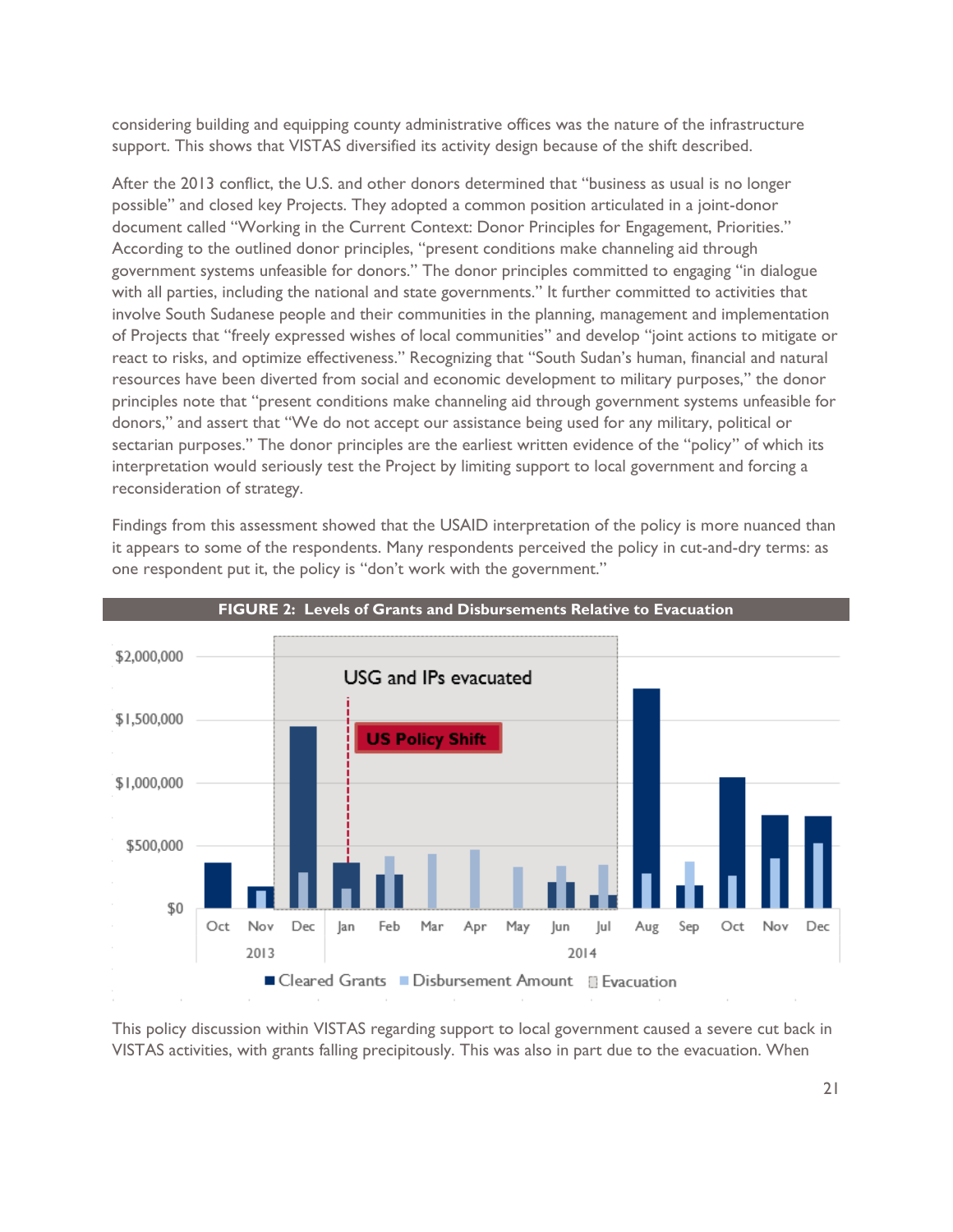activities resumed, there was a high level of scrutiny on all levels of management, as is expected of OTIlike projects. There was also a high degree of political sensitivity associated with the VISTAS project for good reason. Confusion as to what was allowed and what was not allowed set in among senior managers, followed by a culture of self-censorship so as not to risk potentially serious consequences of a misstep.

The policy shift was then clarified in the Congressional Appropriations Act (2015-2016), which addresses Projects that "respond to humanitarian needs and the delivery of basic services and to mitigate conflict and promote stability." The Act states: "None of the funds appropriated by this Act that are available for assistance for the central Government of South Sudan may be made available until the Secretary of State certifies and reports to the Committee on Appropriations that such government is taking effective steps in accordance with a list of conditions" (SEE ANNEX).

The assessment found that a majority of respondents (i.e., VISTAS and beneficiaries) were not familiar either with the donor principles or the Congressional Appropriations Act. Without clear guidance on the evolving policy, there was confusion regarding interpretation and implementation of the policy. One respondent summed up the general sentiment: "people didn't really understand what the Project would do because they did not understand the U.S. foreign policy on South Sudan." Another said, "People had been used to business as usual - work with communities, including their local governments. Relationships and expectations had been developed." Another respondent added, "There was a sense that the Project had identified change agents within local government who should not be abandoned. This became tricky post-July 2014. The Operational Framework was established and the Bureau served as a filter for grants." One respondent saw Washington's active engagement "as micro-management," but another explained, "The Bureau was trying to protect the Project knowing Congress was angry and could cut funding." These concerns continue to be a reality.

# **3. RELEVANCE OF VISTAS TO THE OPERATIONAL FRAMEWORK (OF)**

The VISTAS' Theory of Change (TOC) is aligned with the Operational Framework (OF), particularly TOs 2.2 (Strengthen inter- and intra-communal relations and reconciliation), 2.3 (Increase space for conflict mediation), and 1.1. (Facilitate community-led response) in that order of significance. It also makes a lesser contribution to 1.3 (Strengthen Livelihoods and Resilience to Shock), and might also further 2.1 (Support inclusive peace process), although in practice some staff pursue these objectives.

The OF has the following goal: to "build the foundation for a more stable and socially cohesive South Sudan." The USAID South Sudan OF guides the Mission's programming until conditions are appropriate for a new Transition Strategy. The USAID South Sudan TOC states: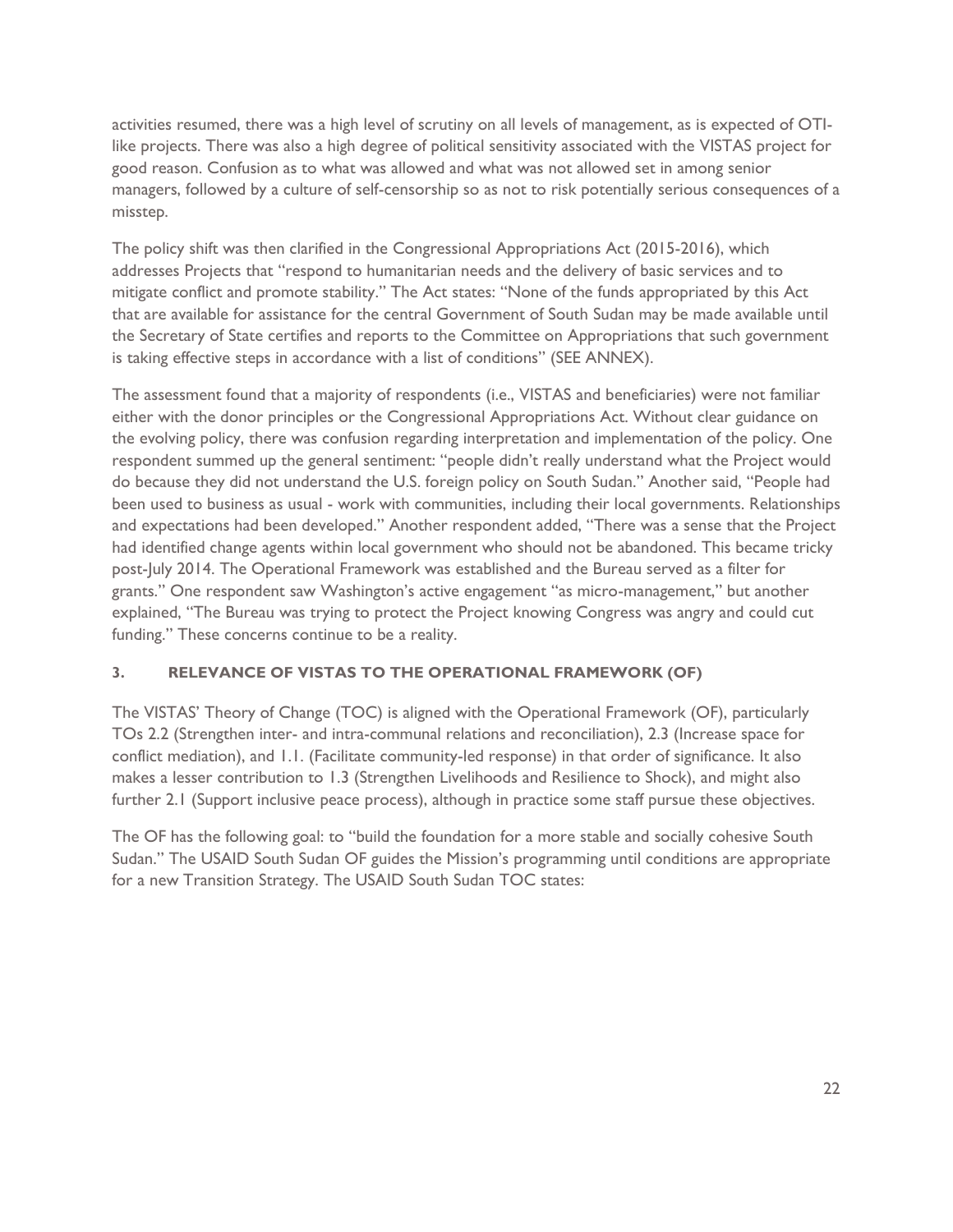If the psychological, social, political, economic, and security dimensions of current and past crises are effectively addressed and institutional systems ensure greater inclusion, THEN foundations for a more stable and socially cohesive South Sudan would be established, because the risks for continued crises in South Sudan would be mitigated.

The overarching VISTAS goal is to mitigate the further spread of communal violence and rising tensions in critical areas where conflict may have national implications. VISTAS Project's Theory of Change states:

If VISTAS supports vulnerable communities in key targeted areas, communities will be more resilient to political pressure to fight and conflict will be mitigated because they will view peace as a viable alternative to conflict.

The VISTAS strategy framework is directly aligned with OF sub TO 2.2 (Strengthen inter- and intracommunal relations and reconciliation) and sub TO 2.3 (Improve mechanisms for conflict management). VISTAS has institutionalized the tools to maintain a robust strategic analysis of programming objectives, and this also allows the Project to respond swiftly and appropriately when the facts on the ground change. This ensures that the Project remains relevant to the local context and VISTAS's goals, more so than would be possible in a traditional project that is less adaptable.

Assessment findings indicated a limited understanding of the OF among VISTAS. One respondent said, "Every single time I have been presented with USAID strategy, (it) has no indication of what they want to do, what is the TOC? We fall within it but only because it is so wide. To my knowledge, there has been no conversation about link to OF but maybe that is happening at a different level." The respondent also said, "We are operating under a TOC [at the country level] that very few of us think is legitimate." The respondent meant that some VISTAS questioned whether their activities could have national implications, as the scope of the challenge of national conflict mitigation is huge.

One respondent said, "Hypothesis is that the more interaction people have, the less likely they are to engage in conflict. If people routinely interact they will increase familiarity; build friendships and ties." Another argued there are "local spaces that are important, (such as): traditional authority courts because this is where people sit and resolve conflicts; markets because people are coming with merchandise; livestock complex due to the importance of cattle and access to vaccines; also the market as a place for sale of vegetables." The emphasis is on the social space itself as well as the interactions that take place.

One respondent said, "Supporting local initiative that already exists by far is the best approach – problem is there is not a lot of initiative." Another said VISTAS should "prioritize projects that can be handed over and scaled up." Another said, "Cattle camps – we will find a gazillion things useful to the whole development assistance…we have to watch out that we don't get caught up in flavor of the month, but look at structural things – look at cattle camps."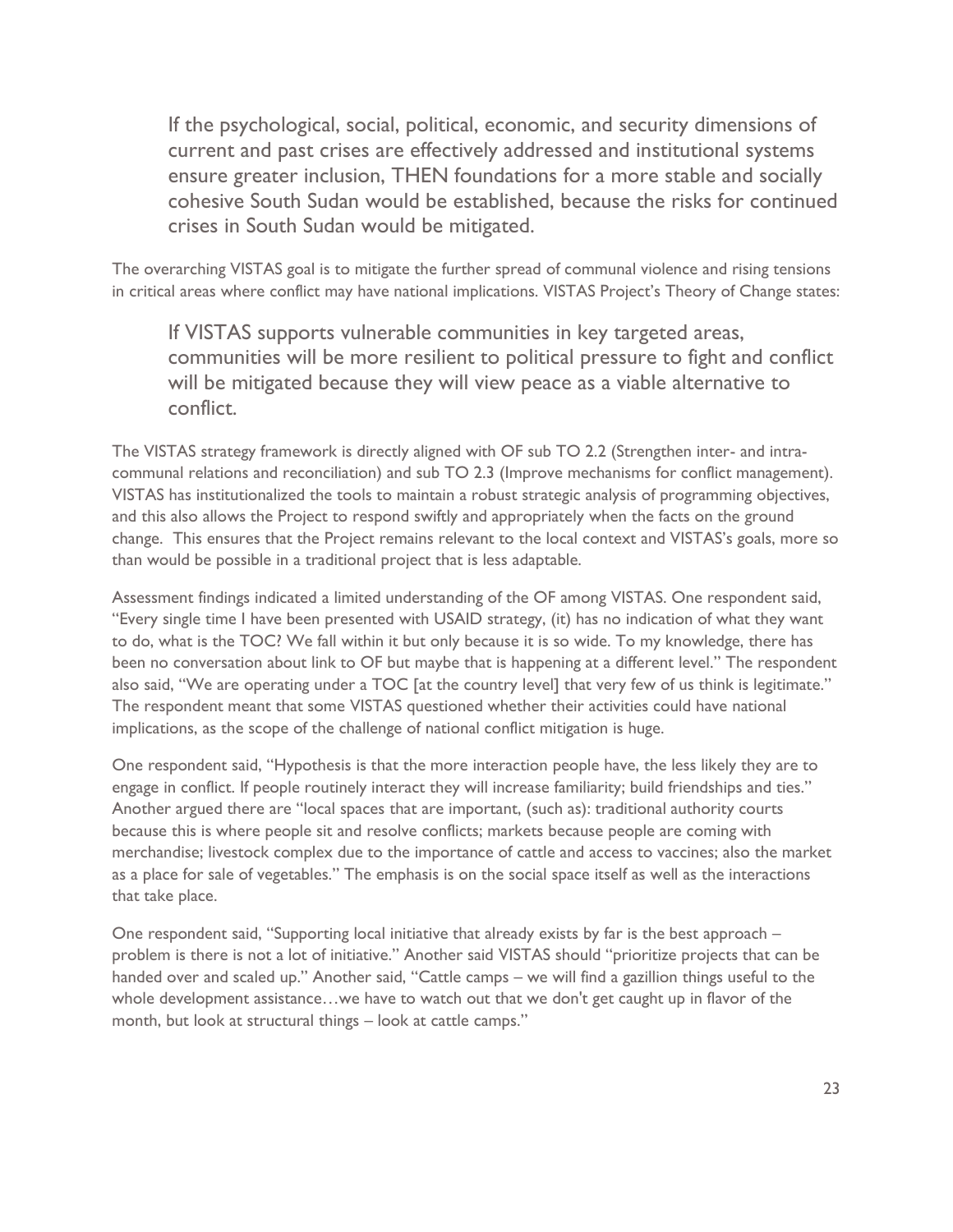# **4. RELEVANCE OF VISTAS TO THE NEW CONTEXT OF CIVIL WAR SINCE DECEMBER 2013.**

Many VISTAS questioned the continued relevance of VISTAS's strategy since December 2013 when the country descended into civil war. VISTAS's dynamic innovation platform currently aggregates activities into regional plans which should then coalesce into an overall Project plan.

The crisis in 2013 resulted in forced migrations, military battles, new borders, food insecurity, and the spread of diseases. With millions living as refugees outside of the country and others as internally displaced persons (IDPs) within Protection of Civilian (POC) sites, the context for VISTAS dramatically changed.

While there is a Project plan, there remain outstanding questions delineated in this report that need to be clarified. Foremost is the question of the national objective, since the existing objective is not convincing to the implementers of the Project.

Some respondents defend the goal of "mitigating local conflicts with national implications," while others question its viability and/or relevance. Others think it should be changed since national conflict is in part the cause of local conflict than vice versa and reference the power of political and military actors in Juba. One respondent concurred, "At the highest level and at its inception, we were looking at local conflicts with national level implications and this was before the 2013 conflict broke out… The reverse was actually true - the highly elite competition influences where conflict breaks out in the periphery…they should reverse the strategy - national conflicts with local conflict implications."

All agreed that the major driver of local conflict is national power struggles. One respondent took the extreme view that VISTAS should prioritize the national level since that is where the major conflict drivers are rooted. The respondent pointed out that local conflicts take all the project focus, and yet are not the source of conflict.

Most respondents who knew the strategy considered it unrealistic under current circumstances of a civil war driven by disagreements in the center. Some suggested the goal should focus only on local conflict mitigation without necessarily having national implications. One respondent qualified this by saying, "If all communities were to say 'I am following VISTAS way of doing things' then it will affect national level," but this is not possible at the current scale.

Most beneficiaries reported that VISTAS activities help resolve local conflicts and were less concerned with national-level impacts. However, some drew connections between certain local and regional activities and the national level. For example, trade activities between southern Unity state, Lakes, and Jonglei state were perceived as preventing army attacks across these territories. Peace dialogues among Lou Nuer and Dinka Bor chiefs dissuaded the warring armies from using these areas. The reduction in revenge killings in Rumbek was seen to have national economic impacts because it opened national roads for trade that had been blocked due to deteriorating security.

However, local conflict mitigation could only reasonably be argued to have national implications in a minority of cases. It is unlikely that serious attention was given to the local-national connection during the process of idea generation and activity development, despite it being explicitly and repeatedly stated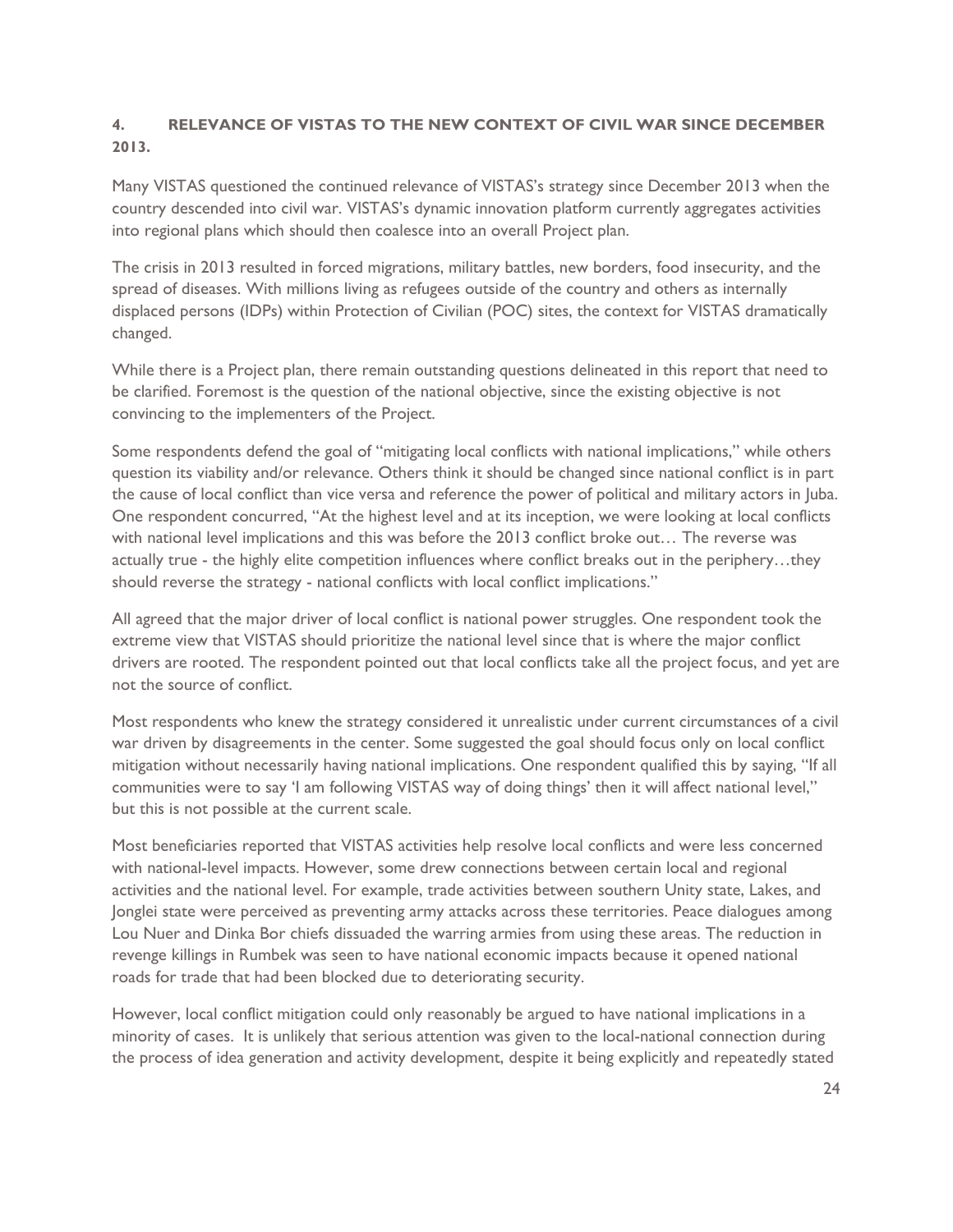in all strategy documents. This is not because VISTAS are not concerned. Rather, it is not clear that such a strategy makes sense given the overriding influence of Juba as the root of most serious, national-level conflicts. Also, staff recognize the value of local conflict mitigation activities even if they do not have national implications.

VISTAS undertook some activities at the national level; however, most activities continued to target local conflicts. The July 2016 Rolling Assessment notes, "Previous interventions focused mostly on intercommunal dynamics but this may no longer be sufficient and therefore VISTAS is considering more engagement on national level issues including 'Track 2/2.5' level peace-building activities.

One respondent said, "One of the original theories of change that still lingers is that local level focus on critical flashpoints where conflicts could spiral out of control can positively affect the stability of the country as a whole." The respondent explained, "it was all about political actors with unbelievably powerful warlords running amok, and this little 'piddly' project is trying to stabilize the country…it's just a drop in the bucket." The respondent also noted, however, that "no activities are a waste – they are all important in the moment we do them for the people we do them for."

In all, it should be noted that some activities are clearly more strategic than others.

# **5. RELEVANCE OF LOCAL GOVERNMENT TO VISTAS STRATEGY**

Evidence suggests that cooperation with government, particularly local government, is necessary for Project effectiveness and the partnerships with local actors are indispensable to VISTAS' success.

When the shift away from support to local governments was interpreted strictly, it had the benefit of pushing VISTAS to look for other partnerships in communities. Respondents believe this aspect has contributed positively to the success of the Project, which generally appears to innovate well.

One respondent said, "The Government was upset. The Policy was not to support Government institutions…in practice the question was where the line between state and society was to be drawn. The major murky question was how to interpret the local government including Traditional Chiefs and customary leaders." This indecision is evident in the database, where many chiefs were targeted but often through local NGOs.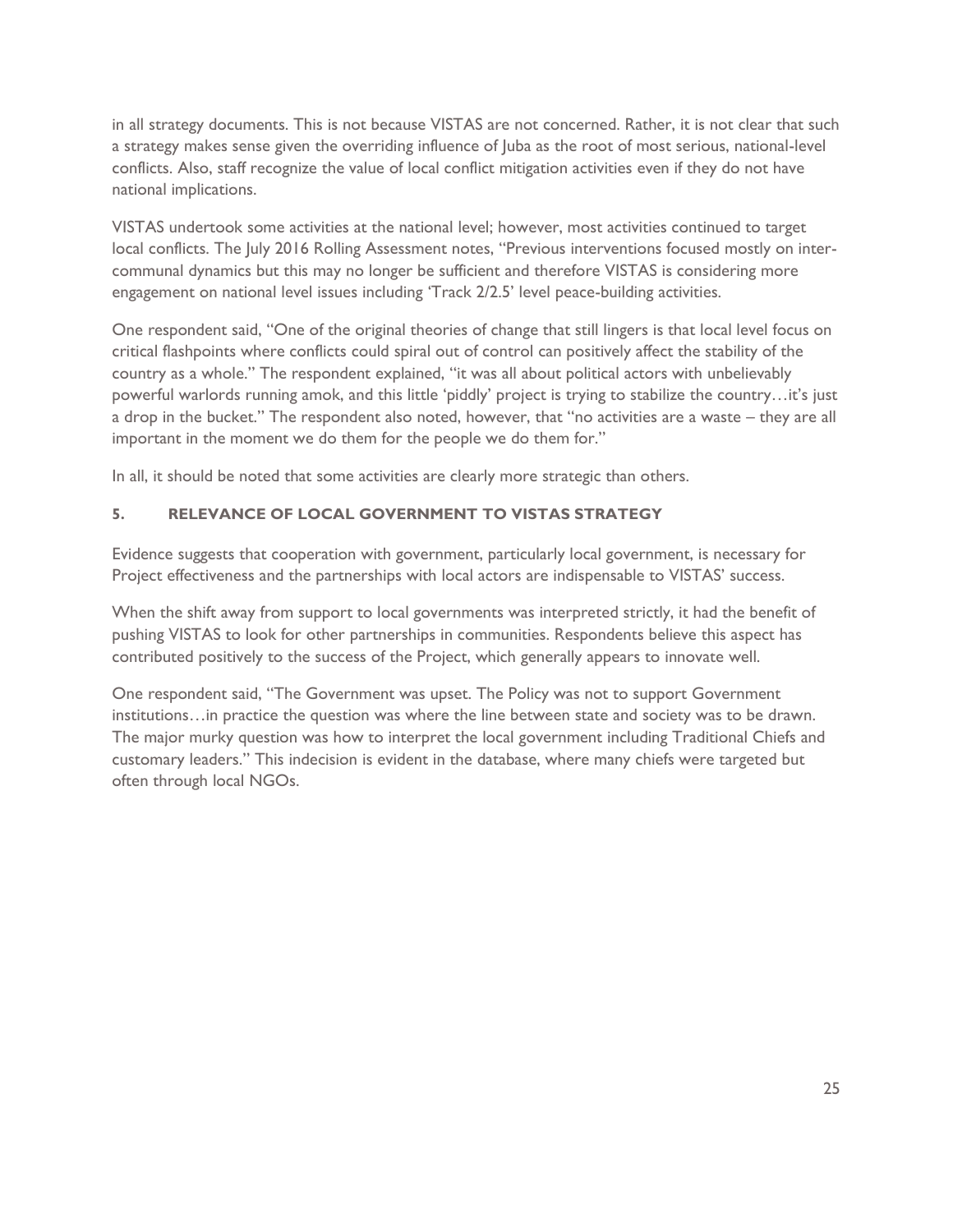

Respondents made a variety of similar points:

- "As for working with government, it is unavoidable;"
- "The fact is that we need working relations with the government while we have a policy that we should not work with the government;"
- "If I were to be given a chance to do something different, it would be building relationship with the government;"
- "If there is exclusion of one group (in this case, local government), it means there will not be a viable peace."

A minority of respondents focused on the positive side of the policy, although with qualifications, "the good side of the policy at a local level was opening eyes to other opportunities beyond building local government…" Another said VISTAS "did manage to change and shifted things in ways that were positive…to build up skills in conflict resolution techniques and mediation techniques."

In practice, the Project's pivot to avoid directly working with local government was meant to increase assistance to traditional leaders, but instead, as one respondent pointed out, "One thing is very clear the traditional authorities definitely have an influence. When VISTAS says we're working with traditional authorities, there is a contradiction because they are appointed by local government." It should be noted here that, as one respondent said, "Many if not most (traditional authorities) aren't appointed by local government and they have an important role in accountability."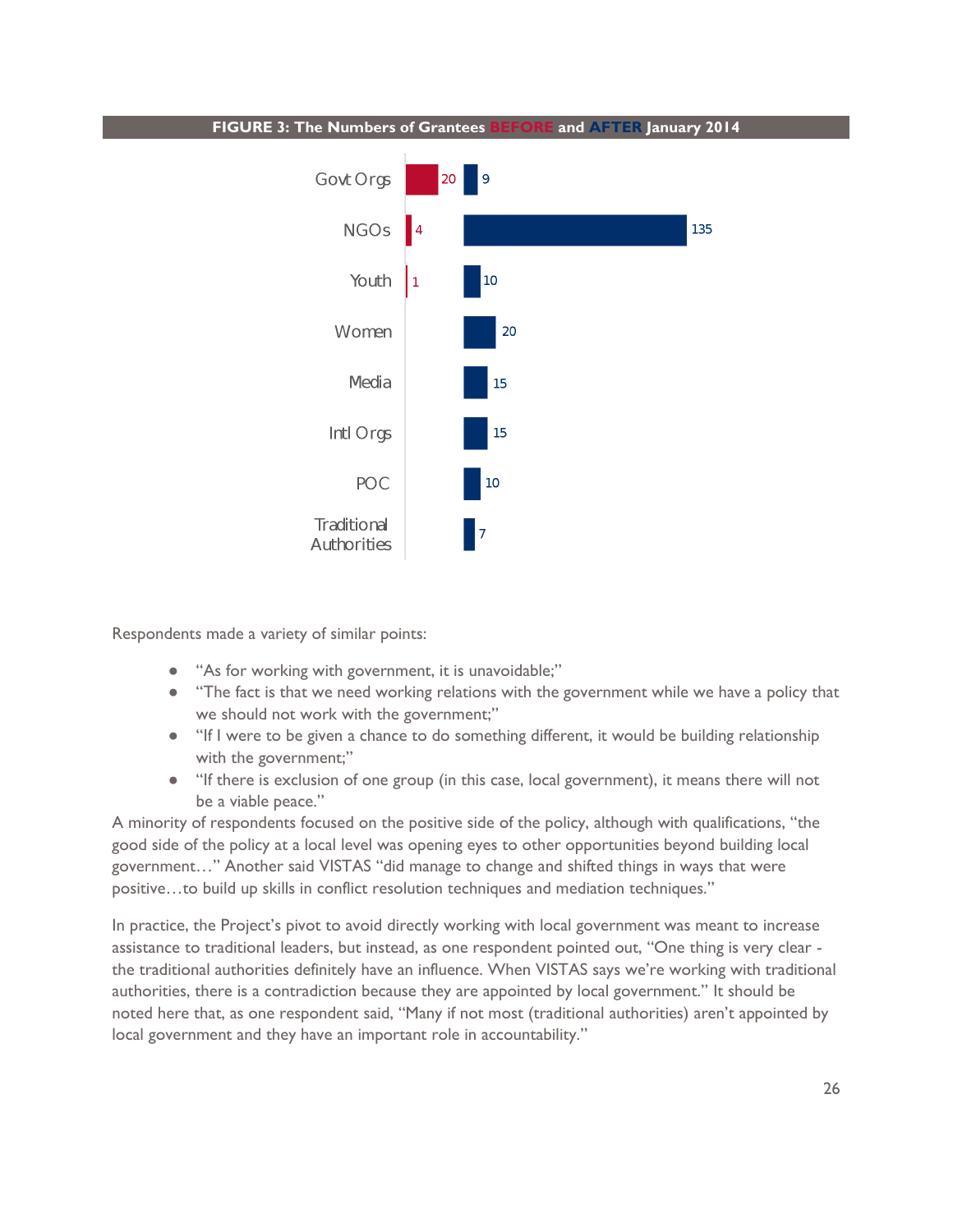# **6. RELEVANCE OF THE VISTAS INFORMATION MANAGEMENT SYSTEM**

Information flows efficiently from the bottom-up. However, it was not clear to the respondents how information was being used.

The database is being used mainly for project approval processes. Information is also generated from Strategic Review Session (SRS), Deep Dives, Ad Hoc Third-Party Monitoring, Rolling Assessments, and quick studies. However, evidence suggests that there has been little use of performance information for learning and adaptive management. Rather, information has been used significantly towards accountability for results purposes and for operational and administrative improvements. In this sense, the feedback appears to be working, but less so at a strategic level. This is also because 378 grants take time to process.

# **7. RELEVANCE OF THE VISTAS GEOGRAPHIC FOCUS**

Overall geographic focus is a remnant of the original Project design and has been slow to respond to the simmering conflict(s) in Equatoria, a fact over which staff are conflicted with some wanting to hold current geographic positions and others to expand and/or open new offices. A minority would contract operations, although all would target Equatoria.

Originally, targeting was focused on Northern Bahr el Ghazal, the Sobat Triangle, the Wunlit Triangle, and Southern Unity as critical flashpoint areas. One respondent said, "The Project's current geographic targeting is in some ways a legacy issue, having to do with the initial targeting in 2010; they got comfortable and built up an infrastructure." However, the same respondent concedes, "those areas were and continue to be relevant".

Respondents understood that cross-border issues could embroil South Sudan in conflicts with Sudan over CPA-related issues (in Northern Bahr el Ghazal and Southern Unity) and that certain internal conflicts in South Sudan could escalate and assume national proportions (Wunlit and Sobat triangles). Since then, "the major tweak to geographic targeting was to add POC sites." Maintenance of focus on the border in Northern Bahr el Ghazal is consistent with USG policy as spelled out in the Congressional Appropriation Act to support activities related to implementation of the CPA's outstanding issues.

Before the events of December 2013, nearly all VISTAS activities were at the community or state level. The Activity Database shows one national level activity for this period. Since the Project returned to Juba in July 2014, VISTAS has developed 20 national level activities worth \$3,619,378. This may seem like a large increase, but it is still a small part of the VISTAS programming. As of March 31, 2017 VISTAS had cleared 378 grants (includes completed and closed) worth \$33,951,274 (average grant size \$89,818), with national activities counting for less than 2% of activities.

One area where all staff recognize local conflicts that may have national implications are boiling is Equatoria. There has been recent violence in Yambio, Maridi, Yei, Kajo Keji, Wau, and Magwi. One staff member said, "I think – it's hard to say - but the Equatorias are a place where there is work to be done and they are looking at that…" Also, several respondents explained in depth why more work is needed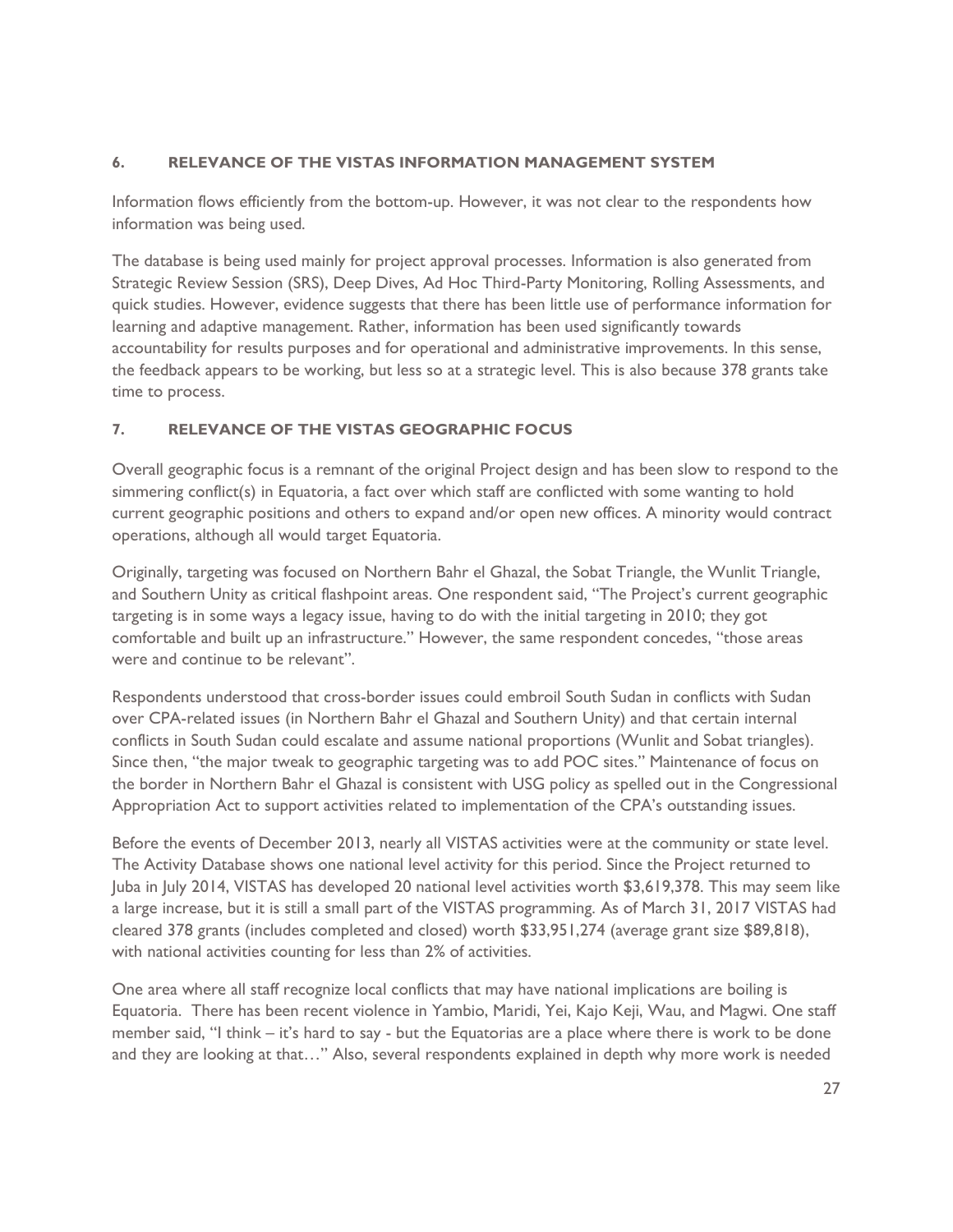in Malakal, where a land dispute between Shilluk and Dinka has already assumed national significance with threat of further escalation.

One respondent said, "It comes down now and then to what does USAID wants us to do."

# <span id="page-27-0"></span>**QUESTION 2: PROGRAM EFFECTIVENESS**

The assessment team examined those project accomplishments at output level with the greatest potential to effect change at beneficiaries and systems levels. The analysis also examined the interaction between context and the VISTAS Project

# **1. EFFECTIVENESS OF ACTIVITY SELECTION AND EXECUTION**

Absent support to local government, evidence indicated that VISTAS's most effective activities are those that deal with Traditional Chiefs, women, and/or cattle-related issues of both a moral (compensation) and market (trade) nature.

The analysis of the respondents' priorities indicates that VISTAS has experience and comparative advantage in dialogues, trade, traditional courts, media and cattle-related activities. Another said, "we are good at deliberating and facilitating; we can design the dialogue, mobilize community, push and prod, and arrive at resolutions and outcomes." In terms of dialogue, one respondent said, peace dialogues have been most successful because it is easy to implement - if there is a need and you can easily bring communities together;" however, "the problem a lot of time we face is we don't do follow on activities."

In Likuangole, "the youth of the pastoralist communities of South Sudan are particularly vulnerable to being mobilized for fighting between communities," and VISTAS helped to engage "youth in activities that benefit their communities." The community felt that these activities reduced conflict.

One respondent said, "In Lakes, we are not dealing with migration but are mitigating conflict on livestock, including raids. In 2015, we established spaces and facilities based on lessons learned in Northern Bahr el Ghazal - these are livestock registry centers, which include also vaccination. The reason why we did this was in response to a request from local communities in these flashpoint areas where there were a lot of movement of stolen cattle being traded in other areas - Nyang and Luak Luak. The reason why they wanted these facilities was because the local chiefs have the idea to register the animals to minimize conflict."

VISTAS has undertaken 86 activities (37% of the funds committed towards activities) that involve pastoralists and land issues.

One respondent reflected on the importance of harmonizing customary law in the modern constitutional system, when inside the Bentiu POC, where there were 100,000 people under an array of traditional courts, "VISTAS pulled all of the traditional justice actors together…and marched them through a whole series of workshops on customary law, international law and most importantly, a presentation by the South Sudanese constitutional lawyer (which everyone raved about)". The respondent continued, saying the impact was that "there was an agreement where the different courts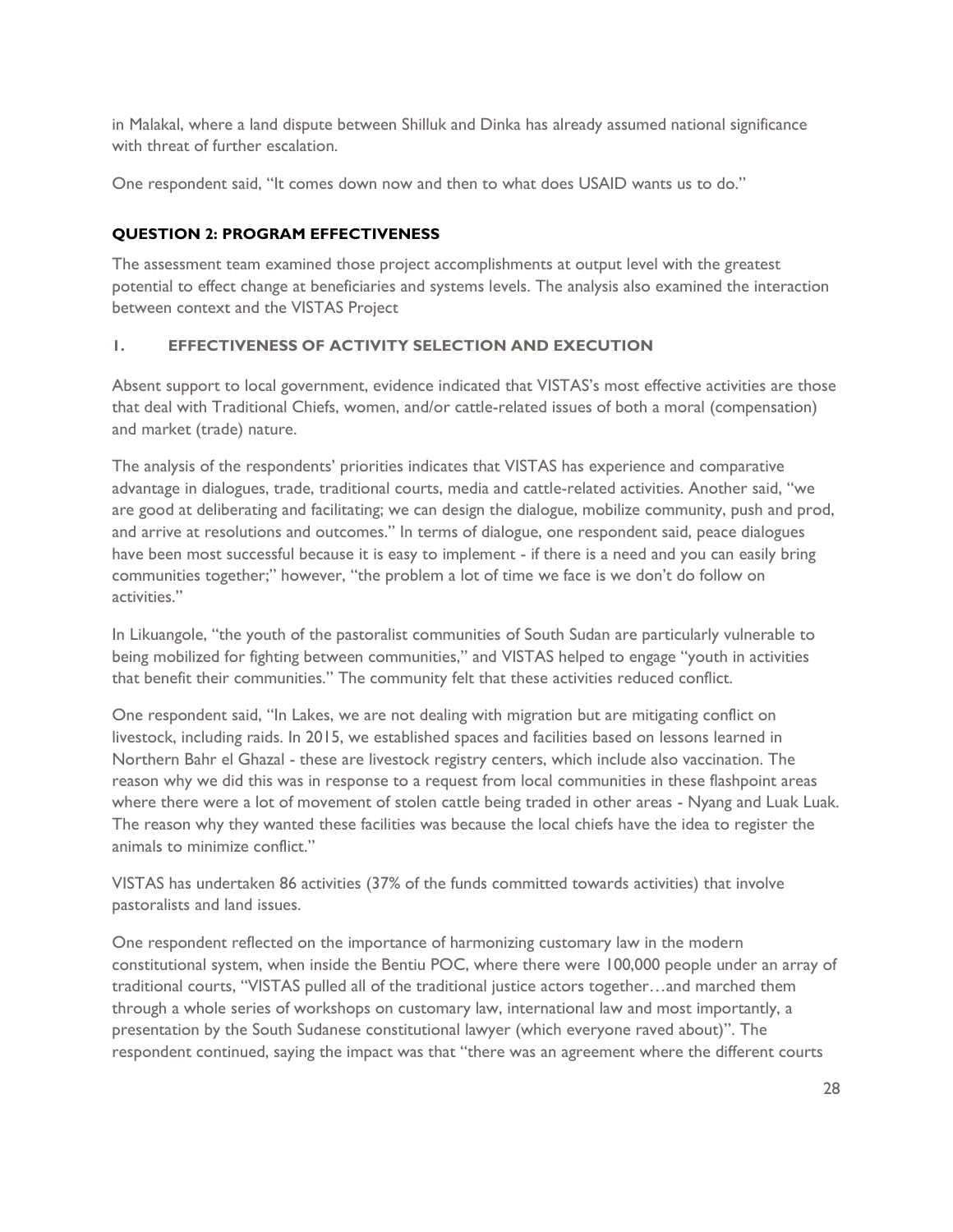would recognize everyone's ruling – so we worked with courts outside, so the legal ruling would be respected across the whole area," inside and outside the POC.

One respondent said, "Trade is a dormant strength of AECOM – it draws on two strengths of VISTAS: operationally, VISTAS is really strong on the one hand, and, on the other hand, VISTAS can creatively access and afford a range of technical experts, more so than some of the more traditional UN agencies." Another said with respect to livestock registration, "It is not easy, but they want to also tie this to trade and commercial activities; to be able to have oversight over the commercial aspect. They (the chiefs) will confiscate any animal that is for trade if they don't have a letter from the chief where the cattle is coming from."

Another respondent observed that, "Cattle is an unaddressed realm of opportunity." Several respondents focused on the importance of migration routes, including establishing "vaccination pens, introduction of hygienic practices through slaughter slabs, and skins and hide section as a way of adding value and capturing an asset which is lost."

In terms of timeframes, respondents emphasized sequencing as exemplified in the Pre & Post Migration conferences in Northern Bahr el Ghazal.

In terms of geographic targets, VISTAS has had the most success with border communities. For example, one respondent said, "the goal is still relevant [as] some activities are localized, but spill across state borders." Another noted "border agreements – trusted by the community and allow for crossing of walls and barriers" are an example of excellent work. Another respondent said:

We have a good example of the success of traditional leaders. There were attempts by SPLA to gain access into IO territory, but they were push back from the local community in Likuangole (shared border between Akobo and Pibor). VISTAS had supported the construction of traditional authority offices and it gave them a say on what happens to engage with county commissioner and people. Given past fighting the community undertook collective action to prevent collateral damage.

Another said, "On the border between Bor and Pibor and Bor and Lou, there are communities that are bi-lingual where there have been intermarriages and are usually instrumental in resolving conflicts and relaying information." Another pointed out that VISTAS seeks to "enhance water access so that they (border communities) do not have to move across borders" One respondent summed up the views of many across the regions by saying, "VISTAS has made significant contribution in reduction of intercommunal mistrust and the spreading of conflicts across borders."

In terms of beneficiary targets, traditional leaders and women's groups have spearheaded the most effective activities, while youth groups are often cited as an important target because they engage in violence. However, they are seldom reached in the cattle camps where trouble is rooted. Women's activities in almost all regions were cited as powerful because women can influence the youth with peace messaging. Women also do not generally demand incentives, but rather, display a deep sense of initiative.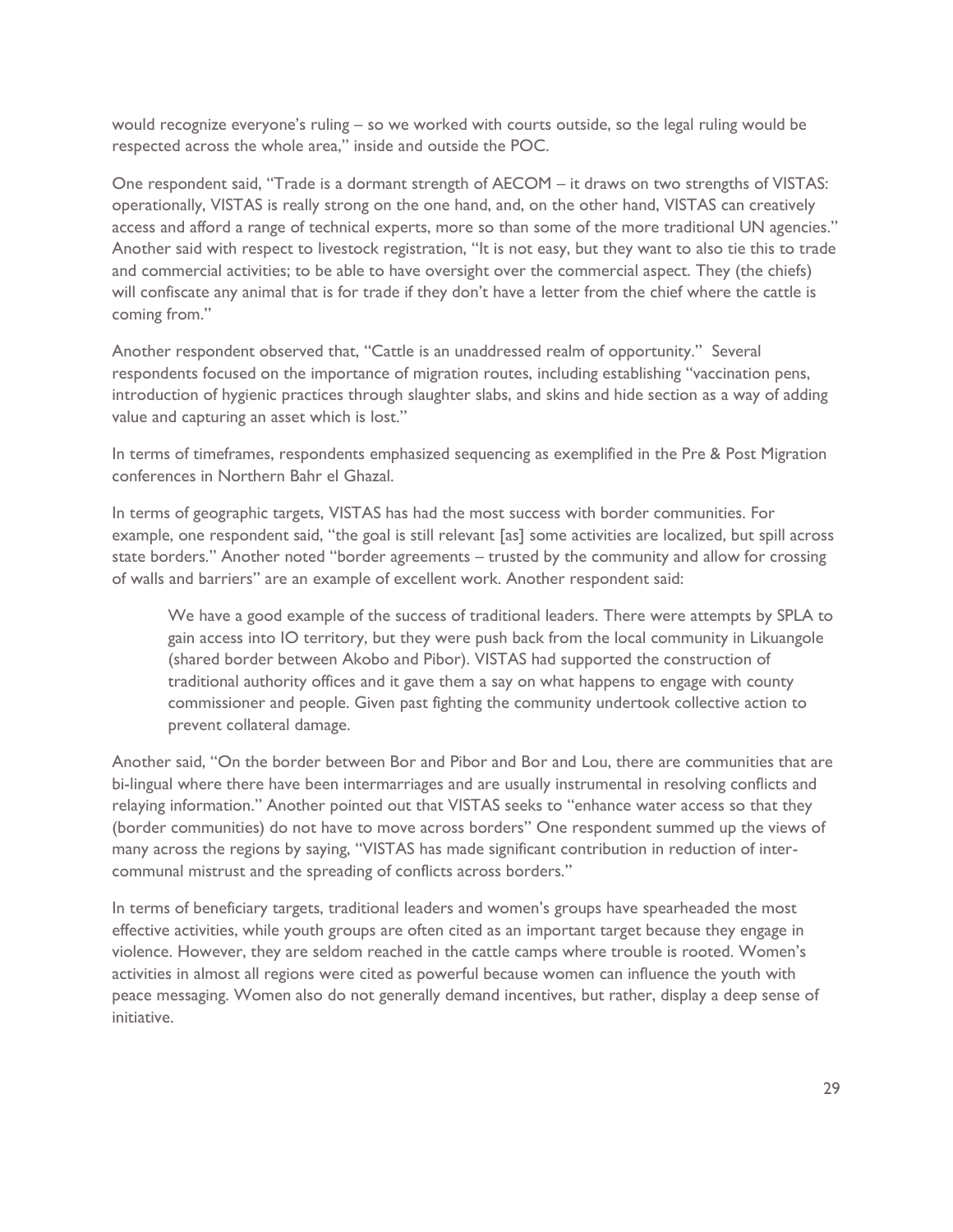Evidence suggests that partnerships are the true power of the VISTAS Project because all activities are dependent upon them. In some areas, VISTAS has built meaningful community relations based on mutual respect and a long-term view of partnership. In others, the community relations are more activity-based and short-lived. Those where relationships have been built through time correlate more closely to perceptions of VISTAS success and impact.

All regions include gender in their strategies and are committed to it in principle. Of the 161 partners awarded grants, only 11 are women's organizations. Most consider it a matter of female participation in activities. They all find it difficult to meet the quotas due to division of roles and responsibilities in society. Internally, VISTAS has not employed many women. All respondents recognize the value of a purposeful approach to gender in formulating activities and can cite examples from their experience of programming that included solid gender analysis.

One respondent noted, "[She] had done studies on singing and social process… She found that the women were singing songs telling the warriors to go over and kick some (ass)…" In Akobo, a beneficiary said, "As women, we traveled to various locations to preach peace. VISTAS connected us with Murle and community of Nasir for peace dialogue." Another respondent explained, "The main actors (in conflict mitigation) are the youth and women group…because women have an impact, like when a person is killed in revenge killings, women cry that I do not have a child or a husband to take revenge, their cry alone will have a voice and since the youth are the ones who go and raid, and are the ones who go and kill." For that reason, "VISTAS has provided women with skills of peace building after we supported them in disseminating the peace messages to the communities, and now will provide them with tents, mats and mosquito nets so that they can go outside to other locations to disseminate peace." Another respondent said because of VISTAS activities, "Women now also have voice, and we see them as very important partners; if we involve them they can mobilize their fellow women, like what they did going up to cattle camps," from where the youth organize raids, revenge killings and militias. Another grantee explained, "In the beginning women feel shy; they cannot easily discuss issues in front of men…So, there was a need to build the women capacity alone, so that they support equally in the peace building. We do that for five days, after which the women decided to travel to *payams* to disseminate the peace messages. We gave them transport, they went to *payams* and preached and now things have seriously changed."

#### **2. EFFECTIVENESS OF DIVISION OF ROLES AND RESPONSIBILITIES**

In line with the OTI division of roles and responsibilities, VISTAS senior managers are generally strong on operations and expect USAID to oversee overall strategic direction and oversight.

Several respondents noted that senior VISTAS managers were strong on operations and weak on strategy. For example, one respondent said their "job is to burn money," which should be understood in the context of the extremely difficult operating environment, where disbursement is a greater challenge than under normal circumstances. Another saw their job as "an implementer…not concerned about strategy, quality assurance, outcomes being meant." One respondent said the VISTAS is "very output oriented" and that, generally, VISTAS is concerned more with "operational realism than with strategic relevance." This is an ethic that has enabled VISTAS to program 378 grants, many of which were developed and funded under conditions of civil war in the country.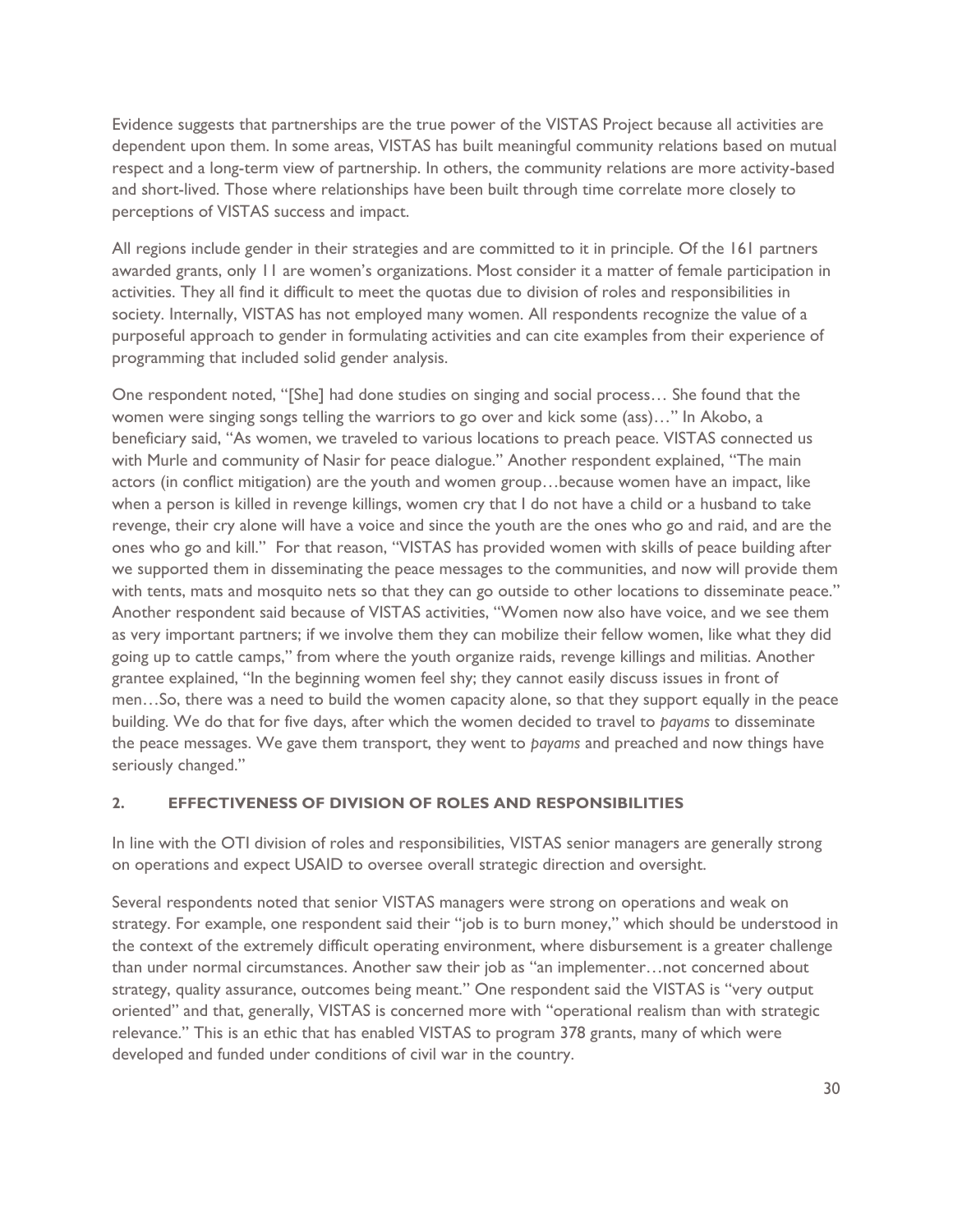#### **3. EFFECTIVENESS OF LAYERING OF ACTIVITIES**

VISTAS is just beginning to layer activities. The concept and its application is only partially understood. Northern Bahr el Ghazal is a flagship of activity layering. In many areas, activities can be related in principle because they all seek to mitigate the same local conflicts, but these are not approached strategically at a design stage with the intent to build synergies.

Evidence suggests that some VISTAS activities in some areas appear to be layered. However, the exact meaning of the concept is not well understood. Several respondents said respectively, "I don't understand the term layered," "what does it mean?", and "I don't know the meaning." Another respondent said, "The layering approach is a USAID question." One respondent said activities "Didn't roll up into something bigger" and noted that "Everyone had their pet project and their geographic connections and attachments."

One respondent called for "more targeted and layered programming with enough operational and programmatic resources to be able to impact from different sides, as opposed to one off activities." Another respondent said VISTAS "probably does too much" and is "spread across too many types of activities.

The respondent continued, "if you focus on Traditional Authorities, and we drive all activities in that direction…chiefs, elders, community level leaders… and target them…instead of working with radio stations, media, building trade structures, auction centers, civil society organizations…" The respondent concluded by saying, "I don't think I am smart enough to say what exact activity or target group we should focus on, but the principle should be FOCUS and it is currently lacking."

On clustering, one respondent said, "there has been thought [about it], but I am not sure it is yet operational," and regarding sequencing, considered to be a question of "technical rigor that VISTAS does not have." One respondent noted that approaching clustering through M&E "helps focus the discussion on common threads: do [activities] relate to each other and build on each other? I think we are ready for the discussion." Another considered layering and clustering a need that should be driven by the Chief of Party (COP).

The respondent gave the following example:

"If we do peace dialogue, it must be on a regular basis – it should be a continued effort…These efforts need to be constantly reinforced – layering – for example, by giving traditional authority refresher trainings…Layer it with follow up activity and sequencing, reinforcing and building upon it so that we stay present and continue working with them (the partners) over a long period of time."

One respondent noted that in Unity, VISTAS "followed dispersed methodology; no cohesion among grants; very little layering – but it was an incredibly difficult operating environment during that period, with chaos in POC, movement was difficult, and so only a few grants were issued; but now we have explicitly decided to pursue a more layered approach." Another said, "We will not move the bar in one direction because we are moving in 30 directions." One respondent said, "There is nothing in South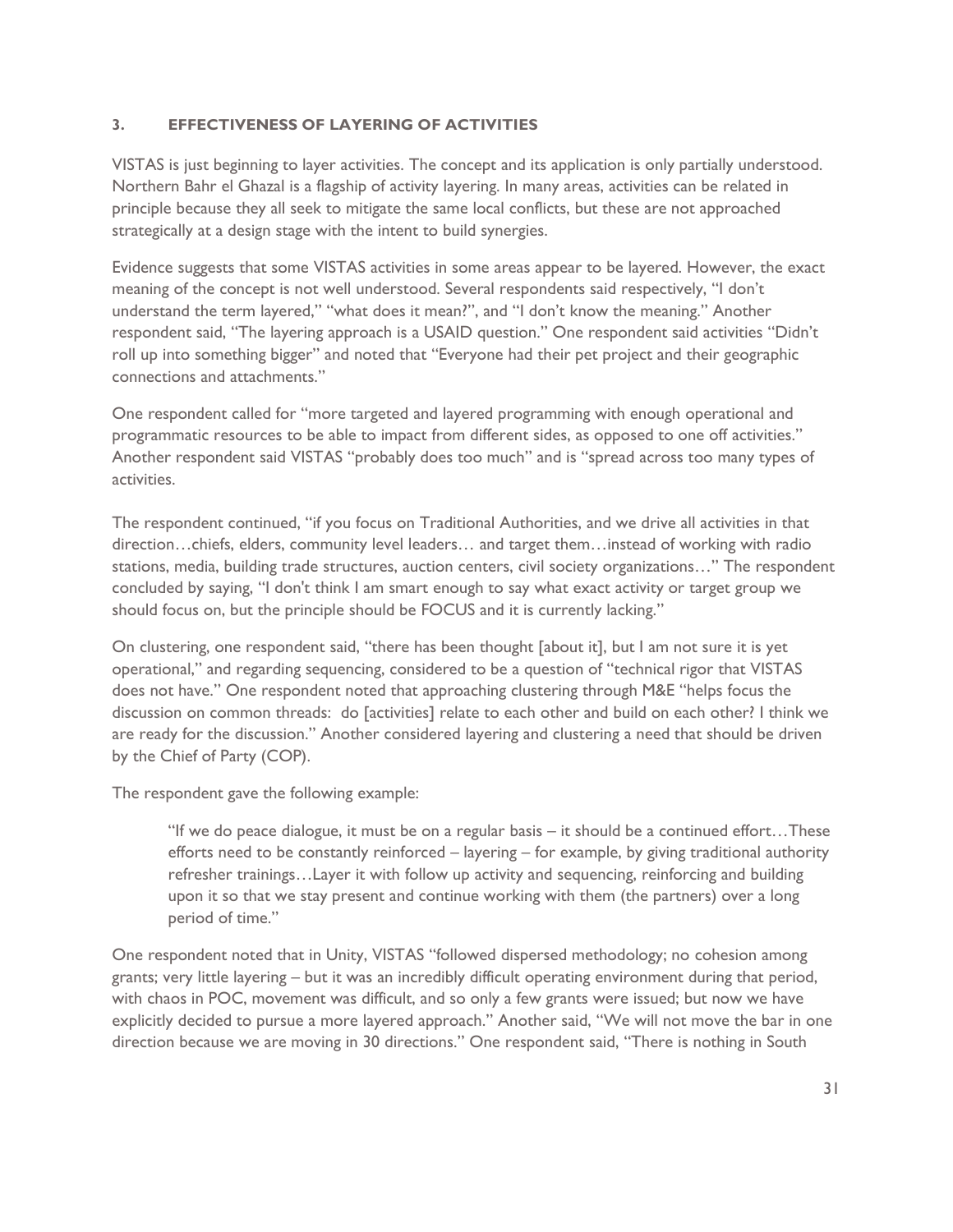Sudan that is sustainable right now – the basic strategy is to throw it all against the wall and see what sticks for a few months."

From document review, analysis, and researchers' observations of Northern Bahr el Ghazal as substantiated by the database, activities and layering mostly centered on cattle-related issues. A respondent said that in Northern Bahr el Ghazal VISTAS "built livestock and trade support structures because these are pastoralist communities and the livestock infrastructures are where people interact; in Aweil East and Aweil West along migration routes, butchers, vet clinics, and vaccination pens, cow skin and hides, and slaughter slabs; now this is where communities come and interact."

## **4. EFFECTIVENESS OF VISTAS APPROACH TO PARTNERSHIP**

Respondents generally perceive a benefit to a robust partnership strategy, which would be led, strengthened, and encouraged from within the USAID mission. They called for greater coordination with the political, development, and humanitarian wings of the USG in South Sudan, as well as other partners on the ground. One way to view VISTAS is as an incubator to pilot activities, which other projects then upscale as full-blown development Projects (for example, in the areas of livestock and the cattle economy). Opportunities equally exist for coordination with humanitarian programs such as Food for Peace (FFP) or the World Food Program's (WFP) Food for Work (FFW) programs. The coordination strategy needs to be strengthened and encouraged from the USAID level for programming to build synergies that VISTAS potentially provides. USAID can factor VISTAS into its donor coordination.

On the political level, it was noted that there is a need for a "balancing act of the bottom-up and topdown approach; the Embassy could be more involved if it could plan for the engagement." One respondent said, "We need to have that national level addressed, and while it is not [up to] VISTAS to do that, it is the Embassy…and that requires some degree of coordination and interaction between VISTAS at the local level and national level – there has to be some relationship…and we don't have that…" Another respondent said, "Clearly, it will not be for VISTAS to take on elite politics, but there needs [to be] greater synergy, like with OTI where there is close linkage and coordination between development and Embassy." The same respondent suggested that a collaboration on a national chiefs conference could have proceeded if they had the "Embassy to generate political cover," SUCCESS to provide "technical expertise," and VISTAS to do the screening.

In some cases, respondents were concerned about duplicating activities or doing things in areas where VISTAS was not strong. One respondent said, "the UN is coordinating POCs, so what do they need from us?" Another respondent focused on the strength of the VISTAS mechanism in terms of filling gaps:

We can feed in to fill gaps - the Non-Violent Peace Force (NVPF) for example, where VISTAS provided transport to move participants. There were a lot of ambushes, cattle raiding, river attacks, so traders could not cross; all the governors wanted to have an interstate conference, and a quite wonderful discussion took place. The Governor of Bor and former SPLA spokesperson is a very good person; his initiative, along with those of the neighboring Governors, was instrumental, and VISTAS supported the gaps.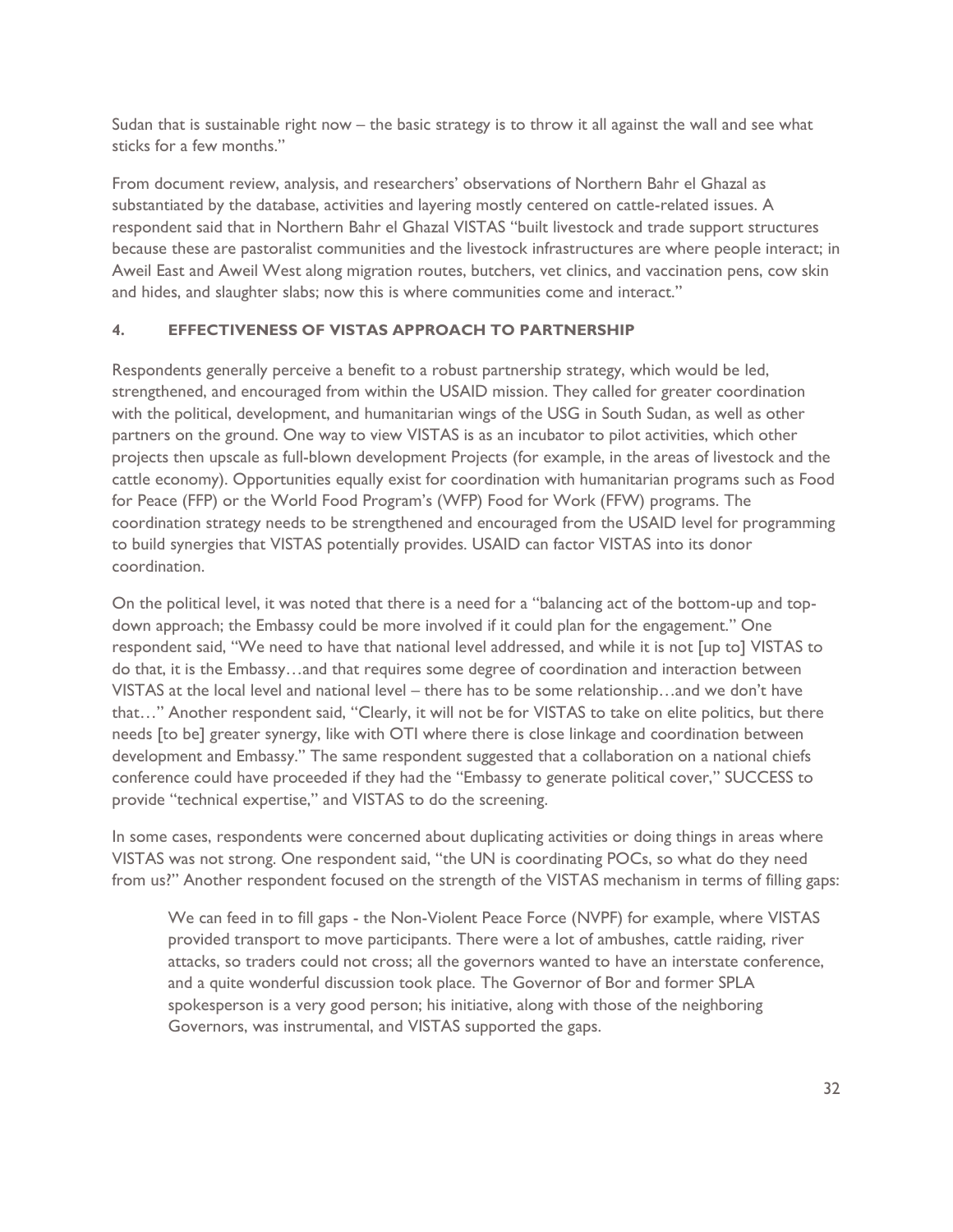Several respondents pointed out that incentives are lacking within the in-kind grant mechanism, because some of the most capable partners expect some level of remuneration for their work. Respondents noted an exception in the cases of women and chiefs, who seem more comfortable working on a volunteer basis. Others also noted sustainability issues in terms of maintenance of equipment and continuity of processes. However, the in-kind mechanism was also recognized to deter creation of dependency.

## **5. EFFECTIVENESS OF THE VISTAS GRANT-MAKING MECHANISM**

Respondents appreciated the small grants and decentralized decision-making. The in-kind grant mechanism is fast and effective for working with informal organizations, but should not limit VISTAS from working with innovative and capable organizations through other grant mechanisms—such as simplified grants and FAAs—to achieve the desired strategic impacts.

Several respondents with institutional memory cited the personality of the first COP as having established the organizational culture of "getting the job done," regardless of difficult operational circumstances. The VISTAS operational mechanism provides for rapid response capabilities to grant opportunities and support to local implementing partners that may or may not be officially registered. One respondent said, "What works in the OTI model is that we are not wedded in the written-in-stone five-year contracts. Plus, our OTI model is based on small grants that don't require registration. I think the rest of USAID should operate this way."

VISTAS relies heavily on trusted people in geographic pockets for high performance. The most cited example of successful partnership was in Northern Bahr el Ghazal where "one of the things VISTAS has done is to empower local CSOs, even though we know the civil society is not very active." VISTAS helped to register a hybrid institution, the Joint Border Peace Development Agency (JBPDA) in Northern Bahr el Ghazal, "and then continued to build their capacity" and layer their programs.

VISTAS planned and recently approved a roving team to address East, West, and Central Equatoria in a manner that maintains a small administrative footprint but with the capacity to get resources to Partners. One respondent said, "the key is to have local partners with light footprint so we don't have heavy operational burdens; more targeted and layered programming with enough operational and programmatic resources, but to be able to impact from different sides as opposed to one-off activities."

In terms of tools, respondents appreciated the Deep Dives as an effective planning mechanism. One respondent said, "the Deep Dives are most substantive and useful; …the difference between a tweet and a book; for the Deep Dive we close our lap top and close the door and really think it through."

The CSV is a key data-capture stage in idea development. The activity database is being updated regularly, but the information is not fully utilized because of heavy workload and higher-level strategy misaligned with operations. In other words, there are no guidelines for activity selection and layering based on national level analysis or lessons learned.

Several respondents recognized that the grant mechanism provided fast processing of grant requests through the yellow light and green light processes, flexibility in selecting implementing partners since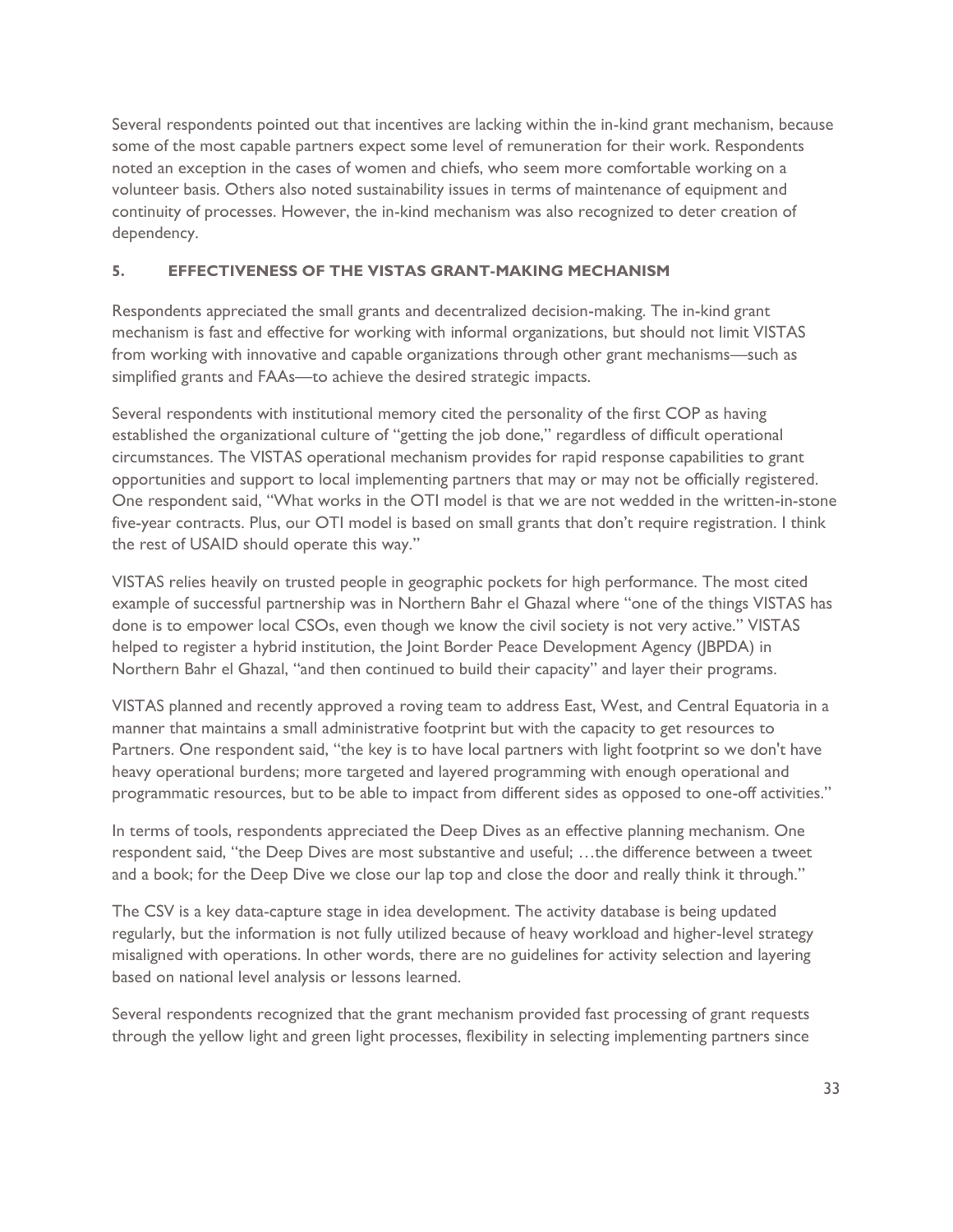local CSOs, CBOs, and traditional authorities did not have to be registered, and significant authority to RPMs whose recommendations regarding grant activities were usually supported.

However, VISTAS could improve how it codes activities and related information. For example, before the events of December 2013, VISTAS did not need to specifically track activities that were in government- or opposition-controlled areas. Afterwards, VISTAS loosely coded some activities as such. When looking at the 110 grants that were coded, of the total 310, 26% are coded to governmentcontrolled and 8% are coded to opposition-controlled. Many grants are not being coded to either. (To date, approximately 81% of TAP funding has been implemented in government controlled territories; with approximately 19% in IO controlled territories and POCs, coded or not.)

VISTAS is generally considered to be a flexible and context-driven operation. VISTAS maintains a highly qualified mix of international and national staff that constitute one of its core resources. VISTAS is creative and pioneering. It has contributed to knowledge creation and is learning-focused. Staff members are risk-taking and see their presence and relationships as important.

#### **6. EFFECTIVENESS OF MORNING STAR**

Morning Star is a unique initiative within VISTAS that seems to be appreciated at all levels, although its tangible results are yet to be seen.

Morning Star has carried out 47 activities. One respondent said, "A really dynamic and important part of the program is trauma work and awareness. Master trainers have been assigned to all regional offices…their job is to look at conflict mitigation through a trauma awareness lens, and putting trauma awareness in as many activities as they can." Another respondent said, "We had only touched a limited number and now we can go a little wider and that was more important than the sustainability aspect right now." Another reflected on achievements and noted, "Morning Star and where it is going is already an achievement and will continue to be an achievement." Respondents said respectively, "Morning Star is rolled out in support of other regional objectives," and, "the direction we are taking with Morning Star was great."

According to one respondent, "Morning Star is addressing the trauma locally of people who have brought trauma back; they begin displaying traits that they bring back - like wandering aimlessly in the streets. While the trauma is not from what is happening within the community, it is brought back to the community from areas they had gone and where they experienced conflict." However, there was no consensus on how to approach trauma or Morning Star as a program. One senior staff "wanted the rest of the Mission to sub to Morning Star," while another idea was to integrate it into a livelihood framework. Part of the complication is that "Morning Star is a special case that came from the top…it was going to be a stand-alone program as an NGO with a board, but when it came time to funding them…the board kind of imploded and we realized this is not a viable solution, but the need was still there." So, Morning Star was re-conceived from being "so big that it was unrealistic" to something that is, hopefully, more manageable within the VISTAS framework. According to VISTAS 2016 Q1 Quarterly Report, in the last quarter, Morning Star community sessions resulted in 110 dialogue discussions. The MS team conducted a total of 18 field visits to provide technical support and monitor some of the sessions. Morning Star is a tool to be used and a good example of adaptability and growth of the VISTAS Project. One concern raised is that Morning Star needs greater expertise in psycho-social support given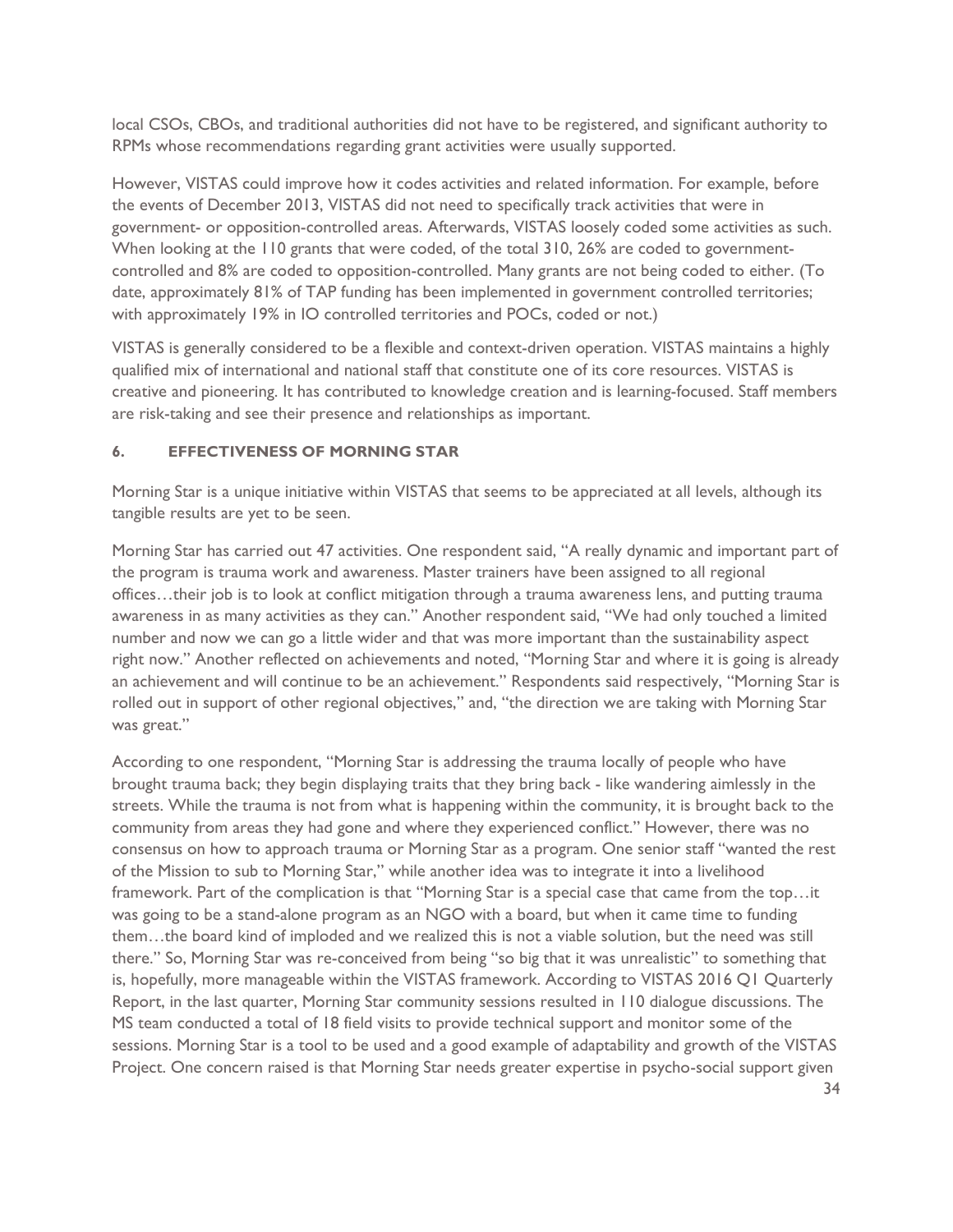trauma work also carries risks. It should note that bi-annual Debriefing Sessions and In-Service Trainings have been organized that will provide psycho-social support, as well as a contract for ongoing reach back support from trained counselors for the Master Trainers.

# <span id="page-34-0"></span>**CONCLUSIONS**

From the report's findings of the document review, interviews, focus groups, database analysis, and field observations, the following conclusions and lessons learned are presented.

- 1. VISTAS is a strategic resource for the USG in South Sudan. It has built and maintained good will and an operational footprint in remote parts of South Sudan at the height of the war through national and international staff working together as teams. Its operational capabilities may prove beneficial to USAID in the future.
- 2. The USG policy shift from state-building to community-building represents a new paradigm, but there is no evidence of a specific policy guidance that restricts work with local government. VISTAS want to continue supporting local government and believe managers can follow a nuanced approach for successful results. To move in this direction, they require authorization from USAID.
- 3. The highly decentralized, small grant-making system provides significant space for local participation in decisions, making VISTAS culturally sensitive and highly responsive. VISTAS can seamlessly fit into the OF without losing its bottom-up character if a national program strategy is designed for that purpose (see Recommendations).
- 4. OF disconnect from the activity level reflects a highly decentralized system that provides significant space for local decision-making, particularly by the RPMs. However, there is little or no understanding of the OF at all levels of the program.
- 5. USG must determine more specifically what they want VISTAS to do in South Sudan given the current political context, starting with re-articulation of the goal and a refocusing of the Project's strategy.
- 6. VISTAS' dynamic platform for innovation in a difficult and shifting operating environment currently aggregates activities at a regional level, which can further advance to a national integrated strategy, assuming the necessary facilitation and oversight from USAID.
- 7. Currently, there is a bottom-up flow of information and lessons learned. Top-down feedback loops should be strengthened, with an emphasis on how to use such information to feed into existing strategy execution. In this respect, the Assessment Team notes that all tools are in place to strengthen the organizational culture around information, including by redesigning the database to serve an analytical function based on coding.
- 8. Healthy partnerships with a diversity of actors cultivated over time start with entry into community and evolve into a shared sense of ownership and responsibility. VISTAS's mechanisms are well suited to adjust strategy and operations and, with effort, can consolidate a more strategic approach to management at national level.
- 9. VISTAS can respond with agility, but resources are spread across vast territories and loosely connected activities. VISTAS faces important decisions regarding geographic targeting. The Project should consider leaving areas where it has worked for a long time to address new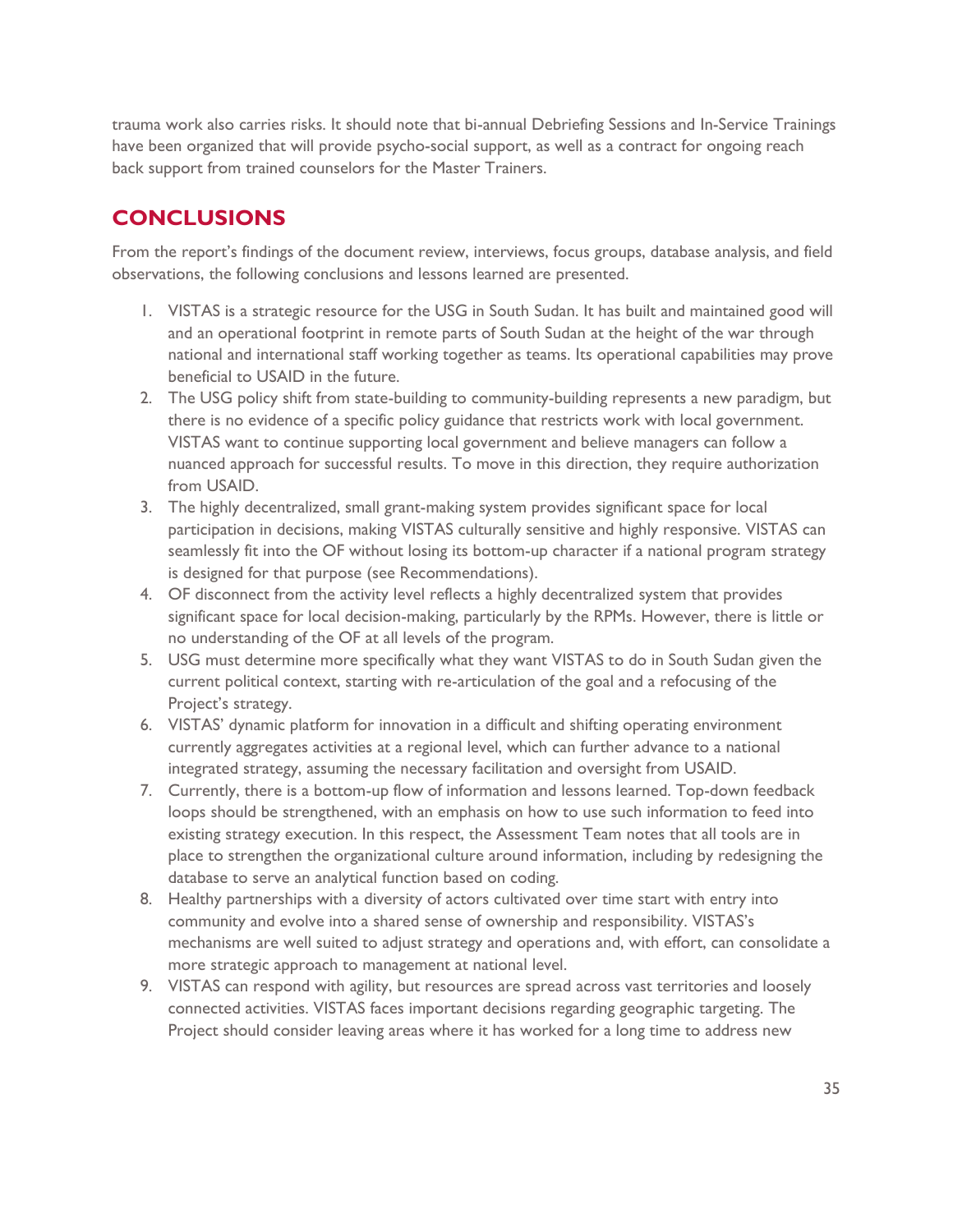hotspots or decide consciously and with articulated reasons to remain where it currently operates, consolidating results and broadening activity slightly if resources permit.

- 10. VISTAS succeeds by going with the grain of society, supporting collective actions and hybrid institutions that bring all corners of community together in dialogue. This is particularly notable around facilitating cattle migrations and layering around those core activities that focus on cattle. Cattle is both a source of conflict and cooperation. Strengthening the cattle economy in line with these suggestions and other best practices is an important area for VISTAS.
- 11. Cattle-related activities appear most directly related to OF TO 2.2 (Strengthen inter- and intracommunal relations and reconciliation); and to achieve it, VISTAS can launch other supportive activities directly pursuant to TO 1.1 (Facilitate community-led response); TO 1.3 (Strengthen Livelihoods and Resilience to Shock); and TO 2.3 (Increase space for conflict mediation). These can be layered to support TO 2.2, which is the model in Northern Bahr el Ghazal. Sustained mechanisms of dialogue and interaction may in turn support TO 2.1 (Support inclusive peace process), perhaps by feeding into national dialogue/guidelines on mitigating cattle-related conflicts.
- 12. VISTAS's main challenge is identifying reliable partners, building relationships and trust with partners, and getting resources to partners in a manner that is efficient, accountable, and supports the OF. The dangers of misinterpretation of VISTAS support, given the political nature of conflict and its mitigation, calls for staff to remain vigilant in this regard.
- 13. A robust partnership strategy is necessary for USAID programming to build synergies. VISTAS can serve as an incubator to pilot activities, which other USAID projects can upscale over time.
- 14. In response to operational challenges, VISTAS pivots and adapts, drawing on the in-kind grant making mechanism and a determined, resilient staff.
- 15. Morning Star's human resources are in place to achieve the objectives. However, learning and communication requires focus and information-sharing. Since Morning Star is an example of integrating and harmonizing at national and local levels, it should be carefully observed as a priority for learning. Based on concerns raised by VISTAS regarding potential unintended psycho-social effects of the trauma work, requisite precautions are necessary to minimize risk and ensure that the VISTAS Project does not exacerbate conflict, but instead helps mitigate it.
- 16. The small grant mechanism of VISTAS has the potential to support unity through communitybased engagements such as preparations for the next Olympic Games. An Olympic debut was a once in a lifetime opportunity for citizens to mobilize the nation under one flag, "South Sudan." An Olympic process should organize athletic competitions in all the states and host a national tournament to fairly select the best talent in the country, celebrate them as the South Sudanese national team, and send them to compete under one flag with the support of the whole country. Citizens can then watch with pride as South Sudan competes with the athletes of other countries. While donors supported the team's participation internationally, no process supports the nation-building agenda domestically through athletics. Yet VISTAS is designed to support local activities with national implications. Other donor countries supported the Olympics team to get to Rio, but may not have had the resources to support local level competitions that would feed into a national process.
- 17. The opportunity regarding the Olympics, however, illustrates a broader point. There are other nation-building processes from the local level towards a national or international impact, and many of these target the youth. For example, there are beauty contests, talent shows, spelling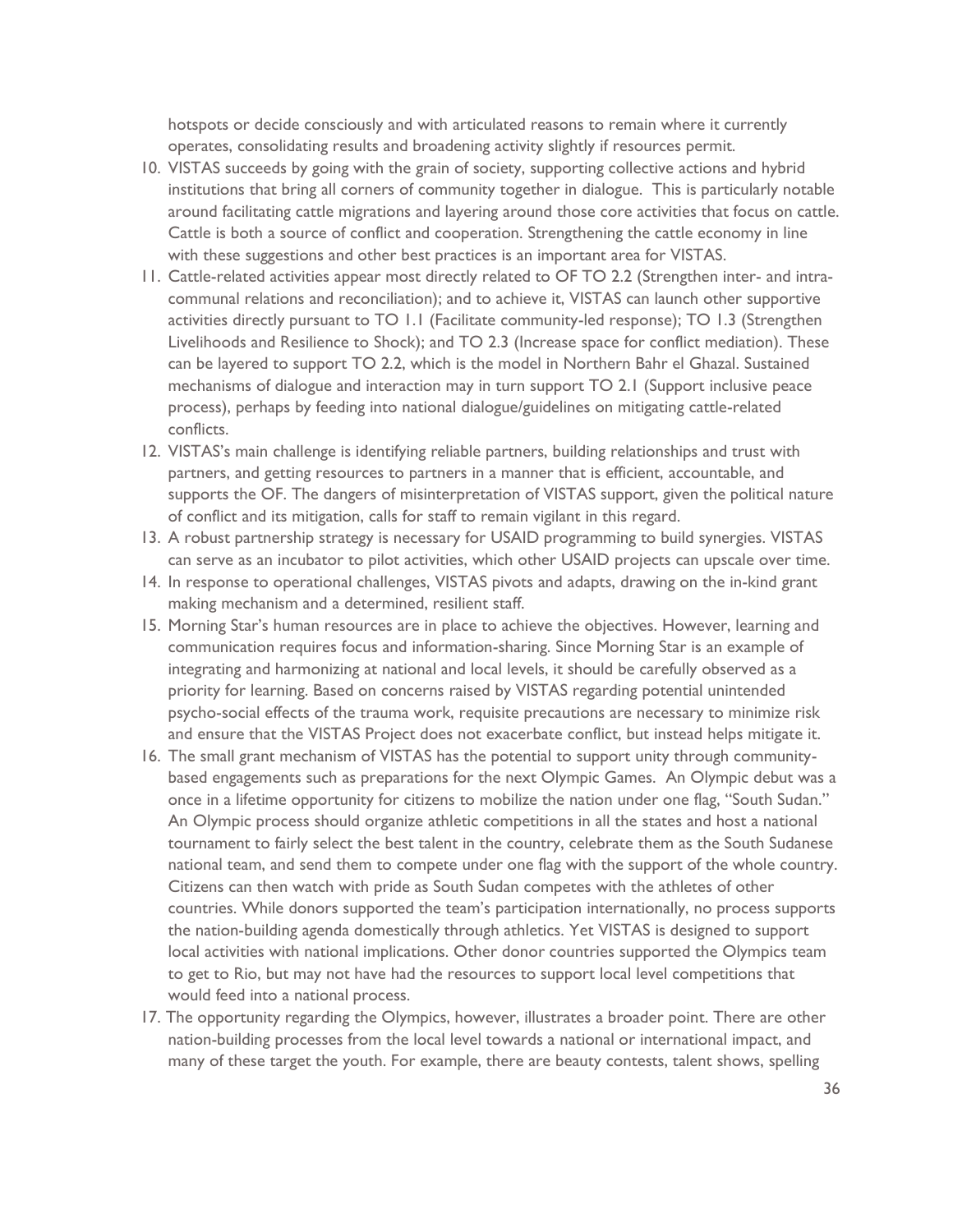bees, and academic competitions. Each can promote healthy inter-tribal relations in a framework of constructive competition from local activities towards national effects. VISTAS could encourage these layered activities in areas where VISTAS is engaged in dialogues, including areas where VISTAS is building a new presence. National level partners could help build activities over time, supplementing the efforts of the VISTAS team.

# <span id="page-36-0"></span>**LESSONS LEARNED & RECOMMENDATIONS**

#### <span id="page-36-1"></span>**LESSONS LEARNED**

#### ISSUES, TRENDS, APPROACHES, AND THEORIES OF CHANGE THAT WERE SUCCESSFUL

- Awareness among USAID and VISTAS of: the importance of understanding the relationship between the local and national levels of conflicts, the role and potential value of traditional authorities and women as partners in peace, and the recognition that long-term operational relationships based on mutual respect, open communication, and joint decision-making produce better results is critical for the Project's success.
- Well-layered projects are successful. Layering should be approached purposefully with a careful understanding of community dynamics. The VISTAS layered activities that have been effective deal with traditional chiefs, women, and/or cattle-related issues (especially migrations) and markets (trade). VISTAS is just beginning to layer activities. The concept and its application remain partially understood. Northern Bahr el Ghazal embodies successful layering. However, in many areas, activities can be related in principle, but are not designed with the intent to build synergies.
- Accomplishments occur where there is a strong and trusting relationship with local authority. Limiting support to local government may have created cleavages in communities and missed program opportunities to contribute to stability and recovery. RPMs may be well positioned to make responsible, informed decisions about programming using a do-no-harm approach. However, the politically sensitive issues in a fluid policy environment require "a strong, ongoing (daily if necessary) two-way communication between VISTAS and USAID."

#### ISSUES, TRENDS, APPROACHES, AND THEORIES OF CHANGE THAT WERE NOT SUCCESSFUL

- Oftentimes, information was channeled from the bottom-up, and not enough information was shared from the top-down in terms of analysis, feedback, and guidance across regional portfolios.
- In some cases, too many activities were exercised in certain areas without proper layering or focus.
- In Equatoria USAID and VISTAS were slow to pivot towards new flashpoint areas.
- There was limited engagement on national issues with insufficient analysis of the political context.
- There was staff turnover in key management positions, especially at USAID, which raised concerns over institutional memory and made it more difficult to maintain and manage a strategic approach.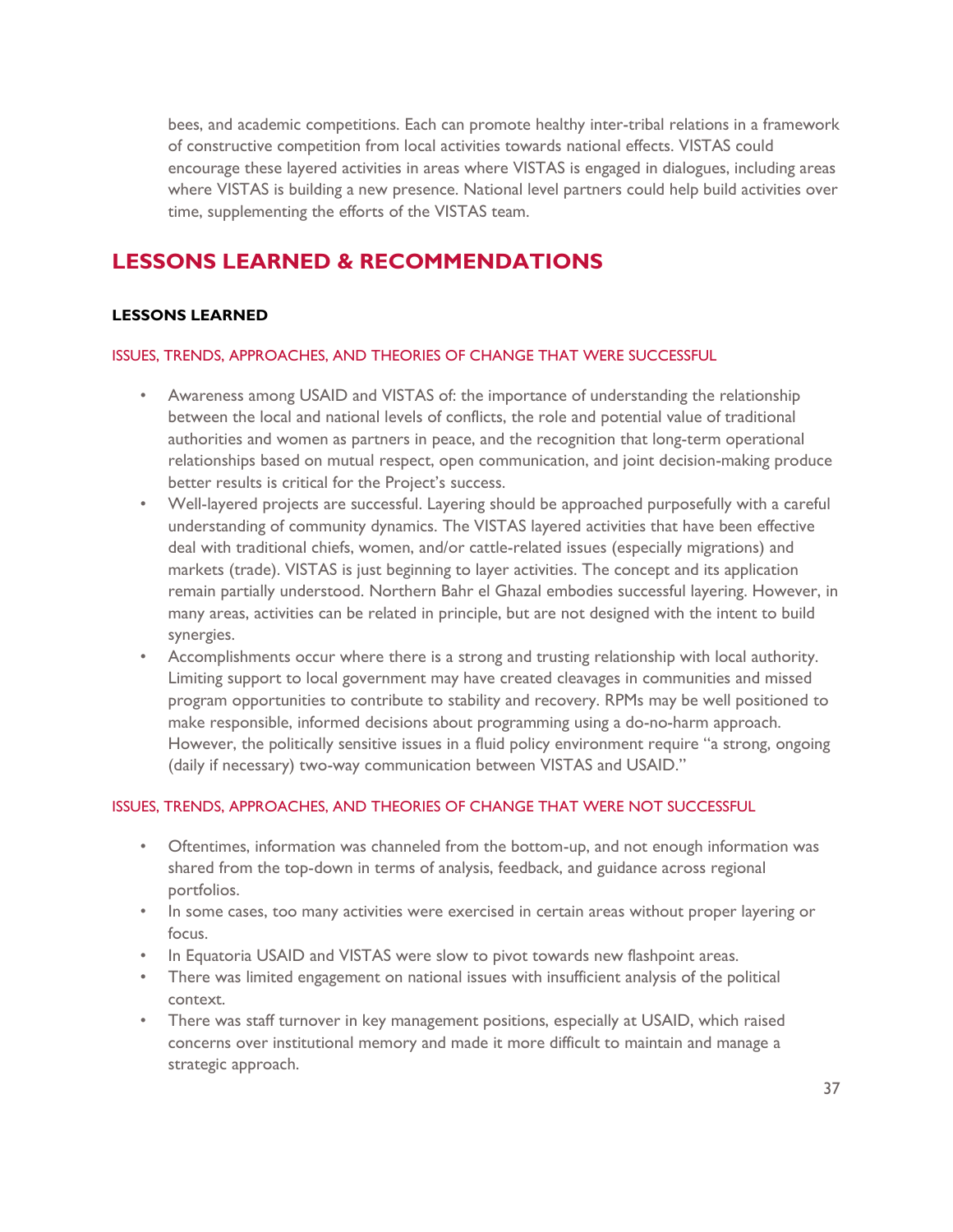- There was confusion regarding the policy as to whether VISTAS could engage with local governments.
- Sustainability issues have yet to be fully addressed, thus promising that the effects of the Project will remain even after it has closed. This involves building and incorporating sustainability elements into programming at all levels such as exit and handover plans.
- The question of how to incentivize local partners remains a challenge especially with the in-kind grants models where grantees are not paid and hence may not have full incentive to work or stay committed to activities, a concern raised by respondents. This is even more important among poverty-stricken communities as result of prolonged war. However, at the same time, the principles of community self-help, volunteer work, and community service are important for VISTAS success and should be maintained. This tension between professionalism and volunteering may require further consideration.

# <span id="page-37-0"></span>**RECOMMENDATIONS FOR USAID**

- 1. Communicate regarding the operational framework (OF) or the most current Mission strategy document to VISTAS and other implementing partners and train them in their capacity as the vehicles by which the Mission implements its strategy.
- 2. Clarify and disseminate the broader USG policy regarding South Sudan to VISTAS leadership and staff, taking care to clarify the USG position on:
	- a. Support to local governments and local government officials
	- b. Cooperation with and support to change agents<sup>3</sup>
	- c. A nuanced do-no-harm approach with due diligence and a long-term view. This should also apply to other USAID implementing partners in South Sudan on an ongoing basis considering policies and operating environments are fluid.
- 3. Use a "less extensive or simplified strategic planning" process that optimizes all Project elements (RA's, SRS's, Deep Dives, etc.) facilitate a Strategic Planning process for the VISTAS Project that gets all staff on the same page by:
	- a. Clarifying the goal and Theory of Change (TOC)
	- b. Reviewing and harmonizing the Project's execution mechanisms and how they are being used (including RA's, SRS's, Deep Dives, etc.)
	- c. Creating a common understanding among stakeholders of layering, and guiding consistent implementation
	- d. Codifying principles for activity selection including due consideration to the role of: sequencing, clustering, scaling-up, and coordination
	- e. Redefining "critical areas" and "flashpoints" based on an understanding of structural factors that cause conflict across South Sudan and yield cooperation, especially aimed at linking livelihoods with conflict mitigation and recovery;
	- f. Reviewing geographic targeting

 $\overline{a}$ 

g. Defining the classification and coding system for activities that could make the database more conducive to analytics; i.e., to provide feedback and making project adjustments.

<sup>&</sup>lt;sup>3</sup> Change agents are cited as important for Project effectiveness because of their influence on local communities and local government officials.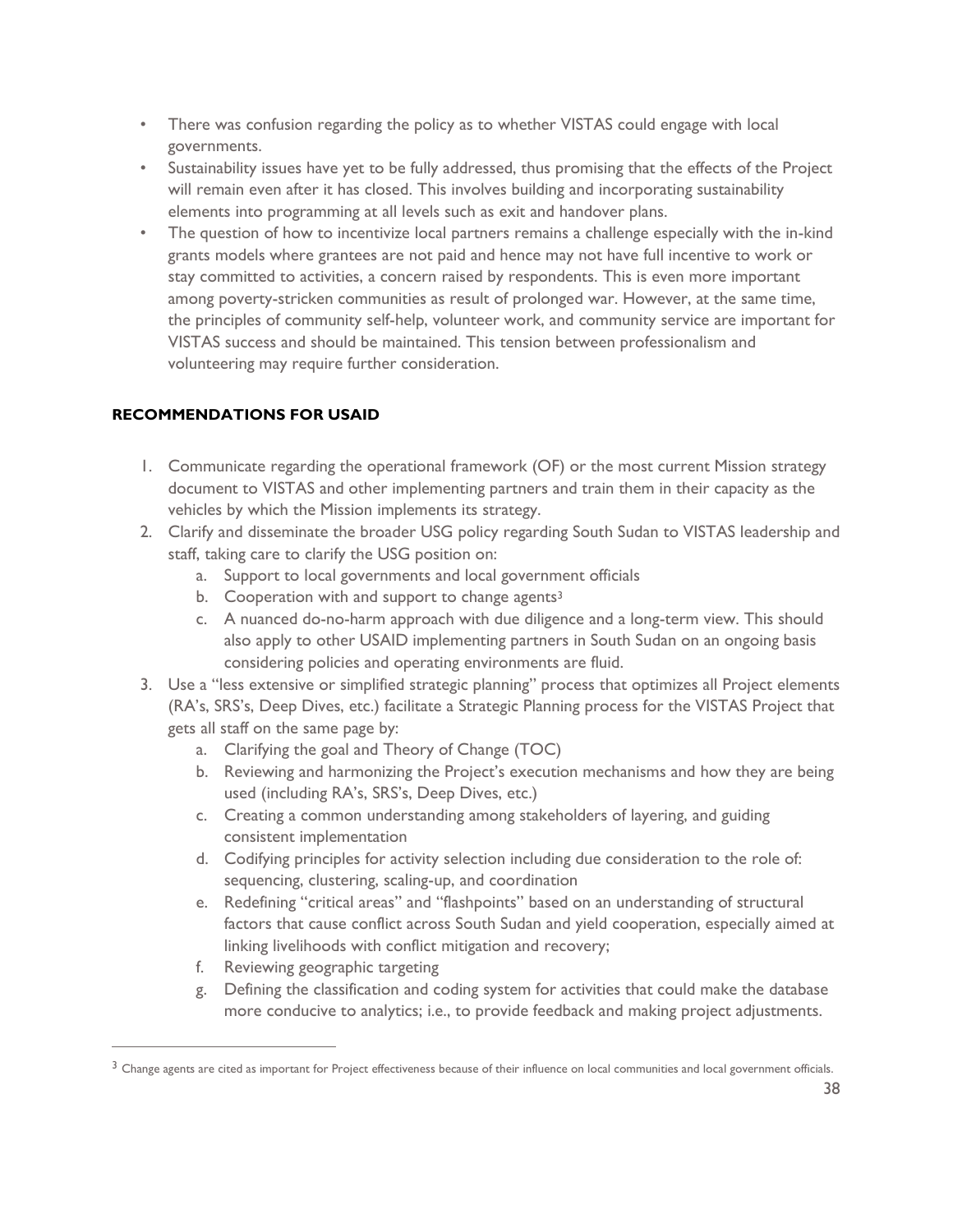- 4. Pay close attention to the border areas among communities that have been supported by political actors with influence in Juba. In such cases, competition for vital resources may connect local areas to Juba-based power struggles. VISTAS should be able to say what approach to layering best addresses such local conflicts and the concerns of local communities, while also remaining cognizant of how these local impacts interact with the actors in Juba who wield extraordinary influences.
- 5. Invite presentations to Heads of Mission (HOM) meetings, Heads of Cooperation meetings (HOCs), donor working groups, quarterly implementing partner meetings, USAID "Our Hour," and USAID technical teams to build synergies and explore opportunities for VISTAS activities to more fully support the OF.

## <span id="page-38-0"></span>**RECOMMENDATIONS FOR VISTAS**

- 1. Vistas should refine use of Deep Dives, Rolling Assessments (RAs), and Strategy Review Sessions (SRSs) to execute strategy while harnessing lessons learned from activity flow.
- 2. Management should develop procedures to monitor and ensure that the recommendations are acted upon and utilized.
- 3. Develop guidance for partnerships with grantees emphasizing how VISTAS enters a community, the ongoing communication and learning process, and a do-no-harm approach.
- 4. Determine core competencies and comparative advantages of the activities VISTAS does best and the capacity to implement them as a package approach, with regard to timing and layering dialogue, trade, and small-scale infrastructure with migration-related issues across borders where communities interact.
- 5. Plan for and invest in long-term partnerships, especially in new flashpoint areas. Include local implementing partners to develop capacities across regions, codify gains, and increase institutional memory at the national level while setting up partners for eventual handover.
- 6. Consider activities that integrate vertically into existing conflict mitigation and nation-building programs such as the Olympics and the National Dialogue.
- 7. Consistently seek clarity from USAID on policy matters and ensure consistency in implementation of the strategy.
- 8. As appropriate and when applicable, VISTAS should consider other grant making mechanisms (such as simplified grants and Fixed Amount Awards) to achieve desired strategic impacts and attract innovative and capable organizations that require cash assistance as well. The primary objective is for VISTAS to have as many available tools as possible to exercise its activities and strengthen its partnerships.
- 9. VISTAS should define its information needs at different levels of the Project and improve the analytics capacity of the database to meet the identified information needs. Currently, the database is mainly used for activity approvals. It can be adjusted to improve its analytics capabilities to generate monitoring information that supports organizational learning and spur performance improvements.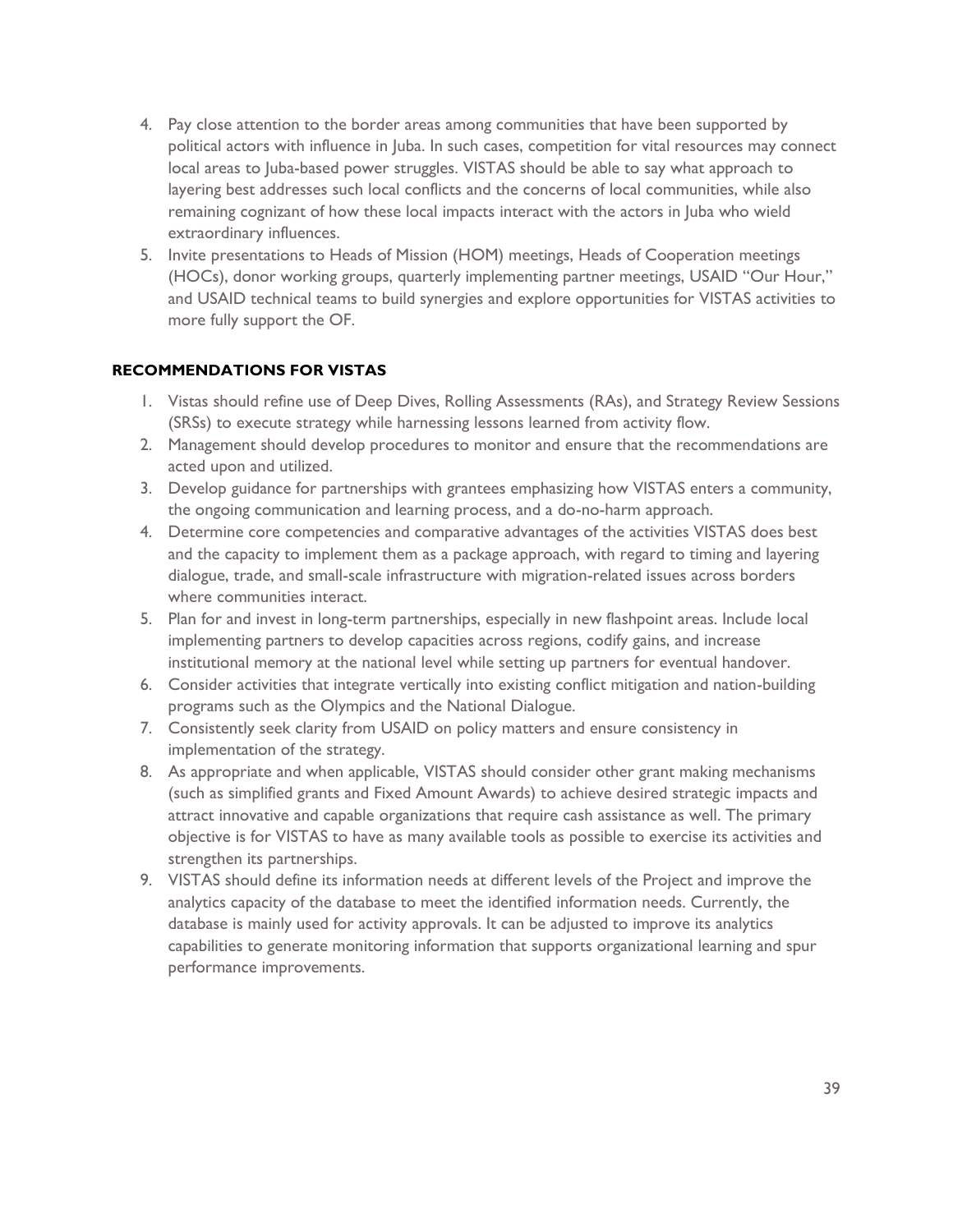#### <span id="page-39-0"></span>**SCENARIOS**

The following five scenarios illustrate possible articulations of some of the strategic pathways VISTAS may consider during a strategic planning process and are suggested to spark dialogue.

**SCENARIO 1 –** VISTAS incorporates "change agents," locally and nationally, within coalitions for peace, which increases space for meaningful interactions across state-society lines, with impacts that may trigger system-wide improvements and/or transformations over time.

**SCENARIO 2 - VISTAS tries to stabilize local areas by building community resilience through well**layered activities that drive value to local systems.

**SCENARIO 3 –** VISTAS supports local activities that cascade upwards to the national level – such as in the case of sports (Olympics), dialogue (National Dialogue), trauma awareness (Morning Star), and a range of international competitions, such as Taekwondo (an activity VISTAS supported).

**SCENARIO 4 -** VISTAS targets national level activities that directly support implementation of the peace agreement through Track II diplomacy, support to media, and citizen participation.

**SCENARIO 5 –** VISTAS launches a nationwide strategy to mitigate cattle-related conflicts and normalize migration routes, targeting borders where groups interact in the cattle economy by layering dialogue, trade, and other synergistic activities.

**SCENARIO 6** – VISTAS develops a hybrid whereby local activities that integrate gender and are strategically layered assist critical target communities to become resilient to conflict and its impacts. The activities will connect to broader coalitions for peace across state-society lines, emphasizing the change agents as the center of a partnership strategy. There will be efforts to empower change agents not only in the peripheries where militias originate, but also in the center at the target of their political aims.

# <span id="page-39-1"></span>**GENERAL**

VISTAS has made important contributions to lessening local conflicts and is valued and appreciated by grantees and beneficiaries alike for the meaningful impact it is having on communities. However, the original VISTAS strategy was conceived at a time of stabilization when the major fear in South Sudan was local conflicts. The context shifted and the power struggle in Juba within the ruling party became the epicenter of conflict that destabilized the whole country, leading to local conflicts, some of which were a continuation and/or expansion of existing conflicts, and some of which were totally new. VISTAS recognized this and tried to adjust its strategy to be relevant to the new context while also responding to shifting USG policy, which at times appeared unclear. VISTAS has begun to engage nationally and to respond concurrently to local conflict.

Despite the successful view of VISTAS in the field, the Project tends to emphasize differences across regions, contributing to incoherence in national strategy—most acutely felt by the disconnect between goals and activities, demonstrating how problem analysis at a national level is incompletely shared across regions for activity selection and layering.

Despite differences, the common features that cut across all target areas include the following: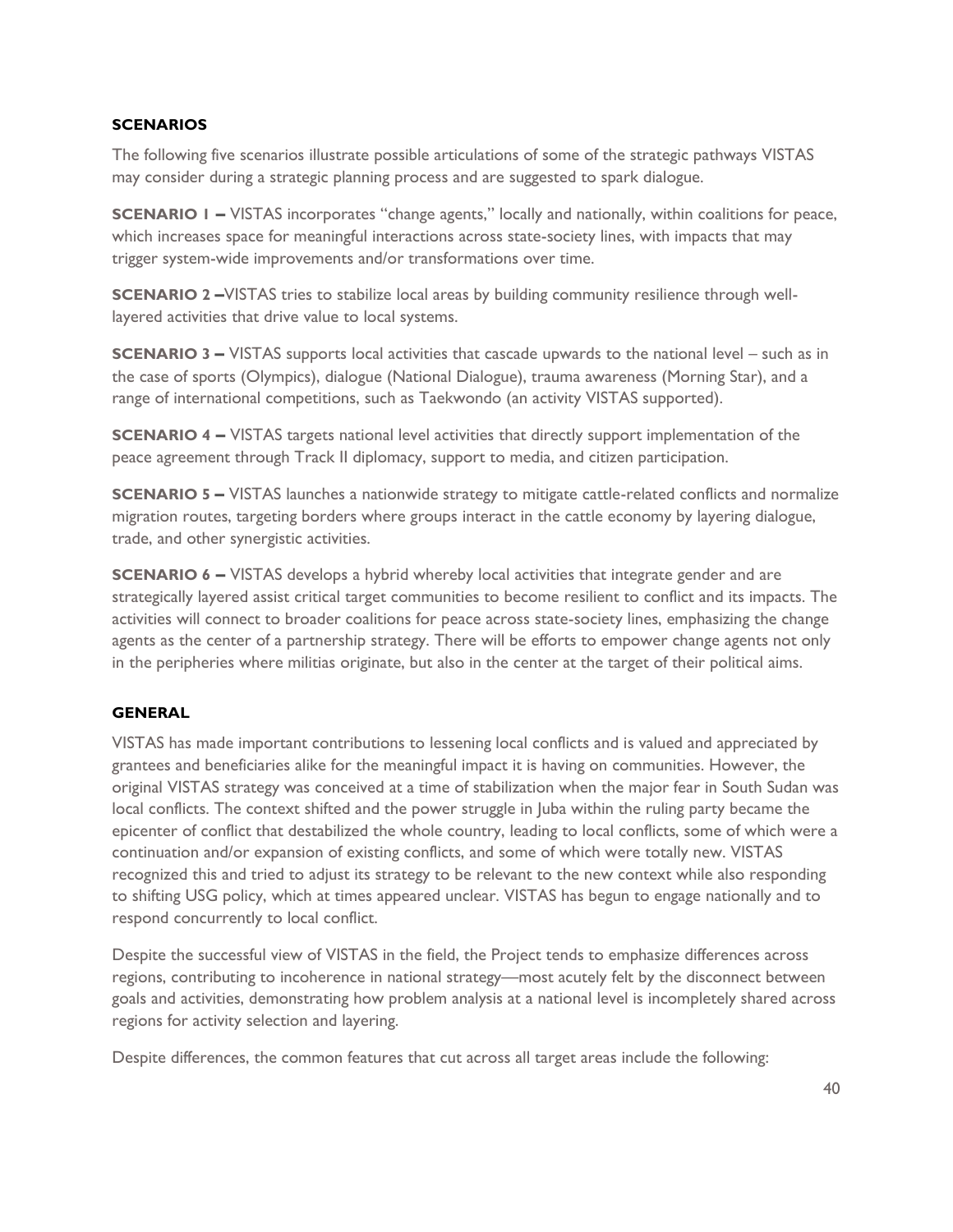- All areas are bounded and defined by rivers and water resources
- Areas share common political and administrative features (bomas, payam, and counties)
- Areas are interconnected by a cattle economy that is increasingly militarized and criminalized, despite continued interdependence in trade and marriage
- Most communities (particularly pastoral) pay dowries and practice polygamy
- All communities are organized by age sets that are used for community defense, dialogue, and social inculcation
- All possess traditional authorities that are weakened yet remain a front line for conflict mitigation;
- All have women who compose songs encouraging young men to either pursue war or peace
- All possess small arms that are readily available.

VISTAS has provided substantial information for understanding common variables and their local and national impact. Militias are seemingly born out of traditional "defenders of cattle" who serve as proxy for political power struggles in the center share characteristics and face similar conditions in target areas. They are the conduit for national conflict to take root locally and for local conflict to escalate and expand, often with national implications. Both bottom-up and top-down approaches are valid, and the relationship between the two is a matter of strategy.

VISTAS should be complimented and appreciated for its presence, flexibility, responsiveness on the ground, and speed of service delivery. Moving forward it should not compromise on its strengths, which include excellent human resources recruited locally, regionally and internationally. VISTAS should continue to build long-term, mutually respectful community relations. It should also, however, harness the power of innovation from its creativity and better define its National Strategic Plan, Guiding Principles, and Information Feedback Mechanisms centered on the Deep Divers, SRS, and Rolling Assessments, all of which can be supported by a re-calibrated M&E system that codifies and analyzes key information into metrics that will enhance organizational learning and strategic decision making.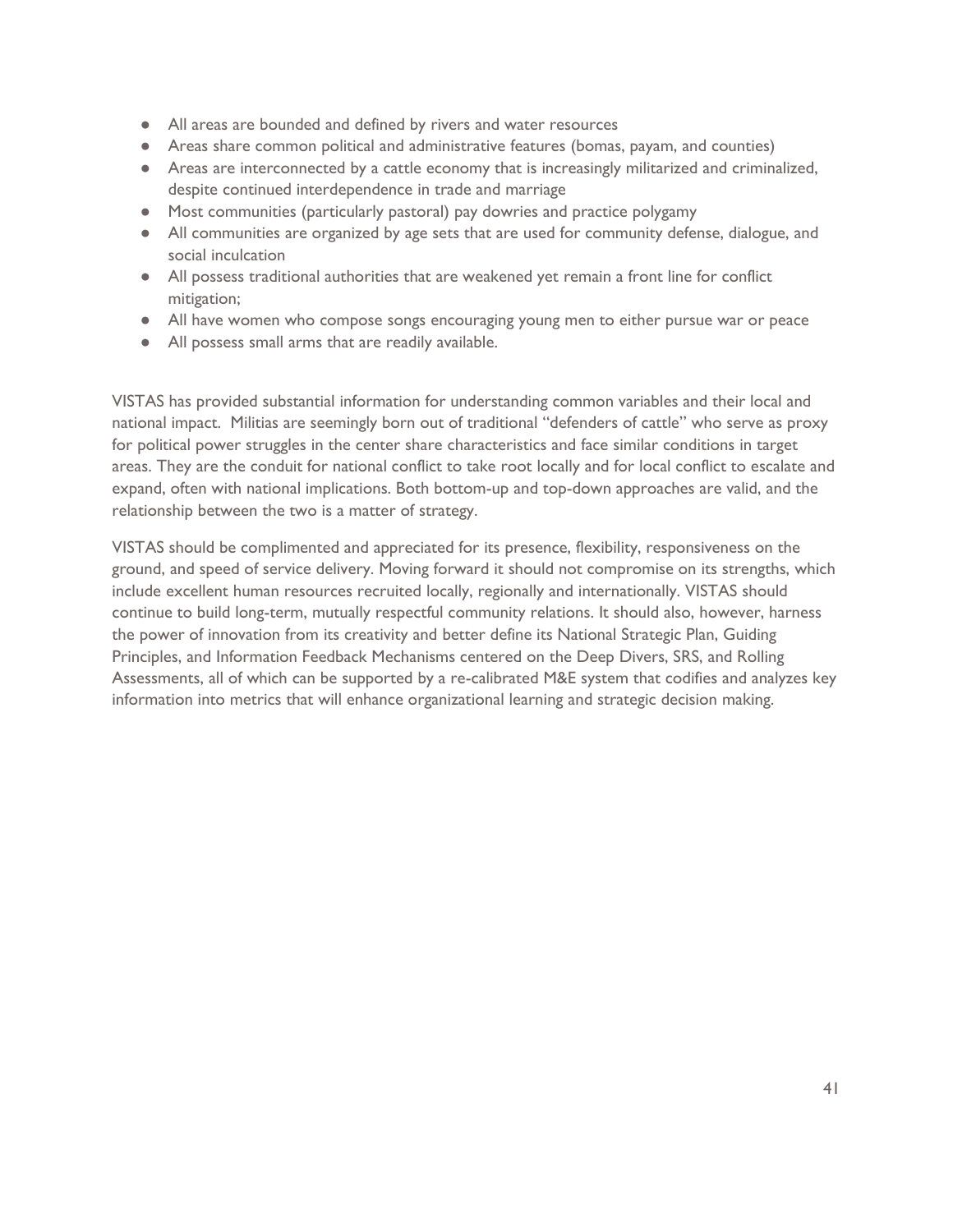# <span id="page-41-0"></span>**ANNEX I**

#### **Scope of Work**

#### **Assessment of USAID South Sudan's**

# **Viable Support to Transition and Stability (VISTAS) Project**

## <span id="page-41-1"></span>**BACKGROUND**

On July 2013, USAID/South Sudan launched the Viable Support to Transition and Stability (VISTAS)<sup>4</sup> Project as the U.S. Government's flexible response to the needs in the world's newest country. Implemented by AECOM International Development (AECOM), the goal of VISTAS was to strengthen South Sudanese confidence and capacity to address the causes and consequences of political conflict, violence, and instability. The initial Project objectives were to: 1) build capacity of civilian state authority to prevent, respond to and mitigate conflict in key flashpoint areas; 2) promote increased access to information and engagement of citizenry in support of political and peace processes at the local level; and 3) engage at-risk youth and other vulnerable groups in productive social and economic activities.

As a result of the conflict in December 2013, USAID/South Sudan personnel were evacuated, and almost all USG programming was suspended. During this time, USAID's Office of Transition Initiatives (OTI) assisted the Mission by managing VISTAS on a temporary basis and helping shape a strategic shift of the Project in light of new political realities. The VISTAS team returned to Juba in July 2014 and restarted programming with newly-defined objectives, under the co-management of OTI and USAID's Africa Bureau. The VISTAS Project shifted from predominantly working with the local government in the states to mitigating communal violence and rising tensions in critical areas where conflict could have national implications. The Project returned to USAID South Sudan management under the Office of Transition and Conflict Mitigation (OTCM) in January 2016.

# <span id="page-41-2"></span>**ASSESSMENT PURPOSE**

 $\overline{a}$ 

The purpose of the assessment will be to document the Project's effectiveness, challenges, and progress against the stated objectives to date and assess the Project's approach and ability to respond to changes in a fluid context. Assessment results and findings will inform VISTAS's direction during the final two years of the Project and provide recommendations for future programming based on lessons learned. The assessment will also provide an opportunity to share lessons learned with USAID South Sudan and other interested groups. The assessment should maximize the learning opportunities of the VISTAS team.

<sup>&</sup>lt;sup>4</sup> The Project was originally titled South Sudan Transition and Conflict Mitigation Program II (SSTCM II) but a name change took place before the Project launched in July 2013.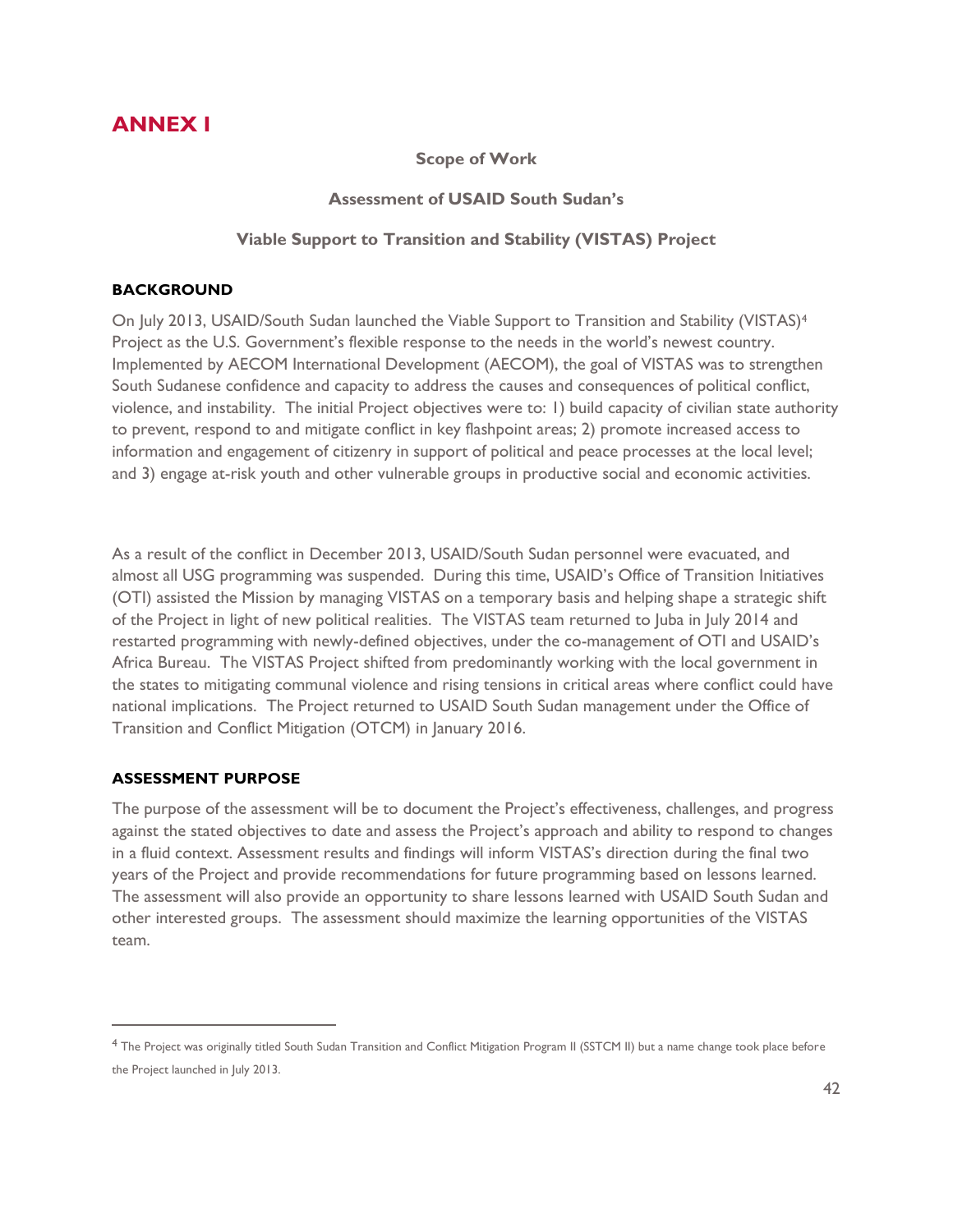# <span id="page-42-0"></span> **EXISTING PERFORMANCE INFORMATION SOURCES**

Initially, the MESP assessment team will review the VISTAS original project documents, cluster assessment reports, work plans and other performance reports as well as quarterly and annual reports. Any portfolio review materials conducted by the Mission as well as site visit observation reports will also be reviewed.

# <span id="page-42-1"></span>**ASSESSMENT QUESTIONS**

The evaluation report will answer the following assessment questions:

- Is the current program strategy relevant and appropriate in the South Sudan context and the context of USAID/South Sudan's strategy? To answer this question, the assessment team will consider the following:
	- o Is the program able to pivot to adapt to changes in the context? If so, how well?
	- o Within the strategy, is the overall geographic focus still correct? Is VISTAS working in areas where communal violence has national implications? If not, what geographic areas should VISTAS focus on?
	- o Is the program focused on key strategic issues in South Sudan from the perspective of U.S. foreign policy and USAID strategy?
- What are the most effective elements of the program to date and what challenges has the program faced in meeting the stated objectives? How has the program responded to those challenges?
- What key issues, trends, approaches, and Theories of Change were particularly successful and should be flagged for other USAID programs operating in South Sudan? Which were not? To answer this question, the assessment team will consider the following:
	- o Which tools and approaches, or combinations thereof, have been most or least effective at facilitating conflict mitigation?
	- o Was VISTAS team able to develop critical relationships within the community and relevant stakeholders to advance program/activity goals?
	- o Has VISTAS remained in a community for an appropriate period of time to lay the groundwork for longer term peace building and development?
	- o Has VISTAS's "layered" appropriate objectives and activities to add up to effective conflict mitigation?
	- o How has VISTAS taken gender dynamics in conflict and peace building into consideration in activity design and implementation?
	- o What are the lessons learned and recommendations for USAID South Sudan related to VISTAS' methodology and approach to programming?

#### <span id="page-42-2"></span>**METHODOLOGY**

The assessment will utilize a mixed method approach, relying on quantitative and qualitative data from both primary and secondary sources. Data will stem from program documents, other secondary source data (like from the projects cluster studies and field visits) and will include key informant interviews,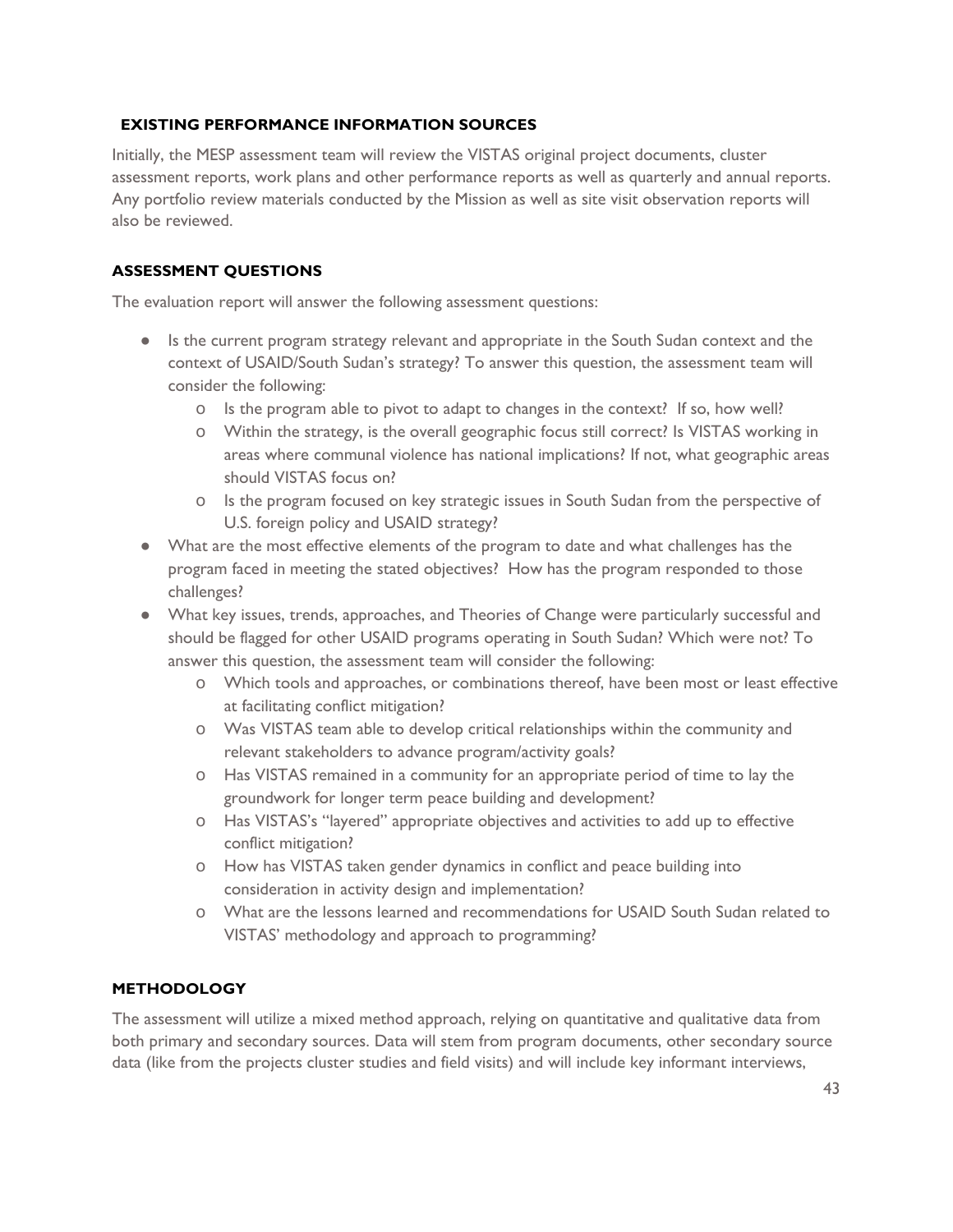group discussions and observations. The e assessment team will triangulate data from these sources to generate evidence to address the assessment questions. The assessment will generate findings, conclusions and recommendations based on the analysis."

Secondary data will be based on VISTAS reporting and monitoring as well as review of political/economic information by the assessment team. Primary data collection will be difficult to achieve in field sites but will be gathered through targeted third-party monitoring by MESP and a possible assessment team for data collection inside South Sudan. The bulk of primary data collection will be through interviews of USAID and AECOM staff, and key informants familiar with VISTAS work, but not primarily AECOM staff. AECOM staff will participate and be asked to help MESP gain telephone/Skype access to some beneficiaries and stakeholders in the field. Given the above, the amount of fully objective data available (that is, not dependent on implementing partner sources) are limited. However, a wealth of practical information and strategic wisdom will be tapped from USAID and AECOM staff to help understand the past and plan for the future. The team will have to guard against the risk that focusing on only internal perspectives may suffer from biases and "group think."

#### ASSESSMENT LOE

The evaluation consultants will consist of four main team members; a Team Leader and two technical experts. In addition, a representative of USAID will also join the team. However, USAID will join the exercise on part-time basis, and in selected trips. The Team Leader will take full responsibility for managing the team, organizing its work, and ensuring quality control and delivery of a final report acceptable to USAID standards.

**TEAM LEADER:** Should be a senior Evaluation Specialist, and a postgraduate degree holder in International development, Evaluation, Political Science, or any other related Social Science. S/he must have at least 10 years' experience – 5 of which should be working in a developing country context especially in the field of political transformations, engagements of similar nature. The candidate should also have analytical and good report writing skills. S/he must have experience of leading large scale studies. A sound knowledge of understanding USAID programming approaches and methodologies will be an added advantage.

**TEAM MEMBERS:** Three technical experts with extensive experience of 8 + years. The technical experts should have postgraduate degree in Peace-building, Conflict management and resolution, Political science, Community development or any other related Social Science. S/he should also have expertise in one or combination of the following technical areas: building capacity of civilian state authority to prevent, respond to and mitigate conflict; promoting increased access to information and engagement of citizenry in support of political and peace processes at the local level; and engaging at-risk youth and other vulnerable groups in productive social and economic activities. Previous experience in Office of Transition Initiatives (OTI) in other countries or engagements of similar nature is an added advantage. The individuals should have experience in research and demonstrated knowledge of conducting qualitative studies. Local experience as well as experience in Africa or/and other similar settings will be an added advantage.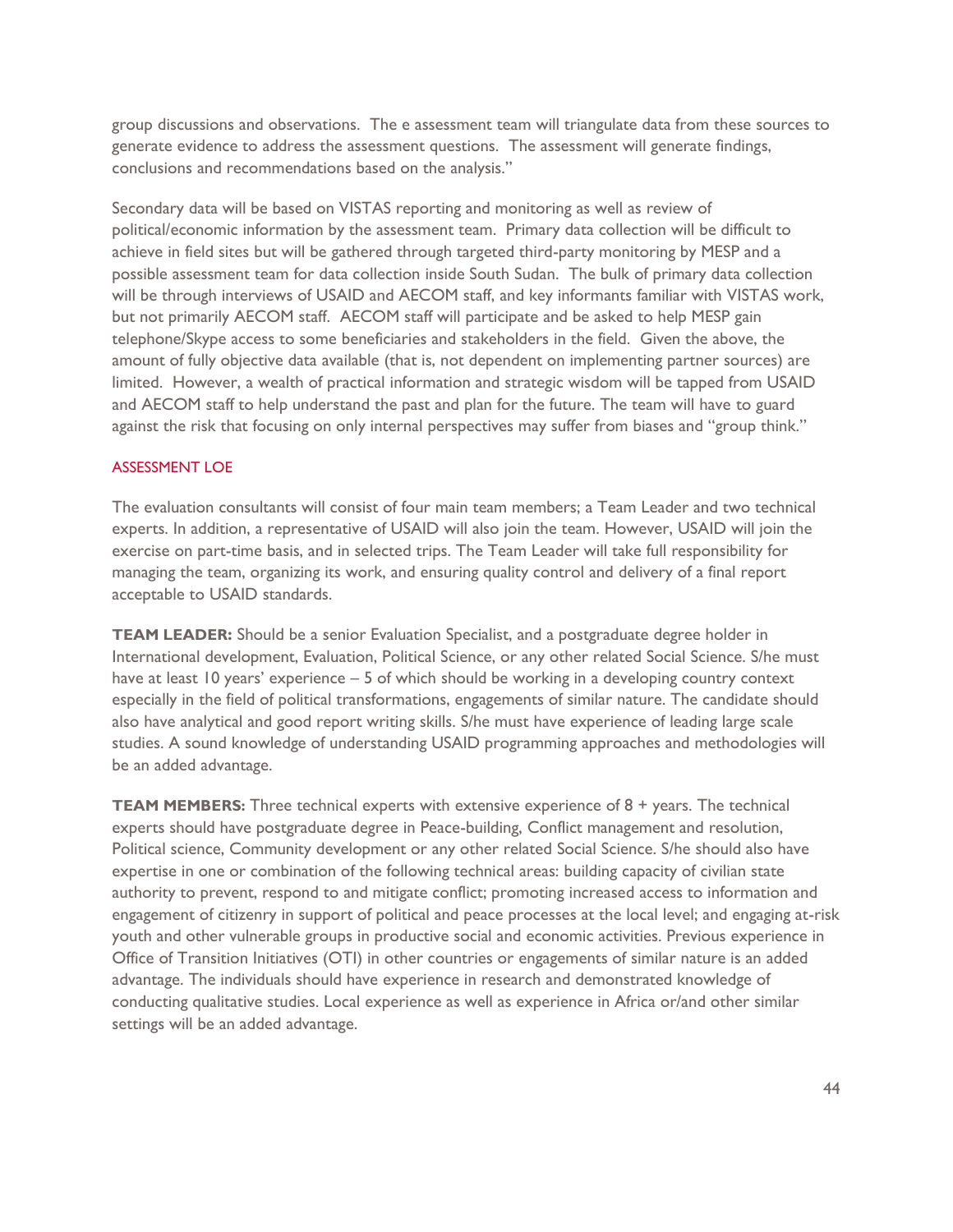# <span id="page-44-0"></span>**ANNEX II**

# **MESP Approach to VISTAS Assessment**

# **(Mid-October/Mid-December, 2016)**

#### **Guiding Principles**

In the context of the deteriorating peace and security environment of South Sudan, USAID/SS seeks to undertake a "Learning Assessment of VISTAS Experience for Strategic Adaptation (LAVESA)" for these purposes:

- More to support **learning** than to judge performance;
- It will be called an **assessment**, in as it will involve rigorous inquiry but not fully align with USAID's Evaluation Policy;
- To learn from the experience of **VISTAS** and to understand how that mechanism can be revised and supported in the evolving context of South Sudan;
- It will be grounded in the **experience** of VISTAS based on reports, data, and insights from VISTAS, stakeholders, and USAID;
- VISTAS is already considering **strategic** adjustments to the location, activities, and operational aspects of the Project due to the changing environment and the recent Rolling Assessment in preparation for a Strategic Review Session (SRS) in November; and
- The results of the assessment will inform activity **adaptation** by including AECOM and USAID in the inquiry, learning, and developing recommendations to ensure full ownership and rapid application of what is learned.

# Operational Considerations

- Security conditions in SS do not currently permit MESP to conduct a field-based evaluation.
- AECOM and MESP staff are geographically dispersed:
	- 1. USAID and AECOM:
		- a. Expat staff are outside of Juba in either Nairobi or D.C.
		- b. USAID South Sudanese staff are split between Juba, Kampala, and Nairobi
		- c. VISTAS South Sudanese staff continue to work across South Sudan with some in Nairobi.

# 2. MESP

- a. Expat staff are outside of South Sudan, generally in Uganda, USA, Kenya and Australia
- b. South Sudanese staff are working from Juba with a few in Kampala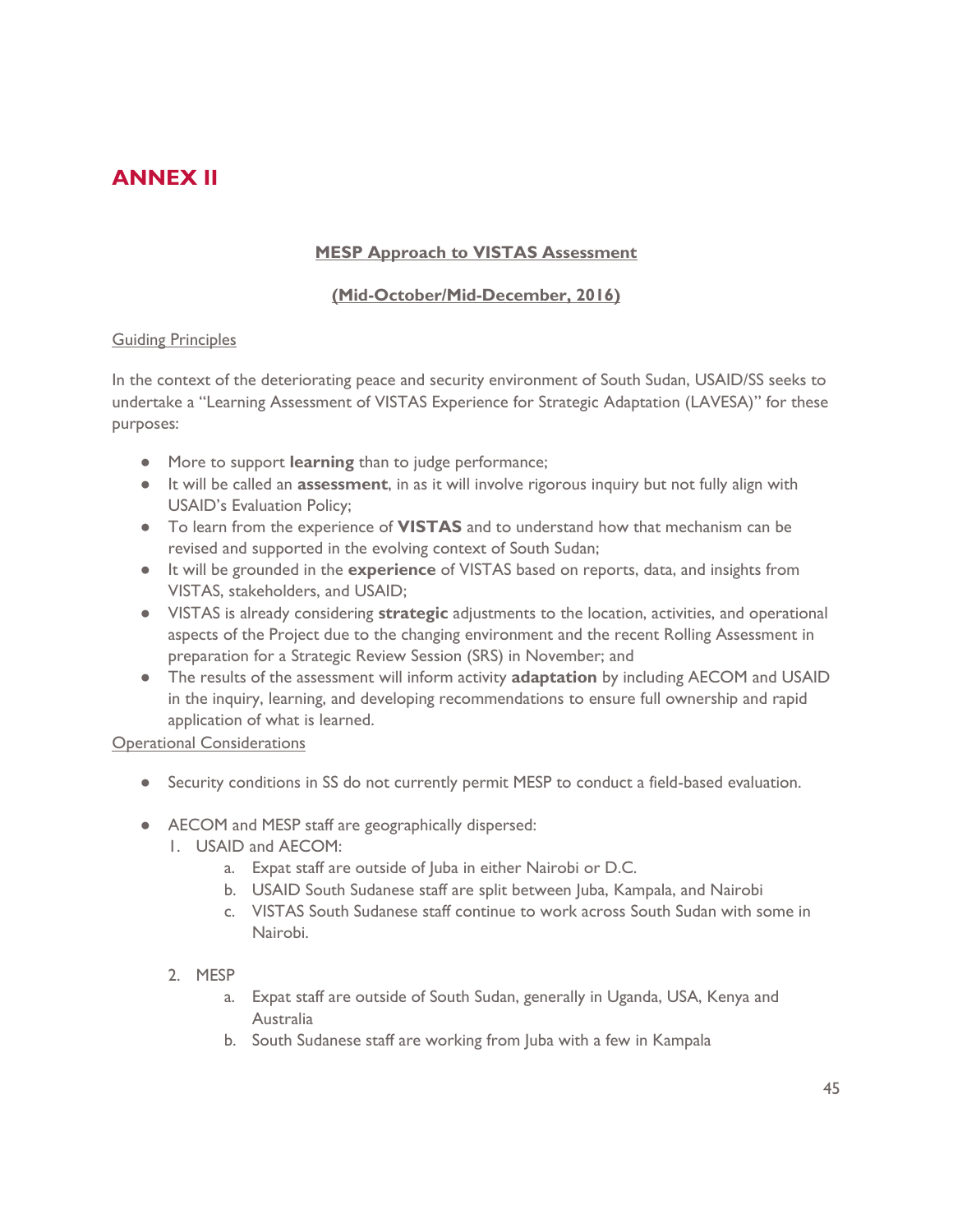c. The MESP offices in Juba are operational to support meetings and third party monitoring.

Conclusions: Secondary data will be largely based on VISTAS reporting and monitoring as well as review of political/economic information by the assessment team. Primary data collection will be difficult to achieve in field sites but will be gathered through targeted third-party monitoring by MSI and a possible subcontract for data collection support inside South Sudan through Forcier, a South Sudan subcontractor approved within the MESP contract. The bulk of primary data collection will be through interviews of USAID and AECOM staff, and key informants familiar with VISTAS work, but not primarily AECOM staff. AECOM staff will participate and be asked to help MESP gain telephone/skype access to some beneficiaries and stakeholders in the field. Given the above, the amount of fully objective data available (that is, not dependent on implementing partner sources) are limited. Fortunately, there is a wealth of practical information and strategic wisdom to be tapped from USAID and AECOM staff to help understand the past and plan for the future. The team will have to guard against the risk that focusing on only internal perspectives may suffer from biases and "group think."

Recommendations: Since field learning will be constrained, LAVESA will strive to tap as much as possible the experience and wisdom within AECOM, USAID, and key beneficiaries and stakeholders. To maximize utilization and speed data collection and analysis of project experience, participatory workshop events will engage key players from AECOM and USAID in learning from experience and planning the future. The Assessment Team will structure these discussions based on analysis of VISTAS experience (from interviews, data review, and limited field monitor visits) and strategic perspectives (see below). To maximize learning and ownership of the results – while containing costs and fully utilizing assets – it may be advisable to hold facilitated learning sessions in Juba, Nairobi, and Washington, D.C.

# MESP's Approach

 $\overline{a}$ 

As discussed MSI will undertake a three-part effort:

- I. **External analysis of USG priorities, the South Sudan context, and VISTAS mechanisms to inform and shape a way forward.** This is to begin as soon as possible and feed into Parts II and III:
	- a. An initial analysis (to inform Assessment Questions 1, 1B, and 1 C see Annex) by credible South Sudan experts and practitioners regarding:
		- i. A summary of current USG/USAID/State interests and priorities in South Sudan
		- ii. A description of the evolving political/economic/social/security conditions to provide a context to understand what can accomplish in South Sudan.
		- iii. Approaches and lessons learned from other conflict/post-conflict countries that could be applied to South Sudan<sup>5</sup> .
		- iv. A brief compilation of the work of other USAID programs (e.g., PROPEL, SUCCESS, peace initiatives, etc.) and donors in these areas to understand complementarities and leverage resources.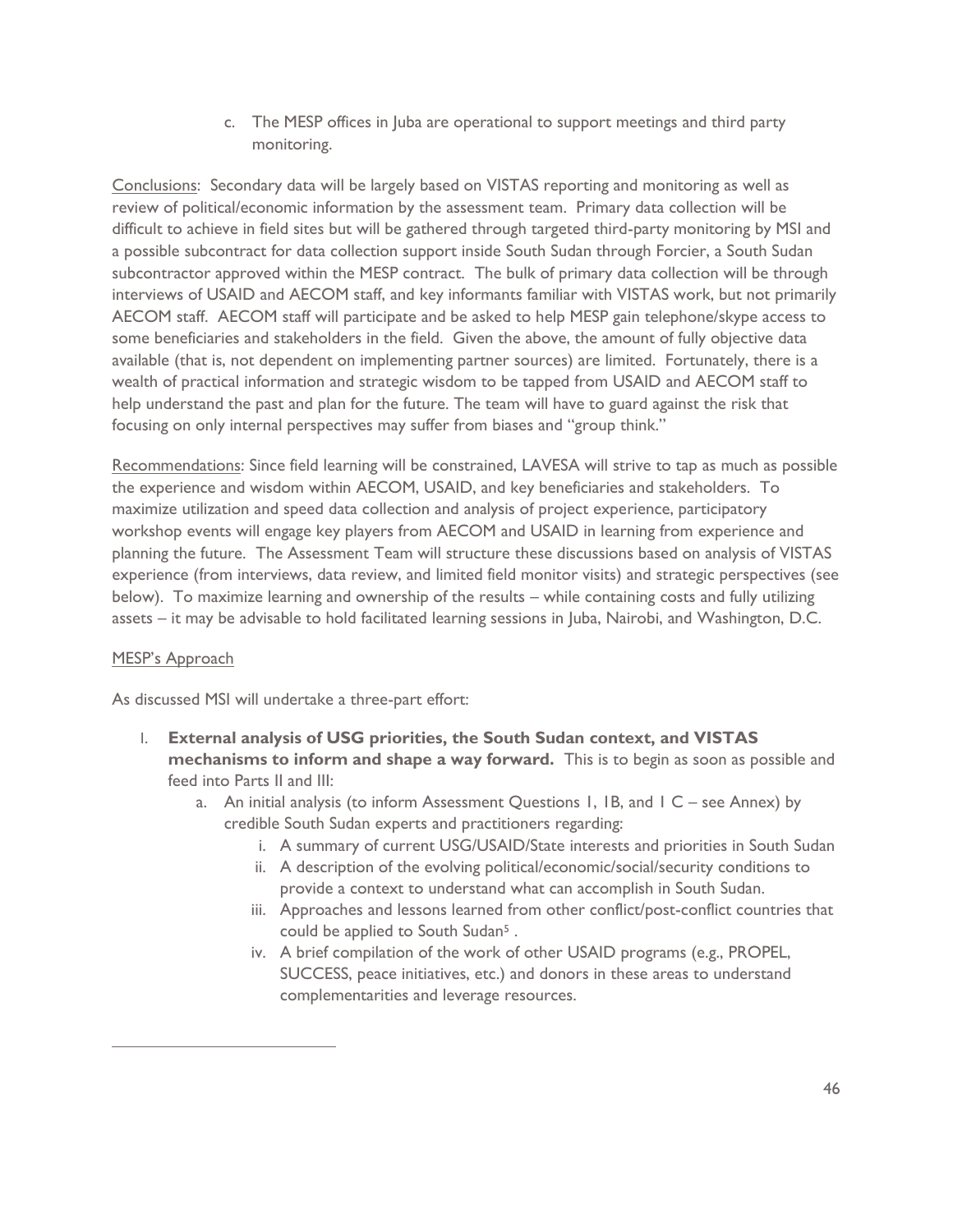PRODUCTs: (1) Summary of USG priorities, the South Sudan context, and a description of the VISTAS mechanism. (2) Brief preliminary conclusions relevant to LAVESA.

- b. The Assessment Team will develop a subsequent analysis, informed by preliminary conclusions derived from the secondary data and interview portions of Part II, brainstorming how **strategic** adjustments to the location, activities, and how operational aspects of the Project could be adopted to optimize results. NOTE: this is meant only to generate a starting point for Part III. Since Conclusions will be modified, and recommendations generated, this is only an interim contribution to the final project. The intent is to ensure external experience and perspectives are considered in Part III. PRODUCT: Brief findings and conclusions, and recommendations to provide a framework for discussions in Part III.
- II. **External analysis of VISTAS experience to date** (to inform Assessment Questions 1B and 2):
	- a. Systematic desk review of VISTAS monitoring, evaluative, and reporting documentation. This should contribute to a preliminary understanding of EQs # 1A and 2.
	- b. Targeted interviews with USAID, AECOM expat and South Sudanese staff, as well as Key Informant Interviews with people familiar with VISTAS work but not AECOM staff, and beneficiary interviews (in person or on the phone/skype) to inform understanding of the experience and brainstorm the way forward. The assessment team would need to work with AECOM to develop a realistic logistical approach for this.
	- c. *C*onsider targeted field verification visits. This, too, will be dependent on AECOM recommendations regarding security and logistics and/or ability to procure a subcontract with a local organization.

PRODUCT: Findings and Conclusions to be verified in Phase III. No recommendations will be made. Recommendations will emerge from Phase III.

III. Participatory workshops with AECOM and USAID staff to validate preliminary conclusions and recommendations and develop a way forward for consideration by USAID. This will finalize analysis of all assessment questions and provide a path forward, based on those collaborativelydetermined results. Further discussions with USAID, and probably AECOM will be needed to flesh this out. Ideally, there would be a series of small workshops, beginning in Juba, followed by discussions in Nairobi and possibly Washington, D.C. The idea would be build up from field understanding to higher-level decision makers so that the way forward has full ownership, based on thorough understanding of what has been learned. These events must be thoughtfully facilitated.

PRODUCTS: (1) Final Findings, Conclusions and Recommendations. (2) A time-frame for implementing the recommendations, possibly with alternative scenarios.

# Implementation

MSI will need to hire expert consultants in the South Sudan Context and OTI programming and operations. MSI should, however, engage permanent MESP expat and South Sudanese staff in Juba, USA,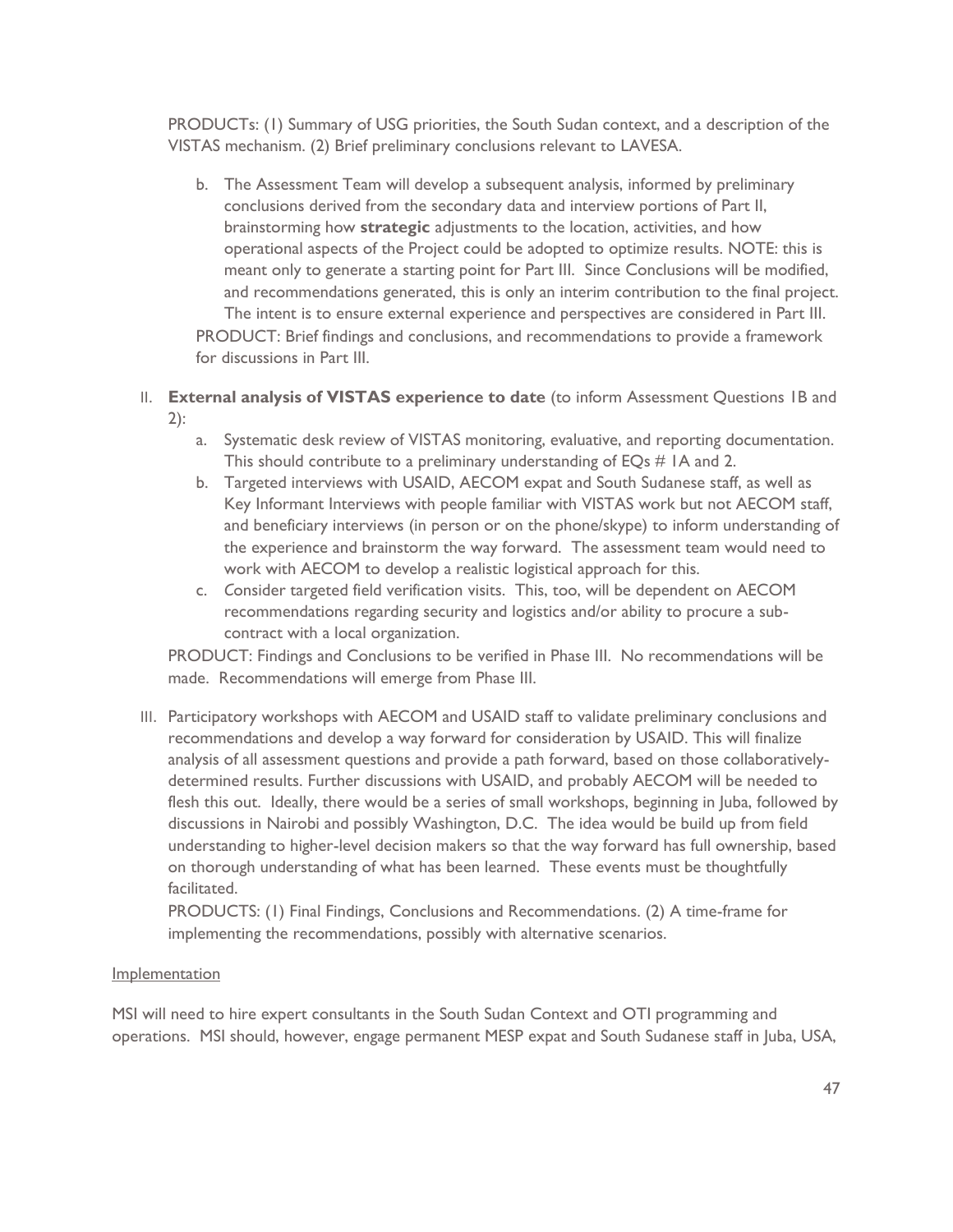Kenya and Uganda in the planning, logistics, management, analysis, and training and oversight of any subcontractors related to the VISTAS assessment.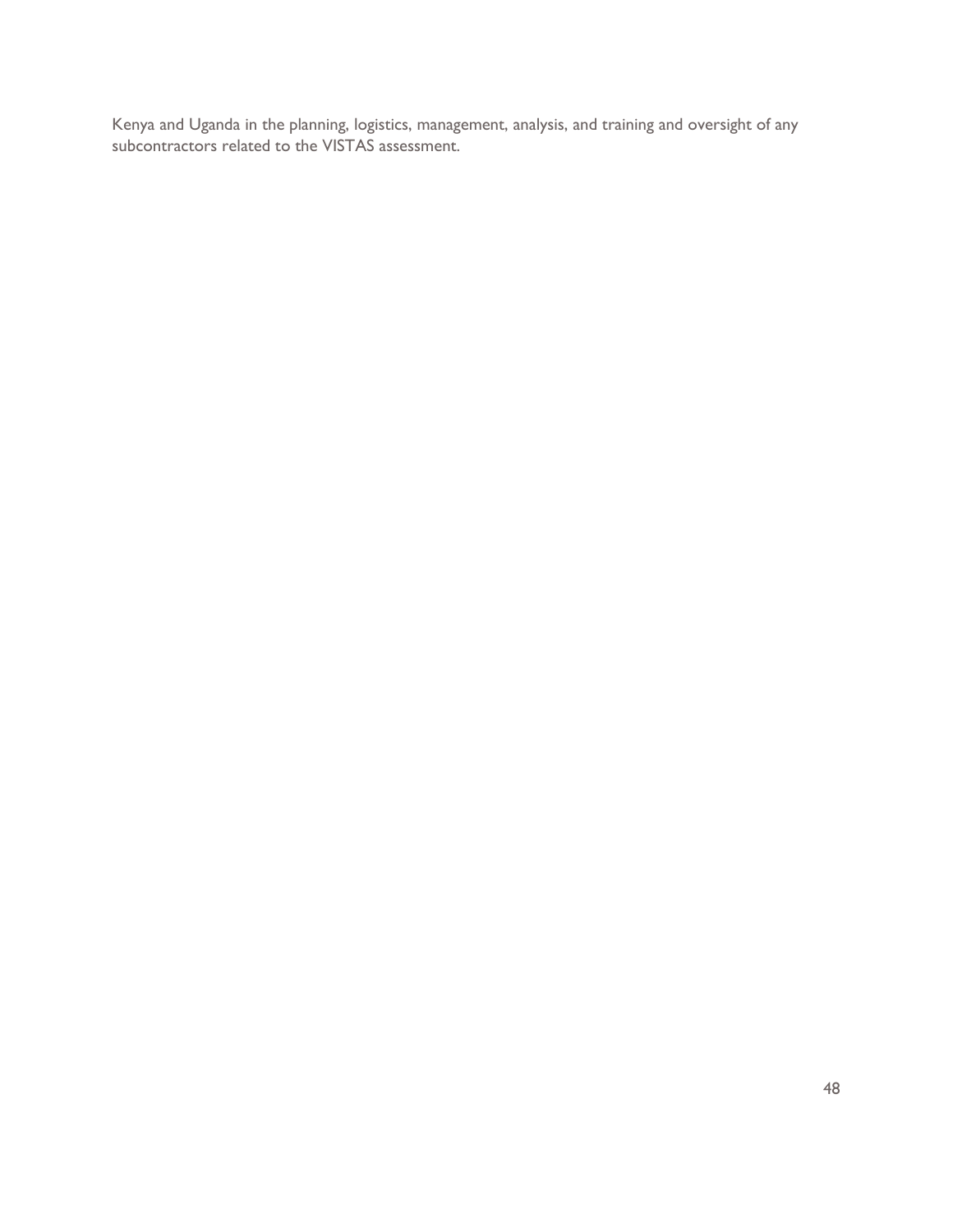# <span id="page-48-0"></span>**ANNEX III**

# **VISTAS Learning Assessment Data Collection Tool for USAID**

# **Conflict**

# **1. How has VISTAS Pivoted with the Changing Context of Conflict**

What is the USG foreign policy?

- What RFPs and RFAs have been awarded by USAID in South Sudan from 2005 to 2011 (CPA Interim Period) and from 2011 - 2013 (Post-Independence Peace Period) and from 2013 - 2016 (Post-Independence Civil War)?
- What was the balance of investment in State-building and Nation-building respectively in each period?
- How do the USAID strategies reflect the direction of investment with respect to Statebuilding and Nation-building?

# **Were there any changes in the USG policy on assistance to South Sudan after the 2013 conflict? If any, what was the rationale?**

● Reference doc - Donor Principles Document Operational Framework Advisory Council **Reports** 

# **In your view, did VISTAS pivot in response to the USG policy changes?**

- What were the specific changes to which the pivots responded?
- How did VISTAS design connects conceive of National/Local dynamics? Did this change based on the new Policy?
- What is USAID view of VISTAS Project strategy in terms of national/local conflict dynamics? Is it more accurate to say that National level dynamics impact local level or vice versa?

# **2. How has the security situation affected space for local action? Provide examples?**

- How do the impacts of VISTAS activities affect the national level?
- How do decisions at a national level affect VISTAS? Are there incidents where national action and/or local action protect "democratic" space?
- How has the role of the Government changed since the CPA? Since the 2013 crisis? Since the 2016 crisis?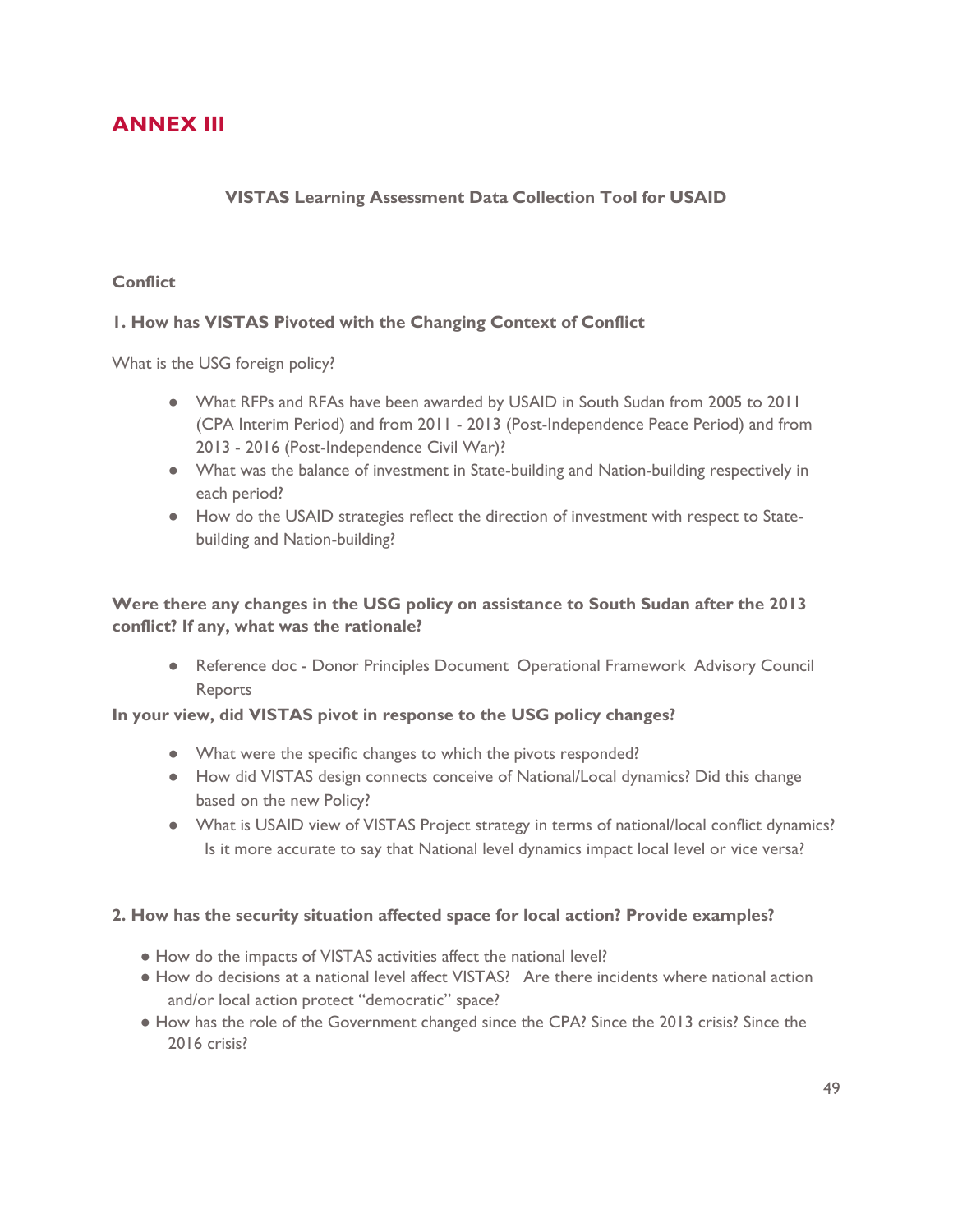# **3. How does VISTAS Manage Policy-Relevant Information that can interconnect these Levels**

## **How does VISTAS collect, consolidate and report information?**

- What kind of information does VISTAS collect?
- How has USAID used information collected by VISTAS at Policy-level? Provide examples.
- Are there any improvements you would want to see with regards to the information VISTAS collects, consolidate and report, including its use by either USAID or VISTAS?

## **Coordination at Program Level (Design phase)**

● What type of coordination took place during VISTAS design? Are there areas that could have been done differently and how?

## **4. How did VISTAS engage in the Cattle economy?**

## **Cattle raiding**

● How did VISTAS respond to cattle related conflicts in the states they operate? Is there something VISTAS should you do differently?

# **Migrations**

- How has VISTAS helped to improve harmony among communities that share seasonal access to grazing?
- Who is the most important actor in addressing migration related conflicts? Government? Traditional leaders? Civil Society? Churches? Has VISTAS engaged with them?
- Is there something VISTAS should do differently?
- **5. Geographic Targeting**
	- What criteria does VISTAS use for geographic targeting?
	- How has the current VISTAS geographic targeting taken into consideration inclusivity (in terms of tribe, gender, region, political orientation, other)?
	- Do you have any recommendations for VISTAS regarding geographic targeting?

# **6. What is the Role of Key Stakeholder Groups?**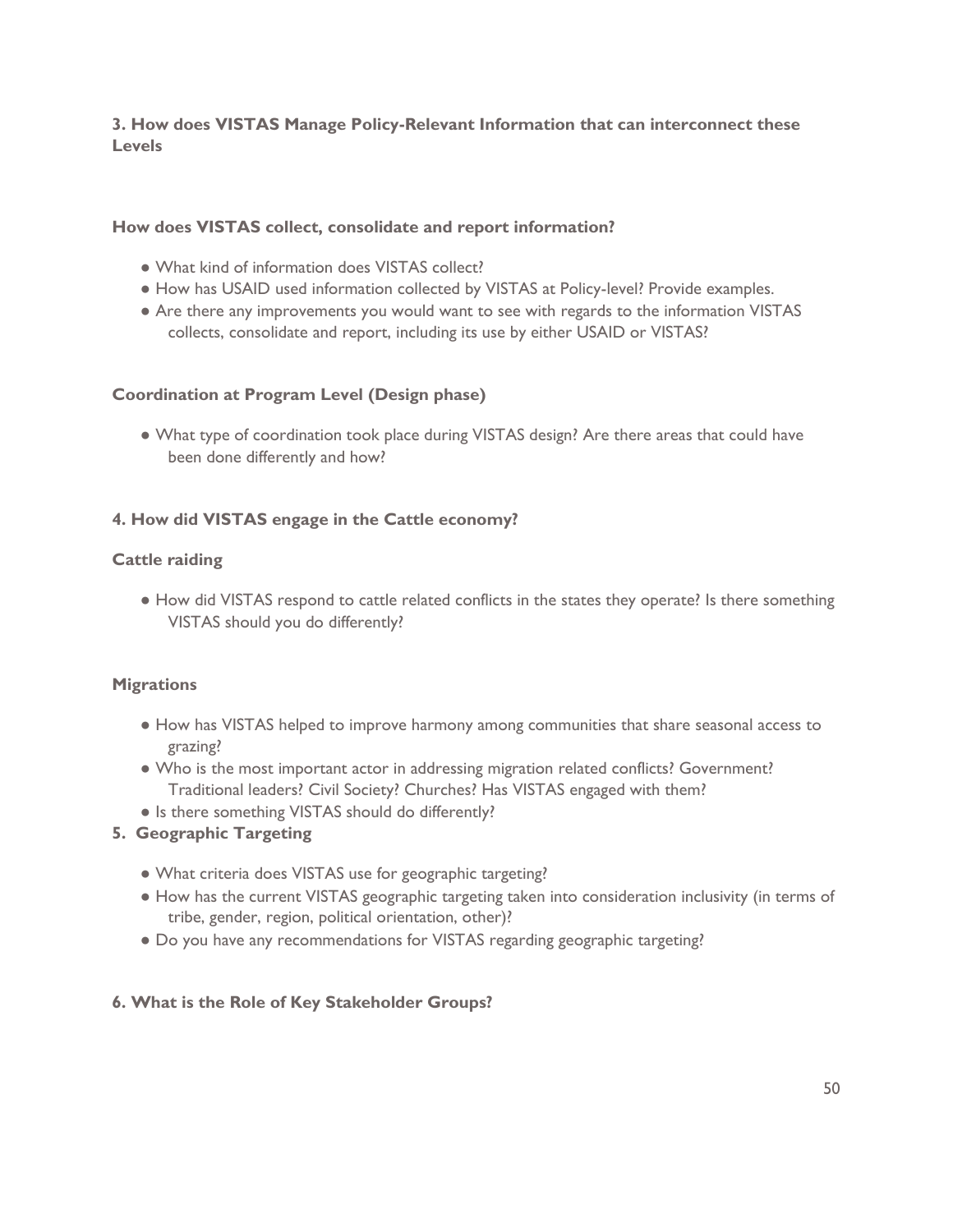# **Role of Civil Society**

● How has the change in context since 2013 impacted on civil society's role in South Sudan? What role should the VISTAS project play with regards to civil society?

# **Does VISTAS work with Traditional Leaders, Churches and CSOs?**

- How effective was the cooperation?
- Should VISTAS continue working with traditional leaders? Probe what could be done differently

# **How has VISTAS supported trading between communities?**

● What would you do differently? (Probe if something can be done differently to expand)?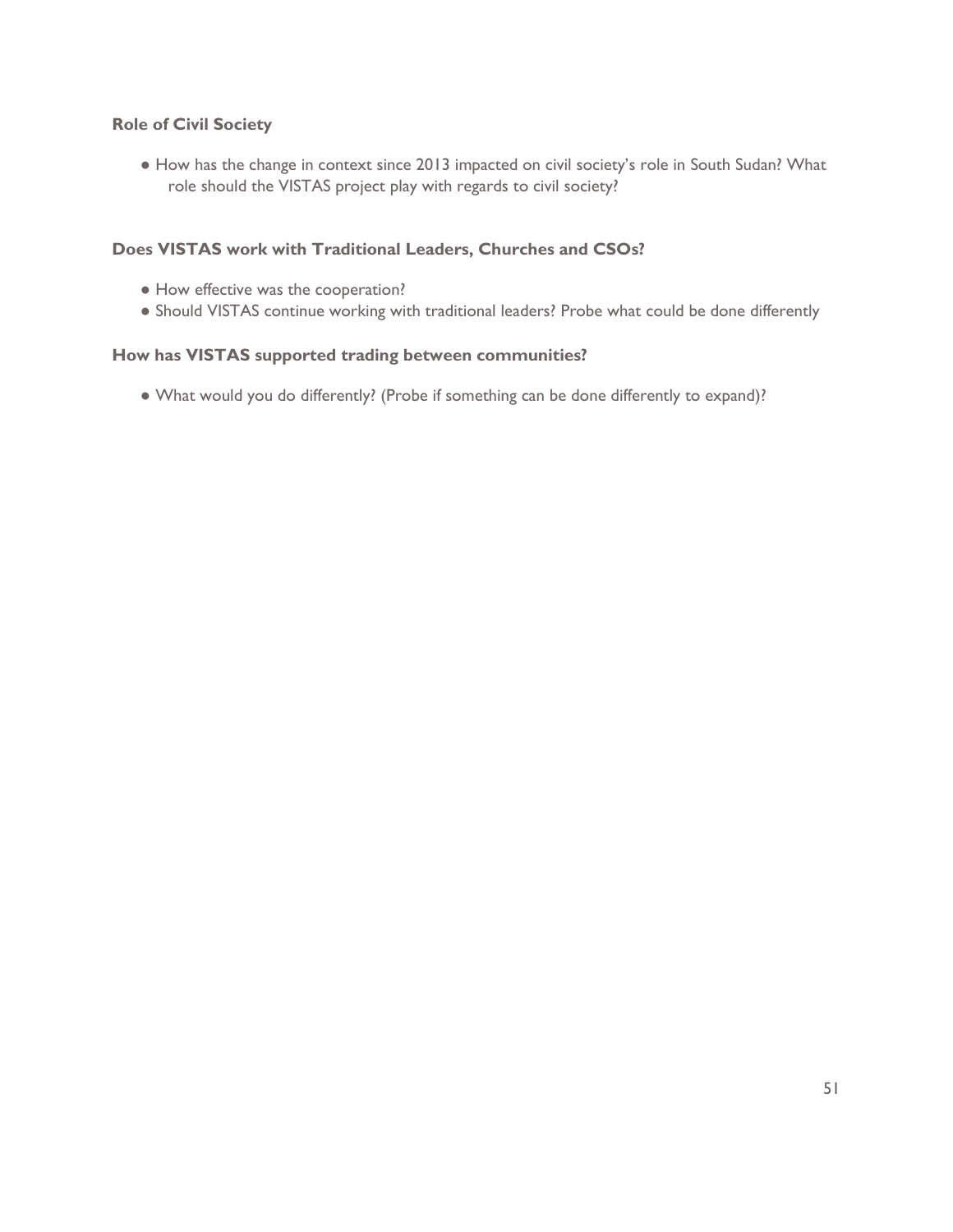# <span id="page-51-0"></span>**ANNEX IV**

**List of Interviewees**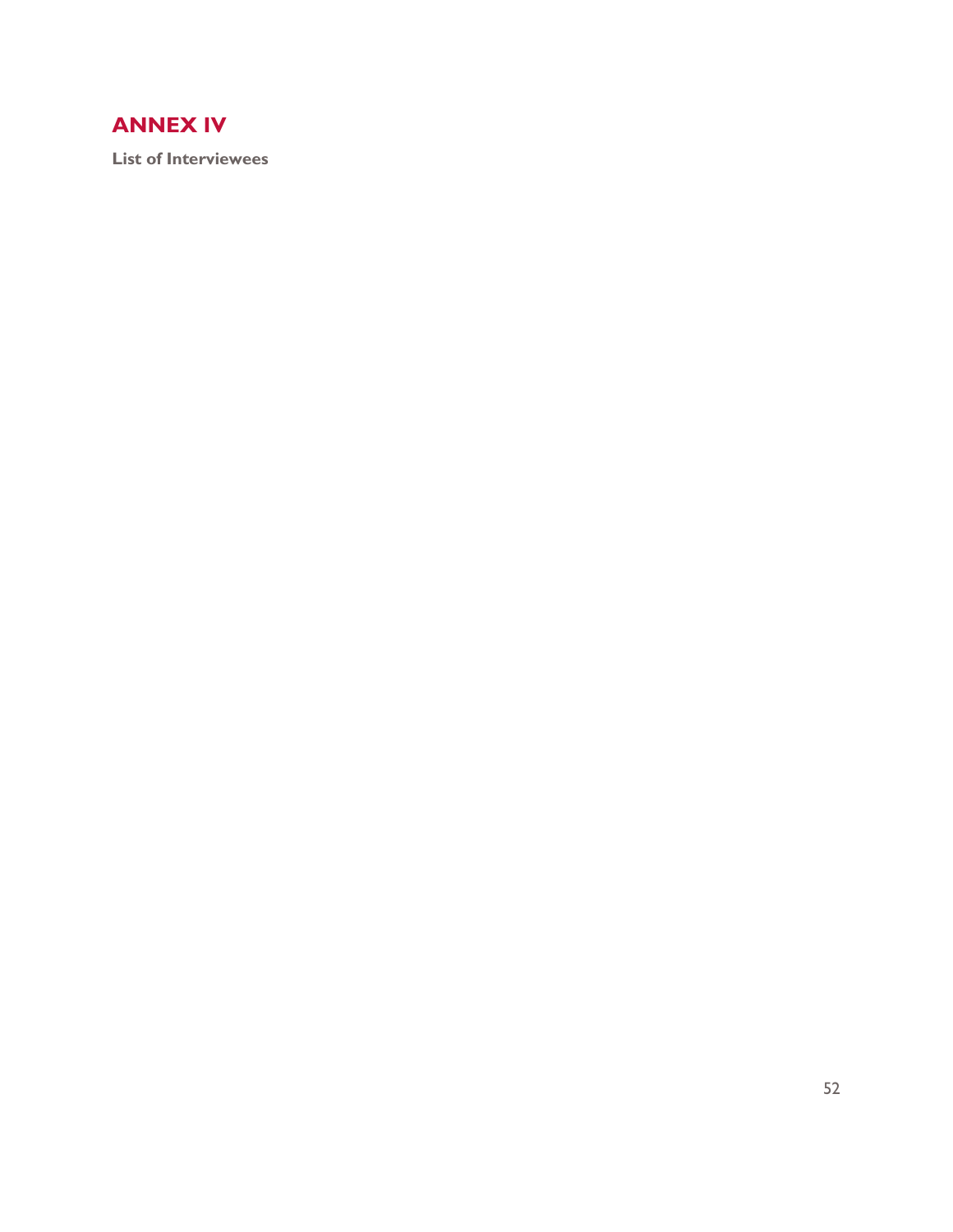# <span id="page-52-0"></span>**ANNEX V**

**List of KEY DOCUMENTS**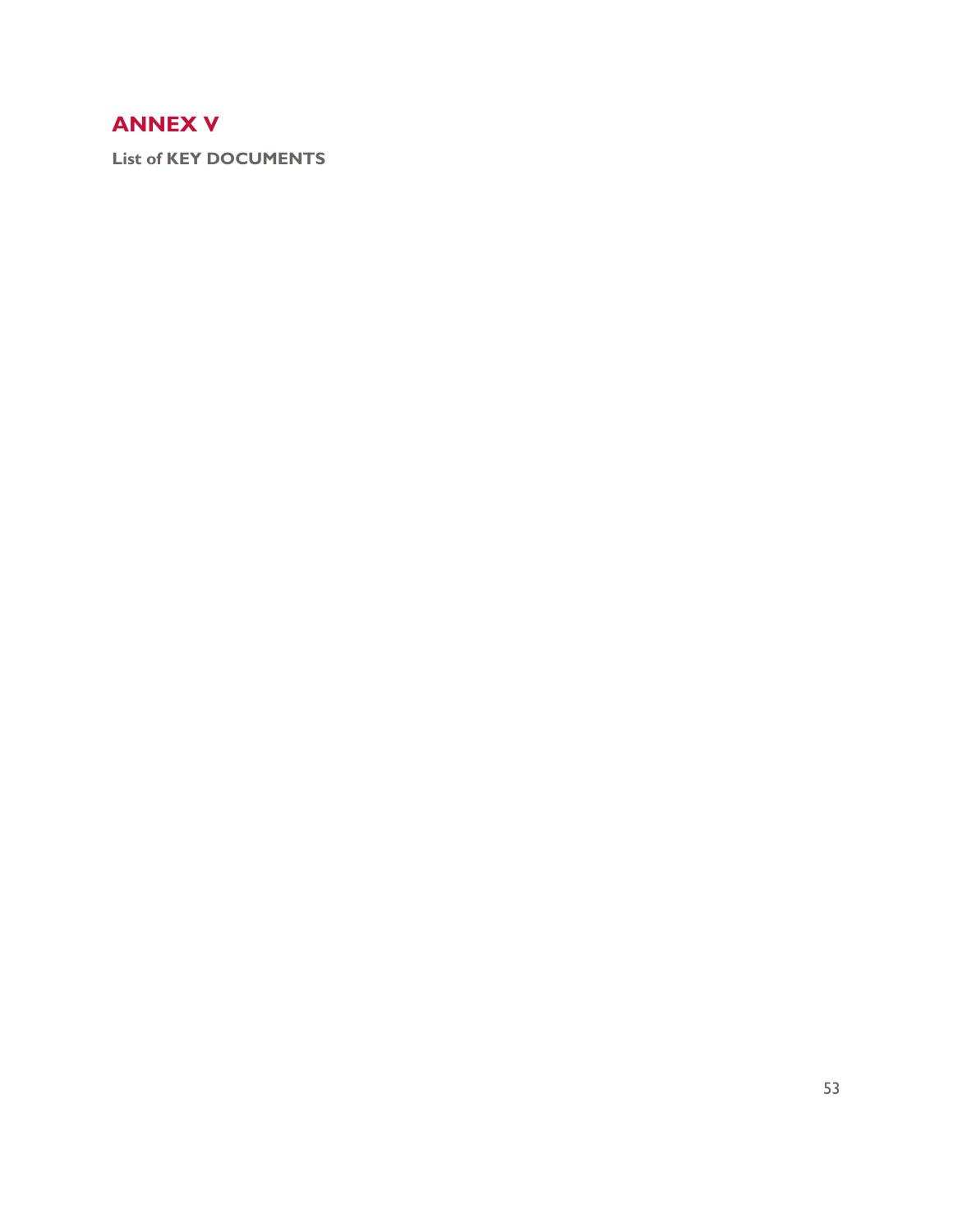# <span id="page-53-0"></span>**ANNEX VI**

**Key informants (KIs)**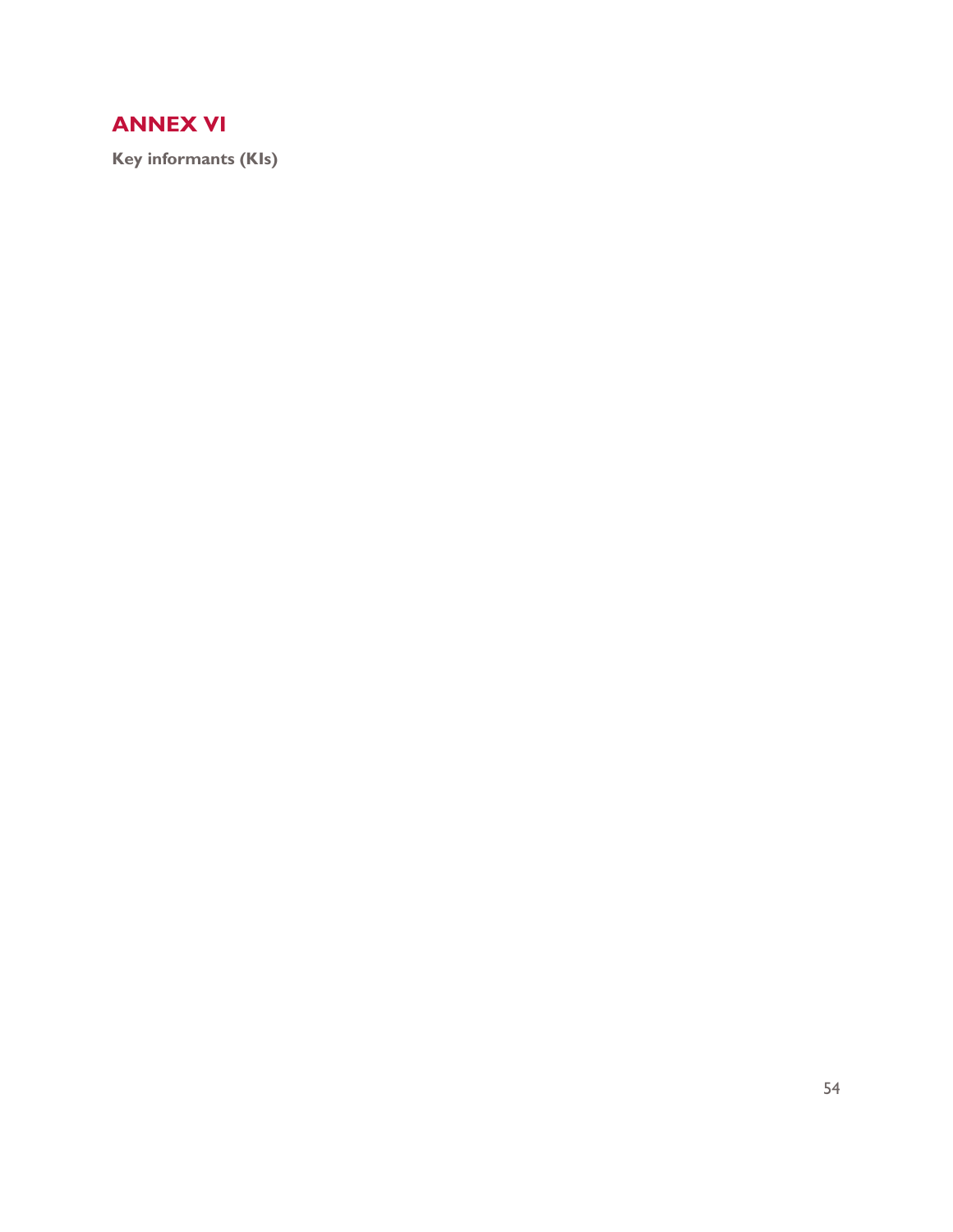# <span id="page-54-0"></span>**ANNEX VII**

# **VISTAS Assessment Data Collection Tools**

# **(a) National Staff**

- 1. Layering
	- What activities has VISTAS supported in this community?
	- ⁃ Have they been layered?
	- Have they been sequenced?
	- What do these terms mean to you?
	- How does VISTAS balance between the number of activities supported and the quality of activities?
	- Is this balance effective?
	- Does it produce impact?
	- What would you do differently?
- 2. Targeting
	- ⁃ How does VISTAS choose activities?
	- How did VISTAS choose the target area/community?
	- What criteria did you use?
- 3. Theory of Change (TOC)
	- How do you perceive the shift from working with Local Governments to Local Community Organization and Civil Society (including Traditional Leaders)?
	- Is it more accurate to say local conflicts lead to national conflicts or that national conflicts lead to local conflicts?
	- What is your understanding of VISTAS strategy?
	- Does the strategy of targeting local conflicts with national implications work in your experience?
	- Is it more accurate to say local conflicts impact national conflicts or national conflicts impact local conflicts?
	- In either case, give some examples.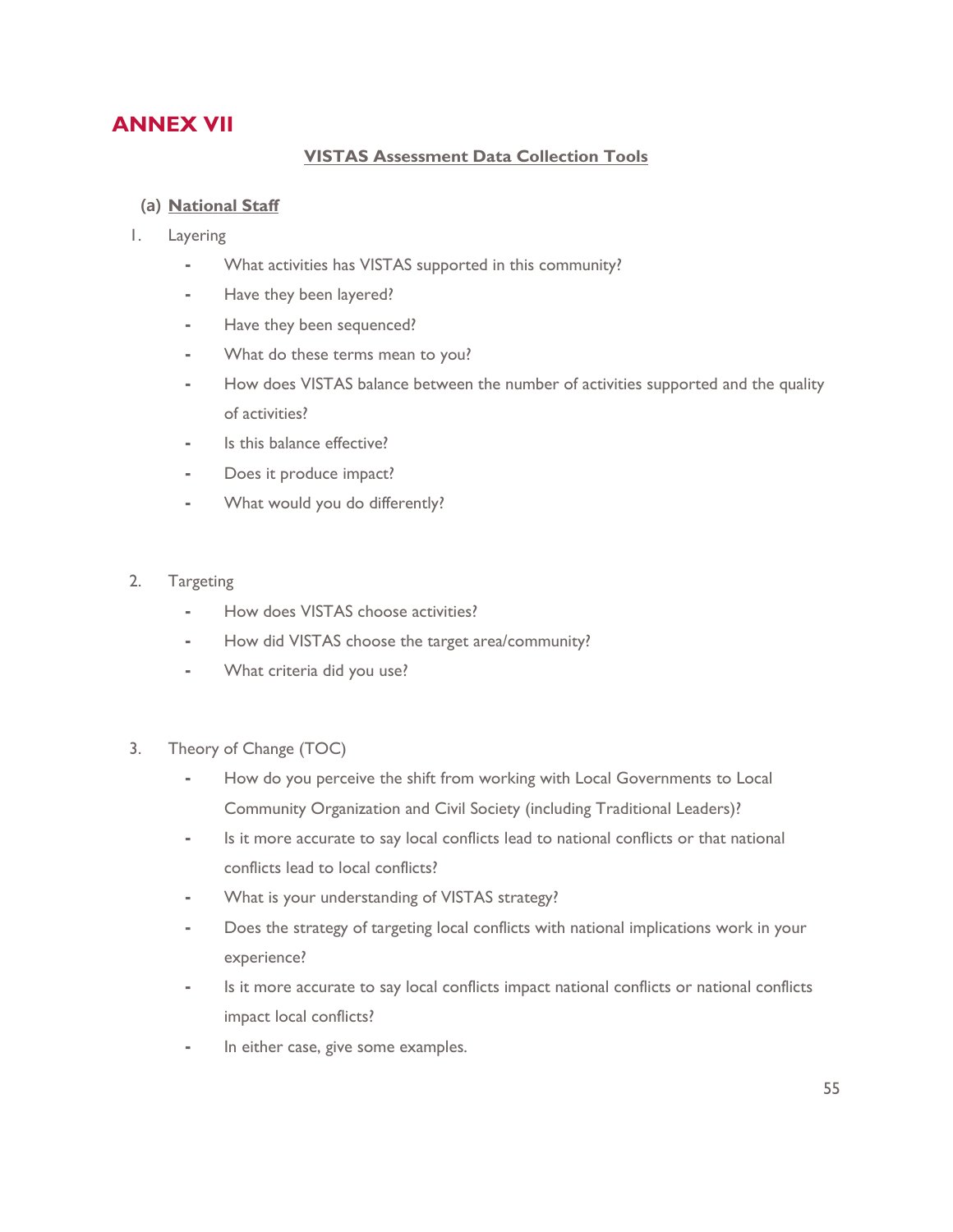#### 4. Partnership

- Who are the main actors in this community that influence conflict and its mitigation?
- Who did VISTAS engage in the Activity?
- Where did the idea come from?
- How was the idea developed leading to funding?
- How did you feel about the whole process including implementation?
- What were some of the main challenges in the Partnership?
- How can the relationship be improved?
- What are the strengths and weakness of VISTAS grant making process?
- How can it be improved?
- What kind of information has VISTAS requested and what did you give them?
- Was there any feedback from them after the activity was complete?
- How long has VISTAS been operating in this community?
- Did they build the kind of relationships for long-term success?

#### 5. Gender

- Do you have a gender strategy?
- Do you think it is sufficient?
- How could it be improved?
- What have you achieved in terms of gender?
- Give some examples.
- 6. Cross-cutting
	- Can people easily discuss issues in this community?
	- Has VISTAS helped people to discuss issues?
	- What issues were discussed?
	- Were there specific difficulties when discussing issues?
	- Where did these discussions take place?
	- What did VISTAS provide?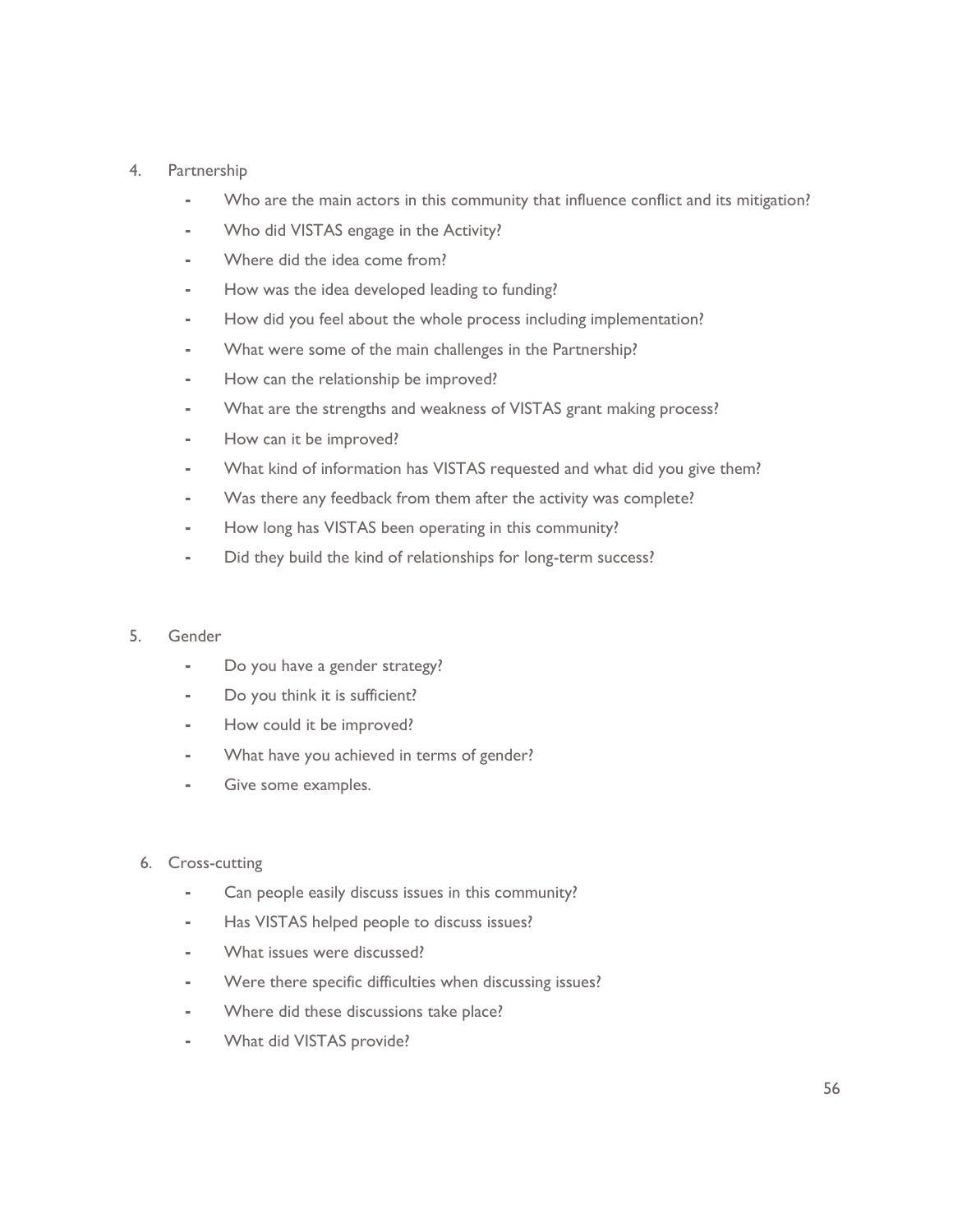- Who are the key partners that need to be engaged in this community to resolved conflicts?
- What are the roles of different stakeholders/partners (local gov't, chiefs, women, youth, politicians, military)?
- How have the VISTAS activities benefitted from these partnerships?
- How effective are Traditional Leaders at solving conflicts in this community?
- How can they be supported to become more effective?
- How have they worked with VISTAS?
- What impact has this markets in this place had on conflicts?
- What contribution did VISTAS make?
- Could it be improved?

# **(b) Grantees**

- 1. Layering
	- What activities has VISTAS supported in this community?
	- Is this balance effective?
	- ⁃ Does it produce impact?
	- ⁃ What would you do differently?
- 2. Targeting
	- How does VISTAS choose activities?
	- How did VISTAS choose the target area/community?
	- ⁃ What criteria did you use?
- 3. TOC
	- ⁃ Is it more accurate to say local conflicts lead to national conflicts or that national conflicts lead to local conflicts?
	- What is your understanding of VISTAS strategy?
	- Is it more accurate to say local conflicts impact national conflicts or national conflicts impact local conflicts?
	- In either case, give some examples.
- 4. Partnership
	- Who are the main actors in this community that influence conflict and its mitigation?
	- ⁃ Who did VISTAS engage in the Activity?
	- Where did the idea come from?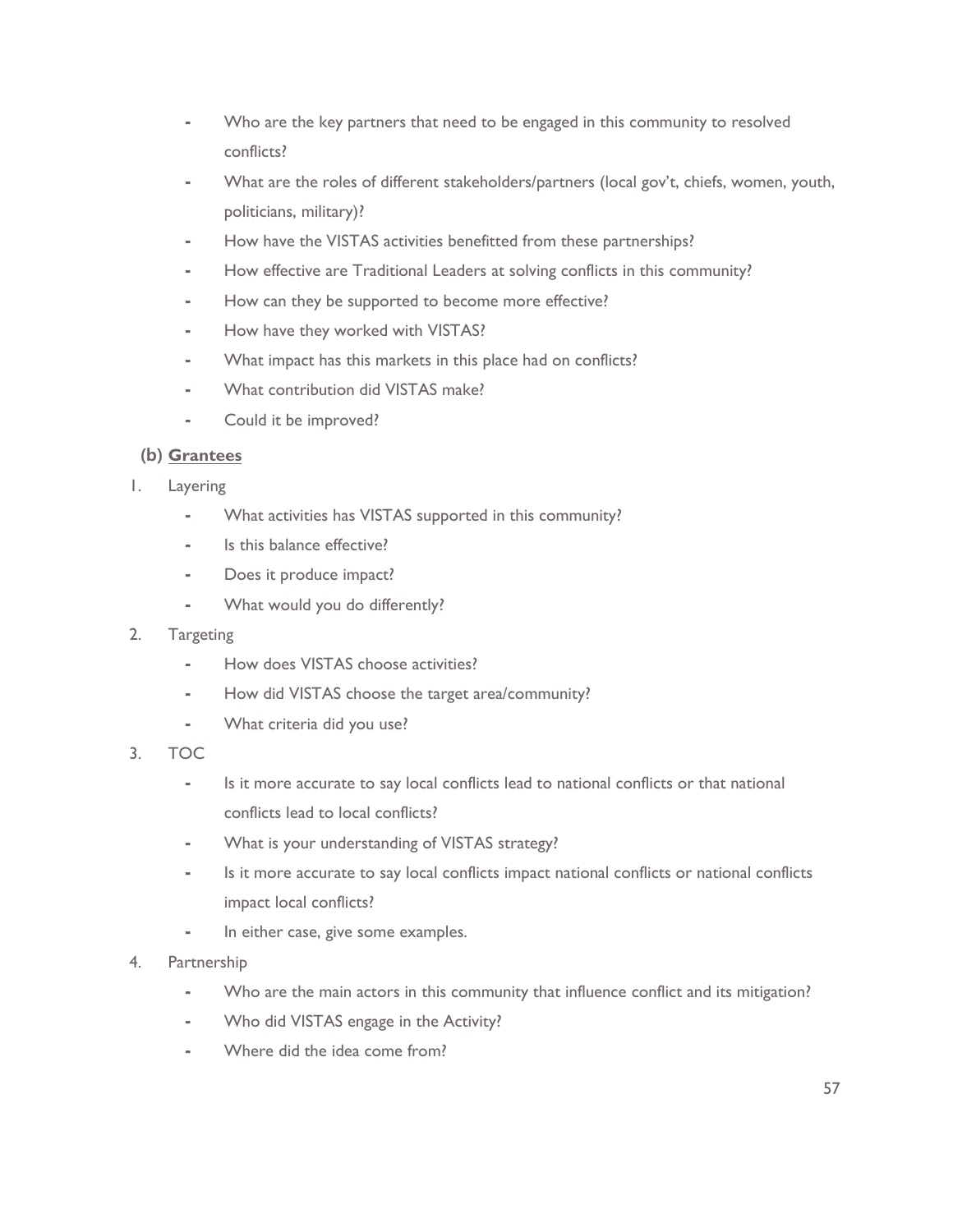- How was the idea developed leading to funding?
- How did you feel about the whole process including implementation?
- What were some of the main challenges in the Partnership?
- How can the relationship be improved?
- What are the strengths and weakness of VISTAS grant making process?
- How can it be improved?
- What kind of information has VISTAS requested and what did you give them?
- Was there any feedback from them after the activity was complete?
- How long has VISTAS been operating in this community?
- ⁃ Did they build the kind of relationships for longterm success?

#### 5. Gender

- How was gender taken into account in your activity?
- Could it have been done better?

#### 6. Cross-cutting

- Can people easily discuss issues in this community?
- Has VISTAS helped people to discuss such issues?
- What issues were discussed?
- Were there specific difficulties when discussing issues?
- Where did these discussions take place?
- What did VISTAS provide?
- Who are the key partners that need to be engaged in this community to resolved conflicts?
- What are the roles of different stakeholders/partners (local gov't, chiefs, women, youth, politicians, military)?
- How have the VISTAS activities benefitted from these partnerships?
- How effective are Traditional Leaders at solving conflicts in this community?
- How can they be supported to become more effective?
- How have they worked with VISTAS?
- What impact has this market had on conflict?
- What contribution did VISTAS make?
- Could it be improved?
- **(c) Beneficiaries**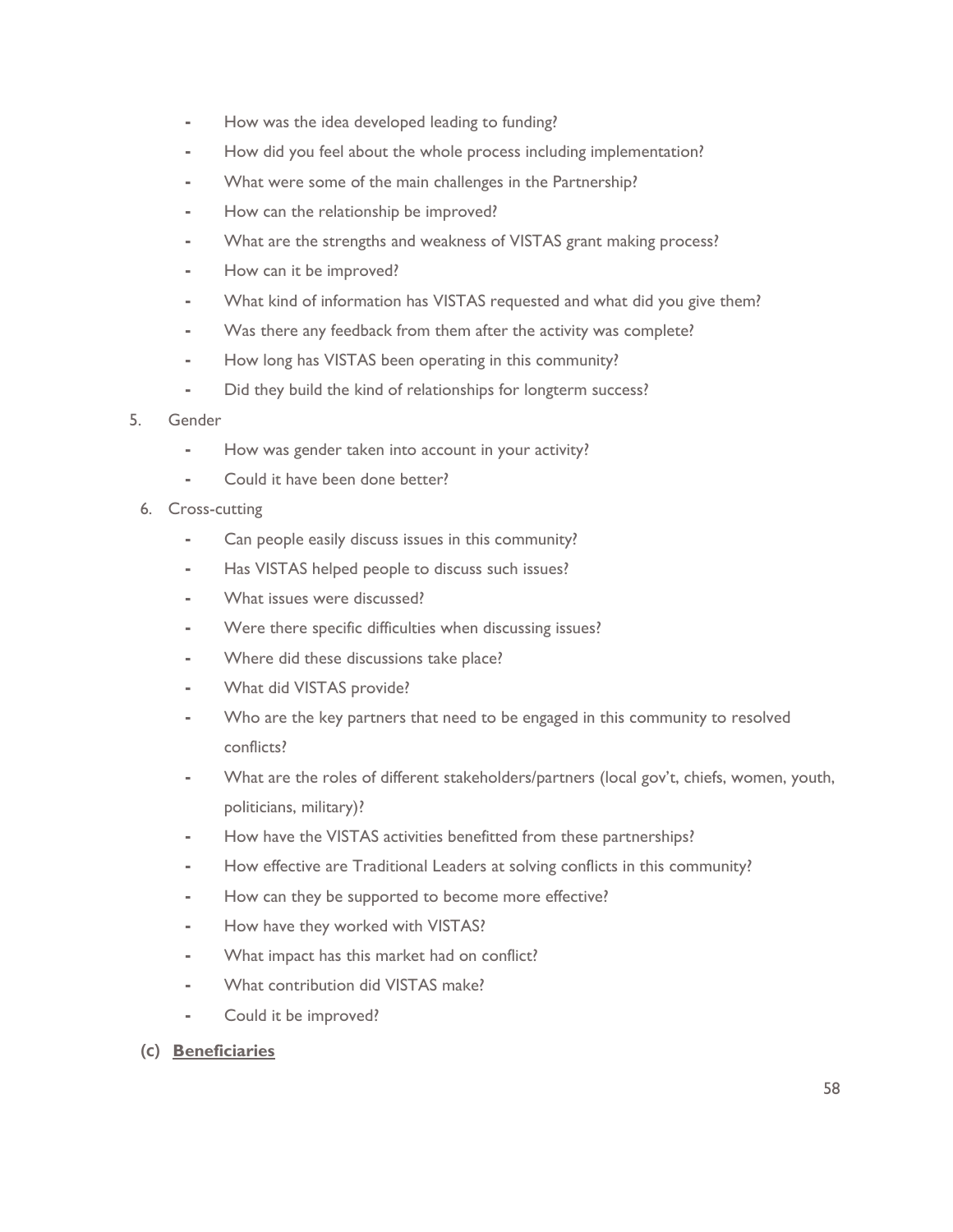- 1. Layering
	- What activities has VISTAS supported in this community?
	- Were they the right activities to address conflict?
	- ⁃ Did they produce impact?
	- What would you advise VISTAS to differently to help resolve conflict in this community?

## 2. Targeting

- How did VISTAS choose the target area/community for their activities?
- ⁃ Did VISTAS choose the right areas?
- What would you advise VISTAS?
- 3. TOC (Theory of Change)
	- What is your understanding of what VISTAS activities are trying to achieve?
	- Is it more accurate to say local conflicts impact national conflicts or national conflicts impact local conflicts?
	- In either case, can you give some examples?
- 4. Partnership
	- Who are the main actors in this community that influence conflict and its mitigation?
	- What are the roles of different stakeholders/partners (local gov't, chiefs, women, youth, politicians, military)?
	- How have the VISTAS activities benefitted from these partnerships?
	- Who did VISTAS engage in the Activity?
	- ⁃ How long has VISTAS been operating in this community?
	- Did they build the kind of relationships for longterm success?
- 5. Gender
	- Does VISTAS engage women in their activities?
	- ⁃ If so, how?
	- ⁃ How would you advise VISTAS to engage women to resolve conflict?
- 5. Cross-cutting
	- Can people easily discuss issues in this community?
	- Has VISTAS helped people to discuss such issues?
	- What issues were discussed?
	- Were there specific difficulties when discussing issues?